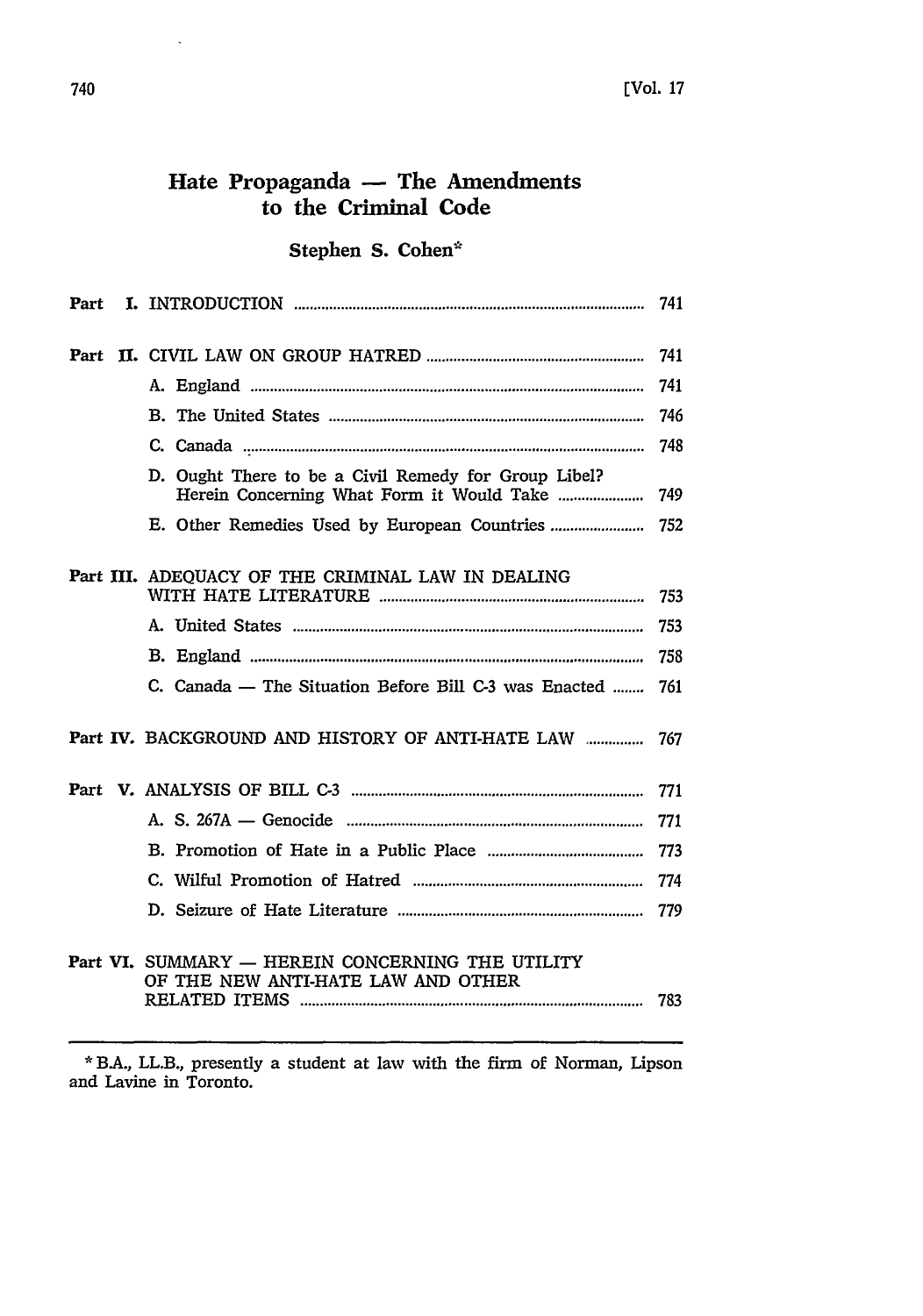## **Part I - Introduction**

There are many poignant questions which come to mind when one is confronted with hate propaganda. Ought not there be a law which outlaws propaganda? What useful purpose is there in allowing hate propaganda to be seen or heard by the Canadian public? That its only purpose is to promote feelings of ill-will and hostility against a particular minority in Canada is beyond doubt. What rights does any member of the defamed group have against the promoters of the propaganda?

Today we do have legislation which is specifically enacted to deal with hate propaganda and its originators and promoters. However, before delving into the amendment to the Criminal Code passed by the House of Commons on April 13, 1970 and its history, it would not be amiss to examine what chance of success a member of a minority group would have against a hatemonger who defamed the group, if he instituted a private suit.

## Part II - Civil Law On Group Hatred

## A. *England*

The law with regard to a civil cause of action for "group libel" or "group defamation" really begins with the old English case of *R. v. Osborn.1* That was an action in Criminal Court, the Crown alleging a libel by the defendant in that Osborn accused "....certain Jews, lately arrived from Portugal, and living near Broad Street..."<sup>1a</sup> of having murdered a woman and her child because the father of the child was a Christian. As a result of the libel, these Jews were attacked and hurt by people who believed the libel. The defendant argued that the group allegedly libeled was uncertain and therefore there was no case of actionable libel.

The court, however, found Osborn guilty, not of libel but of publishing something tending to incite the public to break the peace. In another report of the case 2 the Court emphatically stated that the case is not by way of libel but for breach of the peace. This distinction is relevant as the court states that while the "group" is too uncertain to sustain a libel suit, it is not so in an action for breaching the peace. The only criterion for the latter crime being that the peace was disturbed, something easily proved from

**<sup>1</sup>** (1732), Barn, K.B. 166, 94 E.R. 425.

ia In a discussion of *R.* v. *Osborn* in *In re Bedford Charity,* 36 E.R. 717. **2** 25 E.R. 584.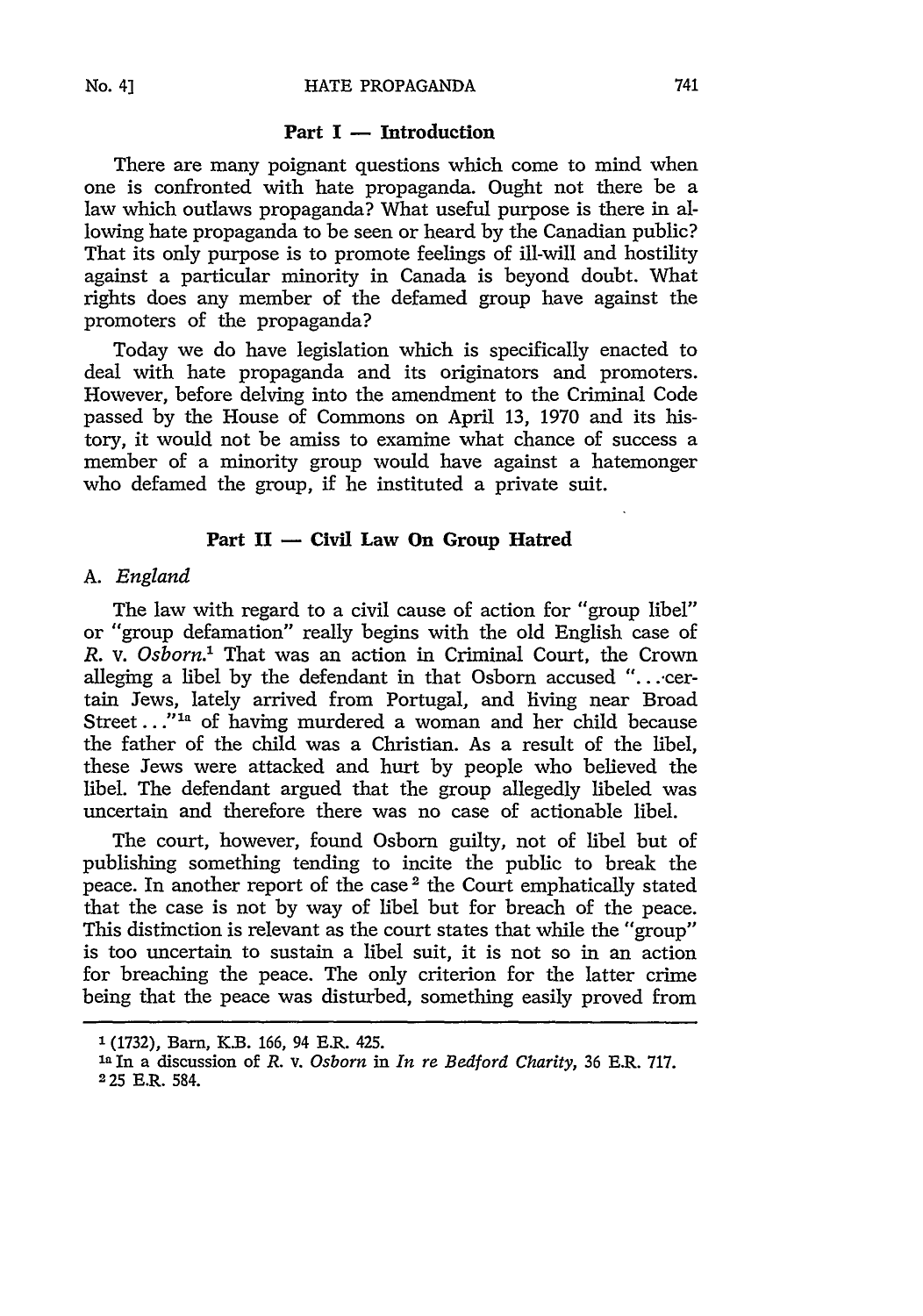the facts of that case. In *R.* v. *Osborn,* the case of *R.* v. *Orme 2 "* was distinguished. In the latter case, there was a libel suit against several ladies but against no one particular lady. The action was dismissed, the libeled persons being too vague. That case was distinguished from the Osborn case on the ground that the charge in the latter case was totally different from the charge in the former.

The next case relevant to the issue of a cause of action for group libel, oddly enough, was also a criminal case. In *Gathercole's Case,3* the defendant was charged with four counts of libel, specifically against the Seaton Nunnery. Aldersen B. directed the jury as follows:

A person may without being liable to prosecution for it, attack Judaism... or even any sect of the Christian Religion (save the established religion of the country), because it [the established religion] is a part of the Constitution of the Country.<sup>4</sup>

The headnote of that case reads:

A person has a right to discuss the Roman Catholic religion and its institutions, but he has no right in doing so to libel individual members.<sup>4a</sup>

The first English case which specifically dealt with a civil cause of action for group defamation was *Eastwood v. Holmes.* In that case the plaintiff, being a dealer in antiques alleged he was libeled by the defendant who wrote that certain supposed pilgrims' signs sold by antique dealers were forgeries. As a result the plaintiff could not sell any pilgrims' signs he had obtained to sell. Willes **J.** non-suited the plaintiff because he said the libel was not of the plaintiff personally. Willes J. said in an often quoted paragraph:

[a]ssuming the article to be libellous, it is not a libel on the plaintiff; it only reflects on a class of persons dealing in such objects; ... If a man wrote that all lawyers were thieves, no particular lawyer could sue him unless there is something to point to the particular individual,.. **0**

But it is an important fact that Willes **J.** also found for the defendant on the distinct and separate ground that there was no libel at all because what was written was protected by the privilege of fair comment on a matter of public interest, and was so written without malicious overtones.

*6 Ibid.,* at p. 759.

<sup>2</sup>a (1700), 1 Ld. Rayn. 486, 91 E.R. 1224.

**<sup>3</sup>** (1838), 2 Lewin 237, 168 E.R. 1140.

*<sup>4</sup>Ibid.,* at p. 1145.

**<sup>4</sup>a** *Ibid.,* at **p.** 1140.

<sup>5 175</sup> E.R. 758.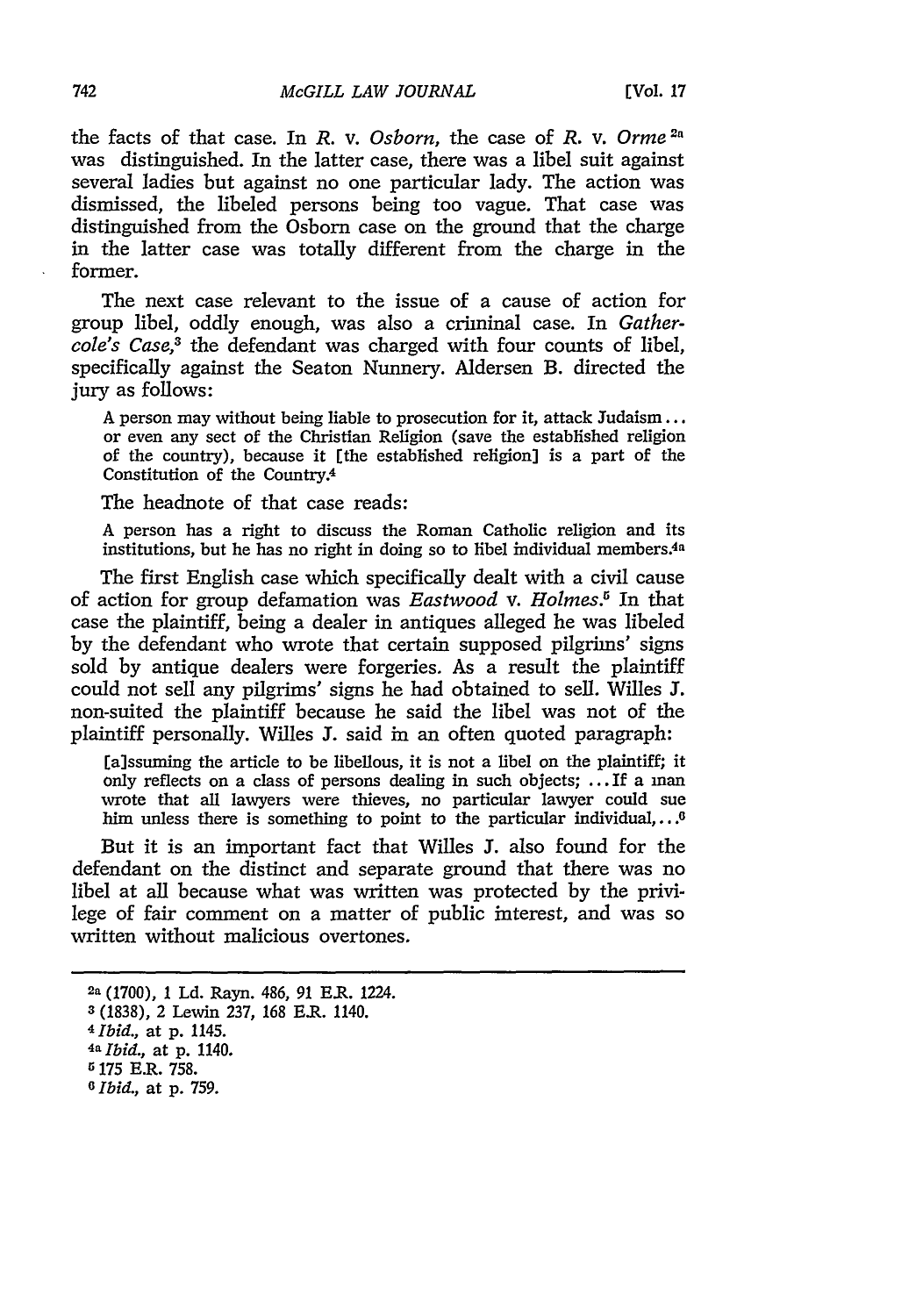The result of the case is that if a group is libeled, a single member of the group may sue the libeler for damages only if it can be shown that the libel referred to the individual plaintiff personally and not simply as a member of the group. This view is supported by the case of *Browne v. Thompson & Co.'* In that case Bishop Browne and six other Roman Catholic clergymen sued the the defendant as owner of an Irish newspaper for libel. The court held they were entitled to succeed not on a group basis but rather as individuals. The Lord President stated:

The only other matter that was dealt with by Mr. Murray was the question of individual and collective action... I think it is quite evident that if a certain set of people are accused of having done something and if such accusation is libellous, it is possible for the individuals in that set of people to show they have been damnified, and it is right that they should have an opportunity of recovering damages as individuals.<sup>8</sup>

The law of England on the question of a civil suit for group defamation was settled by the House of Lords in 1944. In *Knupffer v. London Express Newspaper Ltd.9* the plaintiff, who was a Russian, was allegedly libeled by the defendant newspaper, in an article denouncing a group known as the "Young Russian Party". The plaintiff was a prominent member of the party's branch in England of which there were only twenty-four members. The plaintiff was not specifically named in the article.

In the Court of Appeal MacKinnon L. J. stated the law of group libel as follows:

**...** the primary rule of law is that when defamatory words are written or spoken of a class of persons, it is not open to a member of that class to say that they are written or spoken of him.10

As authority for this proposition he quotes Willes **J.** in *Eastwood v. Holmes.* There are, in MacKinnon's opinion, two exceptions to the primary rule of law which would allow a member of a defamed class to bring a civil action. The first exception is satisfied:

... when the class is so small or so completely ascertainable that what is said of the class is necessarily said of every member of  $it, \ldots$ <sup>11</sup>

The second exception to the general rule occurs when the words purporting to refer to a class in fact refer to one or more individuals.

**<sup>7</sup>**[1912] S.C. 359 (Ireland).

**<sup>8</sup>***Ibid.,* at **p.** 363.

**<sup>9</sup>** [1944] A.C. 116 (H.L.) aff'g [1943] K.B. 80 (C.A.).

**<sup>10</sup>**[1943] K.B. 80, at p. 83.

*<sup>&</sup>quot;Ibid.,* at p. 84.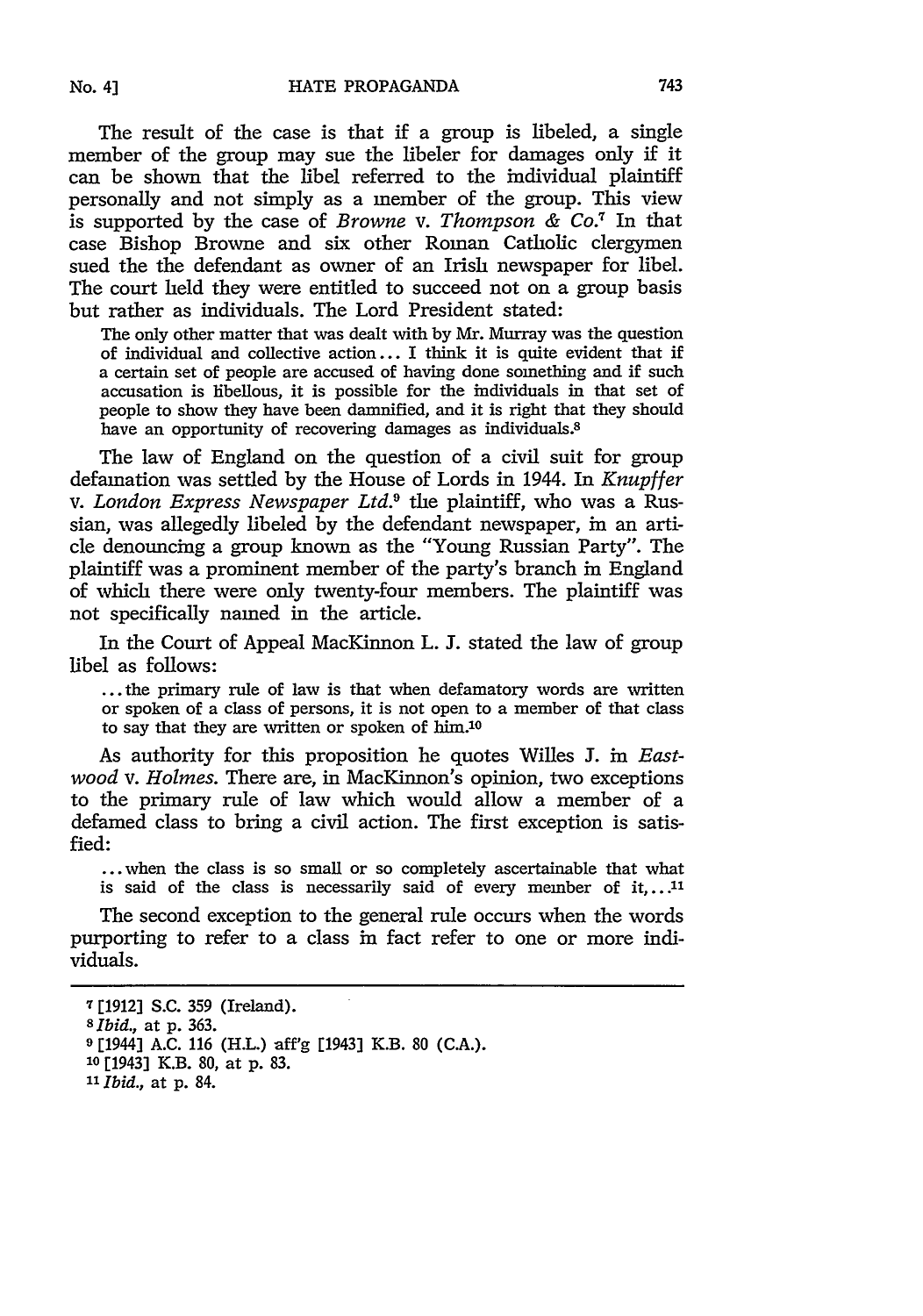On the facts of the case, the plaintiff fell within the general rule but could not bring himself within the exceptions and therefore lost on appeal.

Goddard L. **J.** took a different tack. He stated that;

**:..** the real question is whether the words are capable of supporting the innuendo that they were written of and concerning the plaintiff.12

The question as to the membership or size of the attacked group is irrelevant, the relevant question being:

Is the article an attack on the policy or objects of a society or association, or is it an attack on an individual?<sup>12a</sup>

In the house of Lords, the decision of the Court of Appeal was upheld but the House specifically disapproved of the view taken **by** Mackinnon **L.J.,** while taking a line which was consistent with Goddard's **L.J.** opinion. Viscount Simon **L.C.** held,

**...** it is an essential element of the cause of action for defamation that the words complained of should be published 'of the plaintiff'.<sup>13</sup>

Further on he says,

[tihere are two questions involved in the attempt to identify the appellant as the person defamed. The first question is a question of law — can the article, **...** be regarded as capable of referring to the appellant? The second question is a question of fact. Does the article, in fact, lead reasonable people who know the appellant, to the conclusion that it does refer to him? <sup>14</sup>

Lord Atkin stated that:

**...** it is a mistake to lay down a rule as to libel on a class, and then qualify it with exceptions. The only relevant rule is that in order to be actionable the defamatory words must be understood to be published of and conceruing the plaintiff.<sup>15</sup>

Lord Russell of Killowen put it this way:

The crucial question in these cases in which an individual plaintiff sues in respect of defamation of a class or group of individuals in whether... the defamatory words were published of the individual plaintiff... It is **not..,** the case of a defined primary rule with defined exceptions to the rule.<sup>16</sup>

**A** judgment to the same effect was given **by** Lord Porter. The Court found that the alleged defamatory statement clearly referred to the "Young Russians" but not to the individual plaintiff and therefore found for the defendant.

*2Ibid.,* at **p. 88.** *12a Ibid.,* at **p. 90. <sup>13</sup>**[1944] **A.C. 116,** at **p. 118. '4** *Ibid.,* at **p.** 121. *<sup>15</sup>Ibid. <sup>16</sup>Ibid.,* at **p. 123.**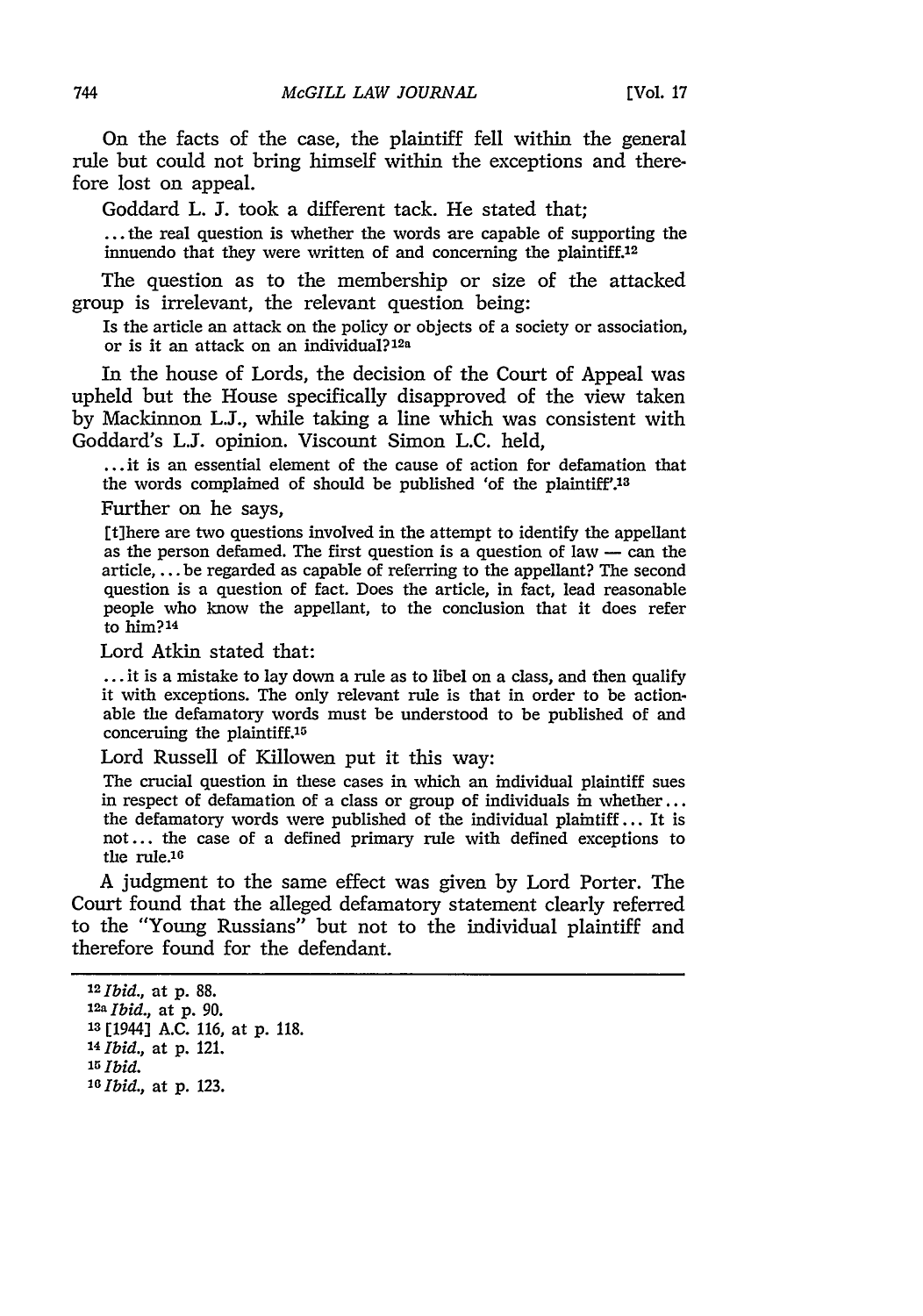In *Dowding* v. *Ockery,'7* the headnote of the trial judgment reads:

Where a publication contains words, admittedly defamatory, reflecting on members of an indeterminate class (all persons who express dissent from a particular legislative proposal) without anything to direct the mind of the reader to the particular plaintiff, the words are as a matter of law not capable of referring to the plaintiff.<sup>18</sup>

On appeal to the Full Court, the plaintiff lost, the court substantially agreeing with the trial judge. The trial **judge** in analysing the *Knupffer* case drew two conclusions:

Where the libel is of a determinate class, each member of the class may sue; the size of the class is irrelevant except to the extent that the larger the class, the more difficult it may be to prove that it is in truth a determinate class. Secondly, where the libel is of an indeterminate class, an individual member can not sue unless he can prove that he, *as an individual* was aimed at in contradistinction to the other members.<sup>19</sup>

This case breaks no new ground in group libel civil suits, but merely extends the *Knupffer* decision so that the plaintiff, who is a member of a group which is defamed must prove:

**1)** he was a member of the defamed group;

2) that the defamation when read in the light of the surrounding facts referred to the plaintiff personally, and

**3)** that the defamation in fact would lead a reasonable man to believe the defamatory remarks were directed at the plaintiff personally.

It goes without saying that if the group is indeterminate and no single plaintiff, *i.e.,* a member of the group, is singled out personally, the plaintiff would not have a cause of action for libel. If, however, the surrounding circumstances pointed unmistakeably to the plaintiff being libeled in a personal capacity even if he were not named, he would have a cause of action but not under any group libel rubric.

There has been no movement to enact legislation to overrule the hard line taken against a civil cause of action for group libel in England. In 1948, the Committee on the law of defamation, *i.e.*, the Porter Committee,<sup>20</sup> devoted only three paragraphs to group libel. Their attitude may be summarized **by** quoting from the report:

Much as we deplore all provocation to hatred or contempt for bodies or groups of persons with its attendant incitement to violence, we cannot

**<sup>17 [1962]</sup>** W.A.R. **110.**

*<sup>18</sup>Ibid.*

*<sup>19</sup>Ibid.,* at **p. 115.**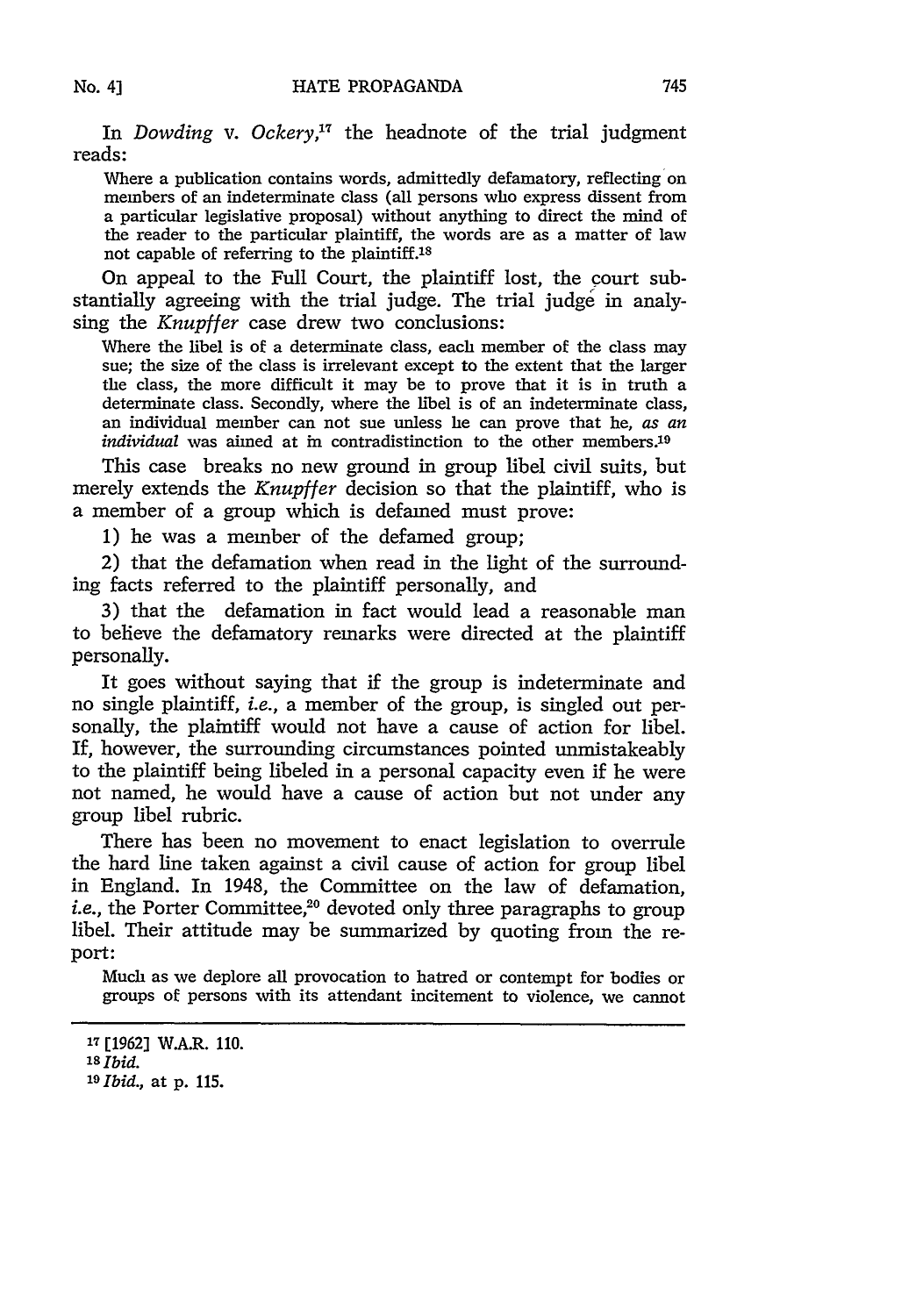fail to be impressed by the danger of curtailing free and frank — albeit, hot and hasty **-** political discussion and criticism. No suggestion has been made to us for altering the existing law which would avoid the prohibition of perfectly proper criticisms of particular groups or classes of persons. The law of seditious libel still exists as an ultimate sanction and we consider that the law as it stands affords as much protection as can safely be given.<sup>20a</sup>

In 1965, England's attitude to hate propaganda was modified by the passing of the *Race Relations Act*.<sup>2016</sup> This will be discussed in the context of Canada's new anti-hate law.

#### *B. The United States*

The United States' law on a civil cause of action for group defamation is the same as that of England. In *Noral v. Hearst Publications* (1940)<sup>21</sup> the plaintiff alleged he was defamed by the defendant in an article stating that the Workers Alliance members and their officials diverted membership dues to further Communistic agitation. The plaintiff was an official of the libeled organization but in all there were over 165 officials. The plaintiff was never personally mentioned. The court held:

The complainant must fail because the publication does not defame any ascertainable person.<sup>22</sup>

The court in considering freedom of the press held:

'It is far better for the public welfare that some occasional consequential injury to an individual, arising from general censure of his profession, his party or his sect, should go without remedy than that free discussion on the great questions of politics, or morals, or faith should be checked by the dread of embittered and boundless litigation'.<sup>23</sup>

In *Golden North Airways v. Tanana Publishing Co.*<sup>24</sup> the appellant company operated a nonschedule airline in Alaska. It sued the respondent newspaper for libel, alleging that all nonscheduled airlines in Alaska were defamed and therefore every member of the group of nonscheduled airlines could sue, although none of them was mentioned specifically. The court did not quarrel with the law as stated by the appellant but on the facts the jury

<sup>2</sup>OReport of the Committee on the Law of Defamation, Right Honourable Lord Porter - Chairman, (London, 1948).

**<sup>20</sup>a** *Ibid.,* p. 11, par. 31.

**<sup>20</sup>b** 1965 Statutes of England, c. 73.

**<sup>21</sup>**104 P. 2d., 860 (District Court of Appeal Second District California).

<sup>2</sup> *Ibid.,* at p. 862.

**<sup>23</sup>***Ibid.,* at p. 863 quoting from *Ryckman v. Delavan,* 25 Wend. N.Y. 186 at 199. 24 **218** F. **2d., p. 612.**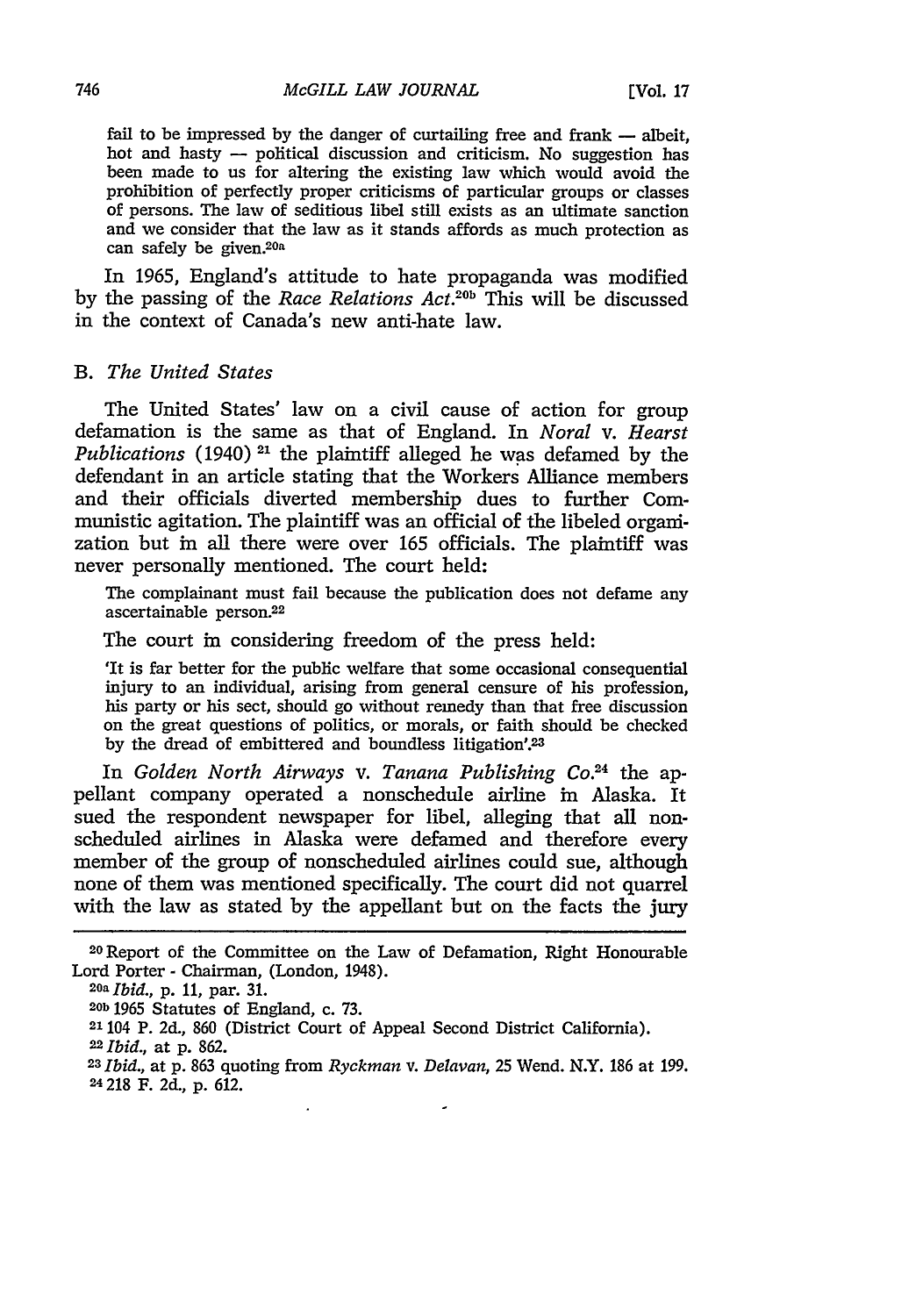found at trial that the article did not refer to *all* the nonscheduled airlines. As a result the appellant had no cause of action. The court stated the law in this way:

A libel directed at a group may form the foundation of an action by an individual if the group is small enough so that the person reading the article may readily identify the person as one of the group ... [hlowever, if the group is so large that there is no likelihood that a reader would understand the article to refer to any particular member of the group it is not libelous.25

The way this court states the law is not unlike Mackinnon L.J.'s first exception to his general rule in the *Knupffer* case. The gist of the action by a plaintiff who is a member of a defamed group is still that he was defamed as an individual.

The final U.S. case worthy of note on this subject is *Fowler v. Curtis Publishing Co.*<sup>26</sup> This was a case of a civil action brought by Fowler, a taxi cab company owner and Howery, a taxi cab driver on behalf of 59 other drivers charging the defendant company with publishing a libelous article defaming taxi drivers in the District of Columbia. The article portrayed cab drivers as ill-mannered, brazen and contemptuous of their patrons. The defendants however won the case, the court saying that Mr. Fowler as an owner was not defamed and Mr. Howery as a driver was not defamed personally. The court held:

In case of a defamatory publication directed against a class, without in any way identifying any specific individual, no individual member of the group has any redress.<sup>27</sup>

The only exception involves cases in which the phraseology of a defamatory publication directed at a small group, is such as to apply to every member of the class without exception.<sup>28</sup>

A similar statement of the American law is to be found in *Peay v. Curtis Publishing Co.*<sup>29</sup> In that case the plaintiff won her libel suit, which arose out of the same article as that in the Fowler case. However as part of the article, published by the defendant, there was a photograph of a cab driver who was in fact the plaintiff Muriel Peay. The court distinguished the Fowler case by saying that by the defendant's inserting of her photo in the article she was sufficiently identified as one of the cab drivers defamed.

*<sup>25</sup> Ibid.,* at **p.** 618. **2678** F. Supp. **303** (District Court of U.S. for D.C.). **<sup>27</sup>***Ibid.,* at p. 304. *<sup>28</sup>Ibid.,* at p. 305. *<sup>20</sup>Ibid.*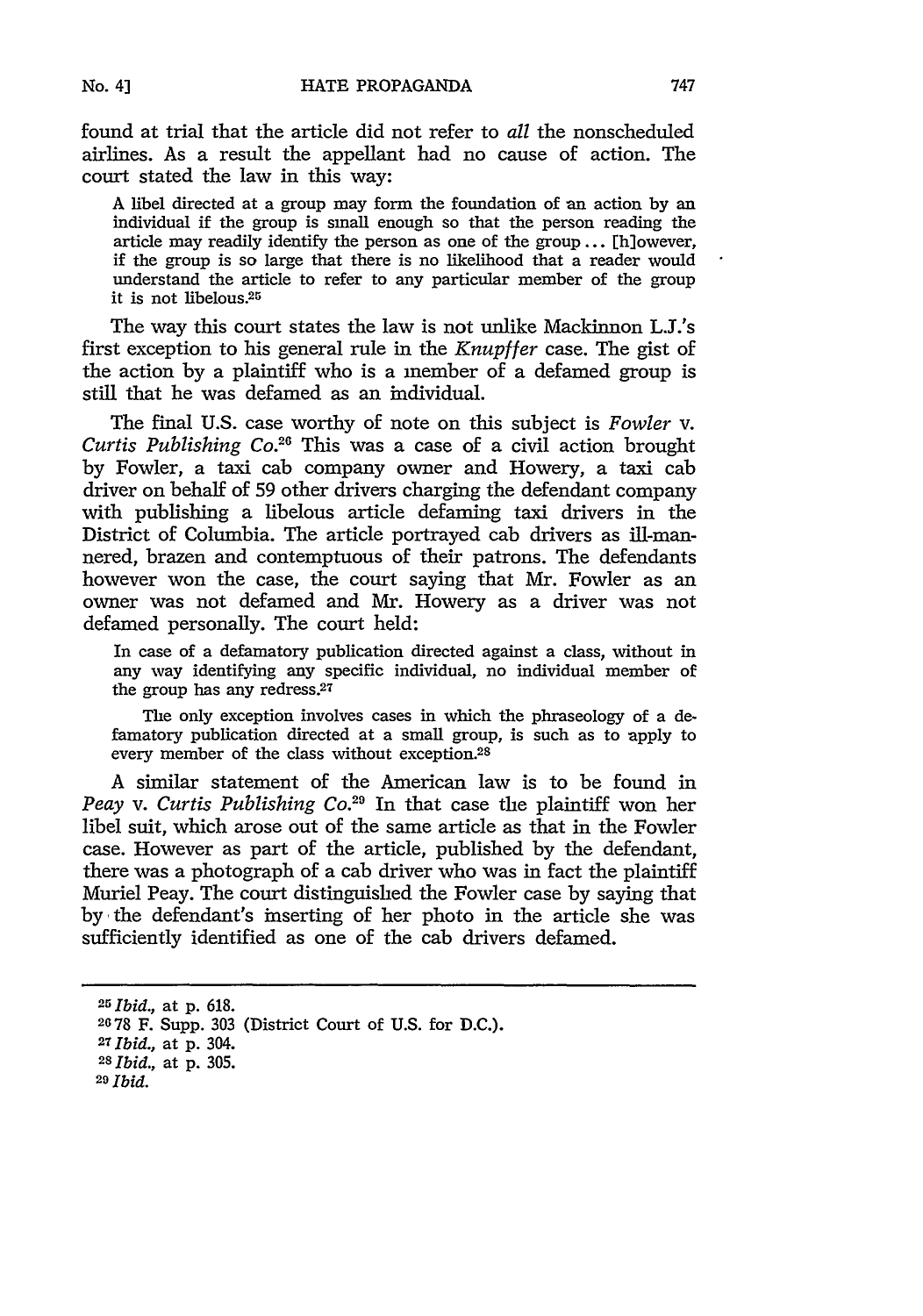#### *C. Canada*

In 1913, a case arose in Quebec which might have been the foundation of a different attitude towards civil remedies for group libel. The facts in *Ortenberg v. Plamondon*<sup>30</sup> were as follows: the case involved a libel action by two merchants of St. Roch against Mr. Plamondon, claiming that as a result of a lecture delivered by the defendant entitled "The Jew" the plaintiff's business suffered because the plaintiff was Jewish. The plaintiff was not specifically named in the lecture.

At trial, the action was dismissed, the court saying:

[tihe defendant, in his lecture, incriminates only the Jewish race **...** without attacking the plaintiff in particular,.. **.31**

The plaintif therefore had no civil recourse against the defendant. This is in line with what was then established authority, and what was to be solidified further thirty years later by the House of Lords.

On appeal to the Quebec Court of Appeal the decision was reversed in the plaintiff's favour. At first glance then it appears that the Quebec Court of Appeal recognized the right of a member of a defamed group to sue the libeler and succeed though the individual plaintiff was not specifically named in the libel. However the Court goes out of its way to state this action on which the plaintiff succeeded was not one of group libel, though there were at the time 75 Jewish families in Quebec and the lecture was aimed at Jews in general.31 a Cross **J.** said:

I, however, consider that it would be a mistake to test the appelant's right of recovery in his action by rules applicable only to actions of defamation or libel. The declaration in this case discloses a wider cause of action, namely that of an action in damages for words maliciously spoken,... $32$ 

Mr. Justice Cross merely applied article 1053 of the Quebec Civil Code.<sup>32a</sup> Furthermore, it is not altogether clear but it might be inferred from the judgment of Cross **J.** that the plaintiff was

**<sup>32</sup>**(1915), 24 B.R. 385, at p. 388.

32aMr. Justice Carroll, without referring specifically to a. 1053 C.C. says that what transpired was «de la diffamation personnelle», and accordingly awarded damages. (1915), 24 B.R. *69,* at p. 77.

**<sup>30</sup>**(1913), 24 D.L.R. 549 reversed by (1915), 24 B.R. 69 and 385.

**<sup>31</sup>**(1913), 24 D.L.R. 549, at p. 551, this being the translated version of the judgment originally given in French.

**<sup>3</sup>a** Mr. Justice Carroll said **a** La collectivit6 juive de Qu6bec se compose de 75 familles.... sur une population de 80,000 âmes. Ce n'est pas le cas d'une injure adressée à une collectivité assez nombreuse pour qu'elle se perde dans le nombre)>. (1915), 24 B.R. *69,* at p. 75.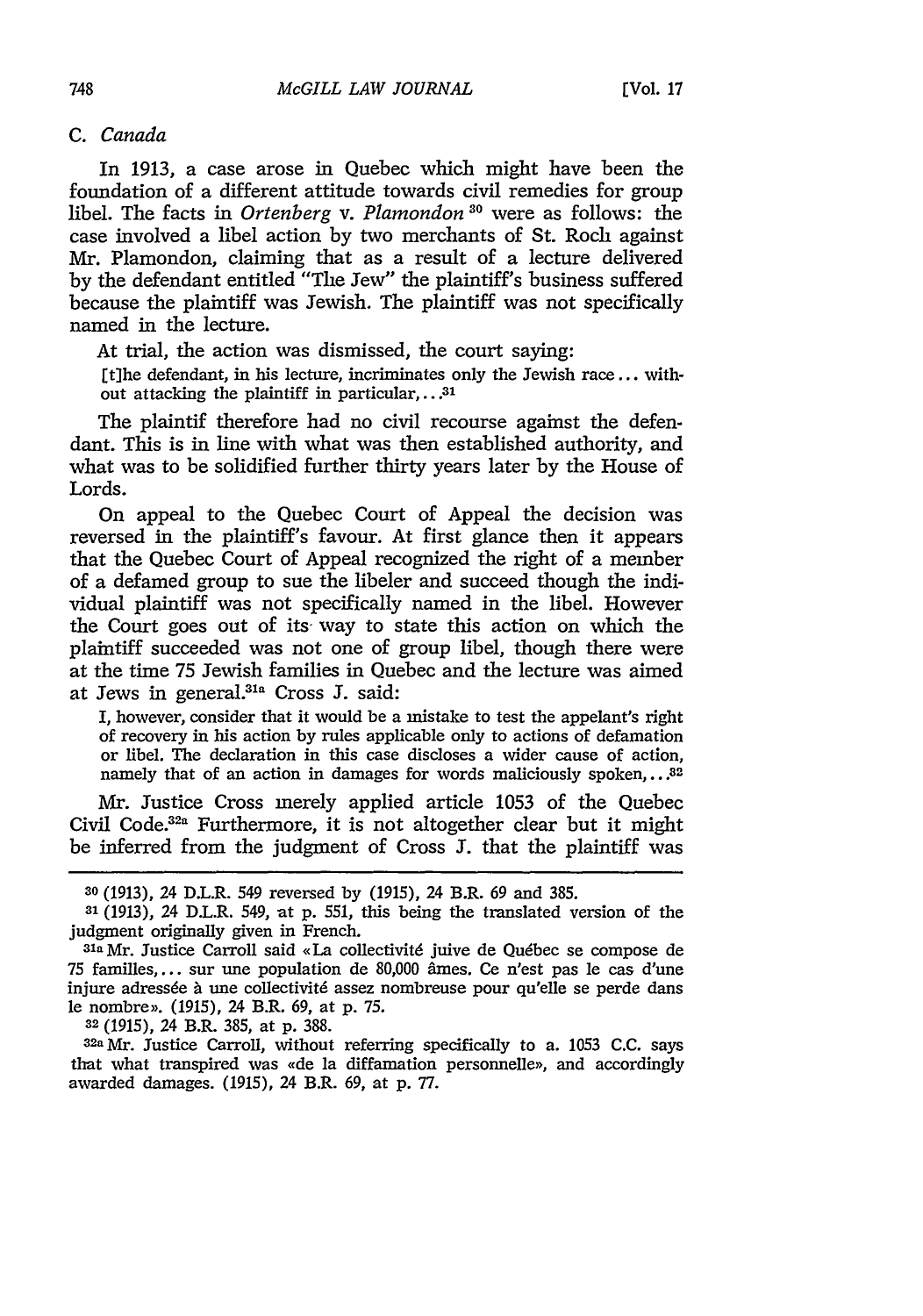referred to by strong implications. The view this author takes of this case is bolstered by the case of *Germain* v. *Ryan <sup>33</sup>*where the Quebec Court held that in a civil defamation suit no action lies for a libel directed against a group when the size of the group is so large and indeterminate, that it cannot be said the libel was specifically directed at an individual personally.

## *D. Ought There To Be A Civil Remedy for Group Libel? Herein Concerning What Form it Would Take*

The question of what the law is *vis & vis* civil suits by members of defamed groups is settled. There is yet to determine why the law is as it is and why there has been very little movement to change it.

One reason the civil group libel laws have not developed, is due to the fact that in the western hemisphere, especially the U.S., the individual, not the group, predominates. As a result the law of defamation was conceived as protection for the individual, the same way as the law of assault and battery protects the individual. Therefore,

**...** discovery of an adequate defense for groups must cope ... with the customary refusal of American [and Canadian] law to appreciate the role of groups in the social process.34

The courts are also afraid that if they recognize such civil suits, they will be exposing the courts to a floodgate of fraudulent, vexacious, and frivolous litigations. Furthermore, there is a problem of status to sue. The courts have long recognized that a corporation is a legal entity which may sue or be sued, but at the same time have refused to allow unincorporated groups to sue or be sued, the primary problem with the "group" being how to define its limitation.

Still other jurists have argued that the criminal law and not the civil law is the proper weapon to deal with hate directed against a collectivity.

These criticisms however are not universal. $35$ 

There are those who argue that there should be a civil remedy for group defamation. Wilner points out that:

**<sup>33</sup>** (1918), 53 C.S. 543.

<sup>34</sup> Reisman, *Democracy and Defamation: Control of Group Libel,* (1942), 42 Col. L. Rev. 727, at p. 731.

**<sup>35</sup>**For a good discussion *contra* see Wilner, *The Civil Liability Aspects of Defamation Directed Against a Collectivity* (1942), 90 U.Pa.L. Rev. 414.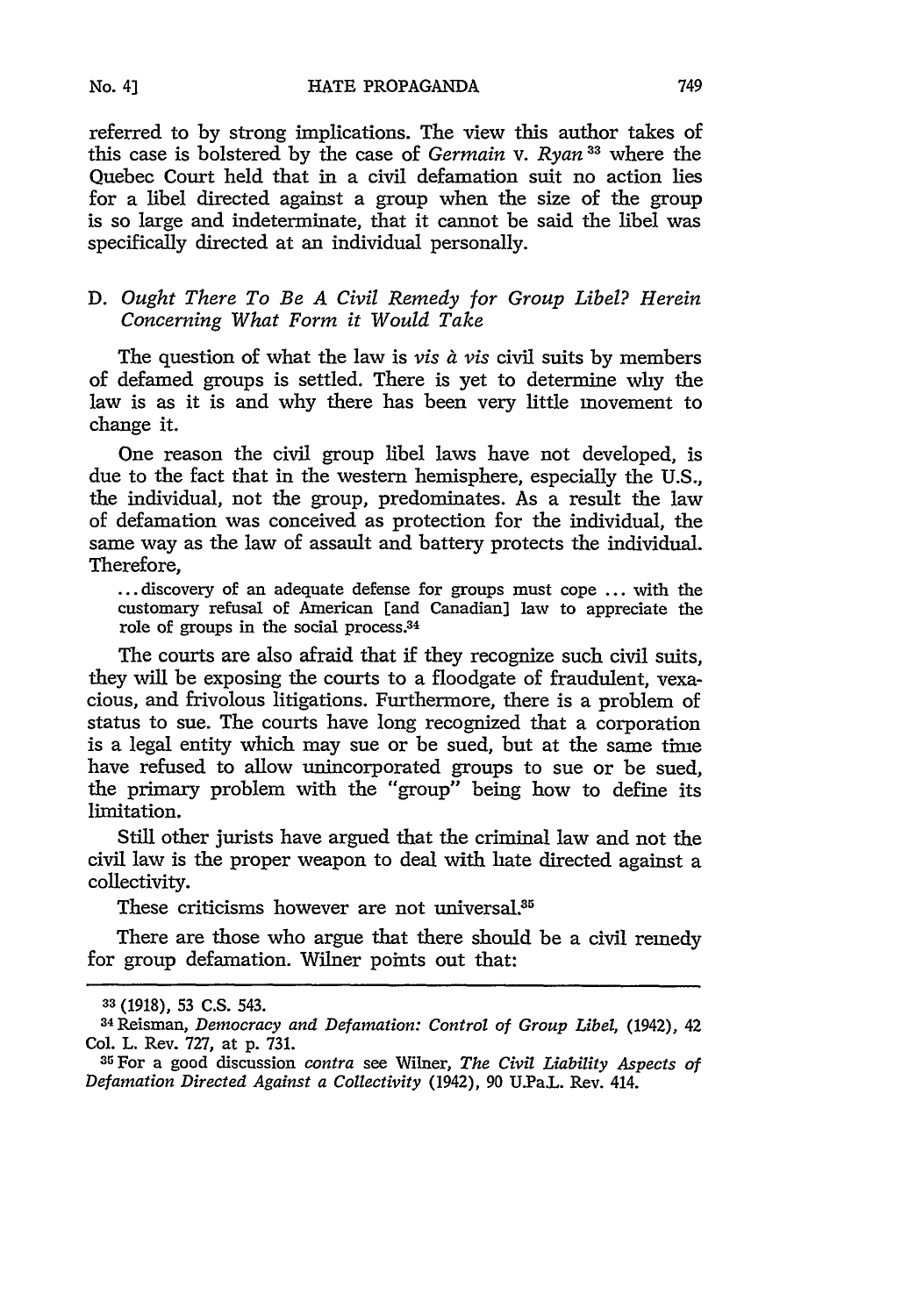In view of the strong public policy against defamation expressed in the cases where actual damage need not be shown, it is not readily comprehensible why this same policy should cease when a 'class' rather than a natural person is the nominal addressee of the identical charges. $36$ 

Furthermore, whereas a group may have no legal identity, certain groups should nevertheless have the right to be free from interference with their social if not legal status.

In addition there is a way to overcome the fear of fraudulent suits and the fear of multiplicity of actions. The law could allow representative suits by the groups.

The courts could avoid the equally important hurdle, of how to fix monetary damages by awarding only costs to the plaintiff (group) and having as its principal remedy the injunction. The use of an injunction would solve the procedural criticisms, including that of multiplicity.<sup>37</sup>

The use of an injunction is not unknown in Canadian law. The Defamation Act of Manitoba, $37a$  which was originally enacted in 1934, provides the injunctive remedy for group libel.

The section reads:

19(1). The publication of a libel against a race or religious creed likely to expose persons belonging to the race, or professing the religious creed, to hatred, contempt or ridicule and tending to raise unrest or disorder among the people, entitles a person belonging to the race or professing the religious creed, to sue for an injunction to prevent the continuation and circulation of the libel; and the Court of Queen's Bench may entertain the action.

19(2). The action may be taken against the person responsible for the authorship, publication or circulation of the libel.

19(3). The word "publication" used in this section means any words legibly marked upon any substance or any object signifying the matter otherwise than by words exhibited in public or caused to be seen or shown or circulated or delivered with a view of its being seen by any person.

19(4). No more than one action shall be brought under Subsection (1) in respect of the same libel.

The section had a dismal life during its 36 years in the statutes of Manitoba. It has only been invoked once in the case of *Tobias v. Whittaker* in 1934 where the plaintiff was successful. The fact that this section has been a dead letter is attributable to the fact that such a section might be *ultra vires* the Provinces. Another factor

*<sup>6</sup> Ibid.,* at **p.** 424. *<sup>3</sup> <sup>7</sup>Supra,* n. 34. **37a** R.S.M. 1970, c.D. 20 s. **19.**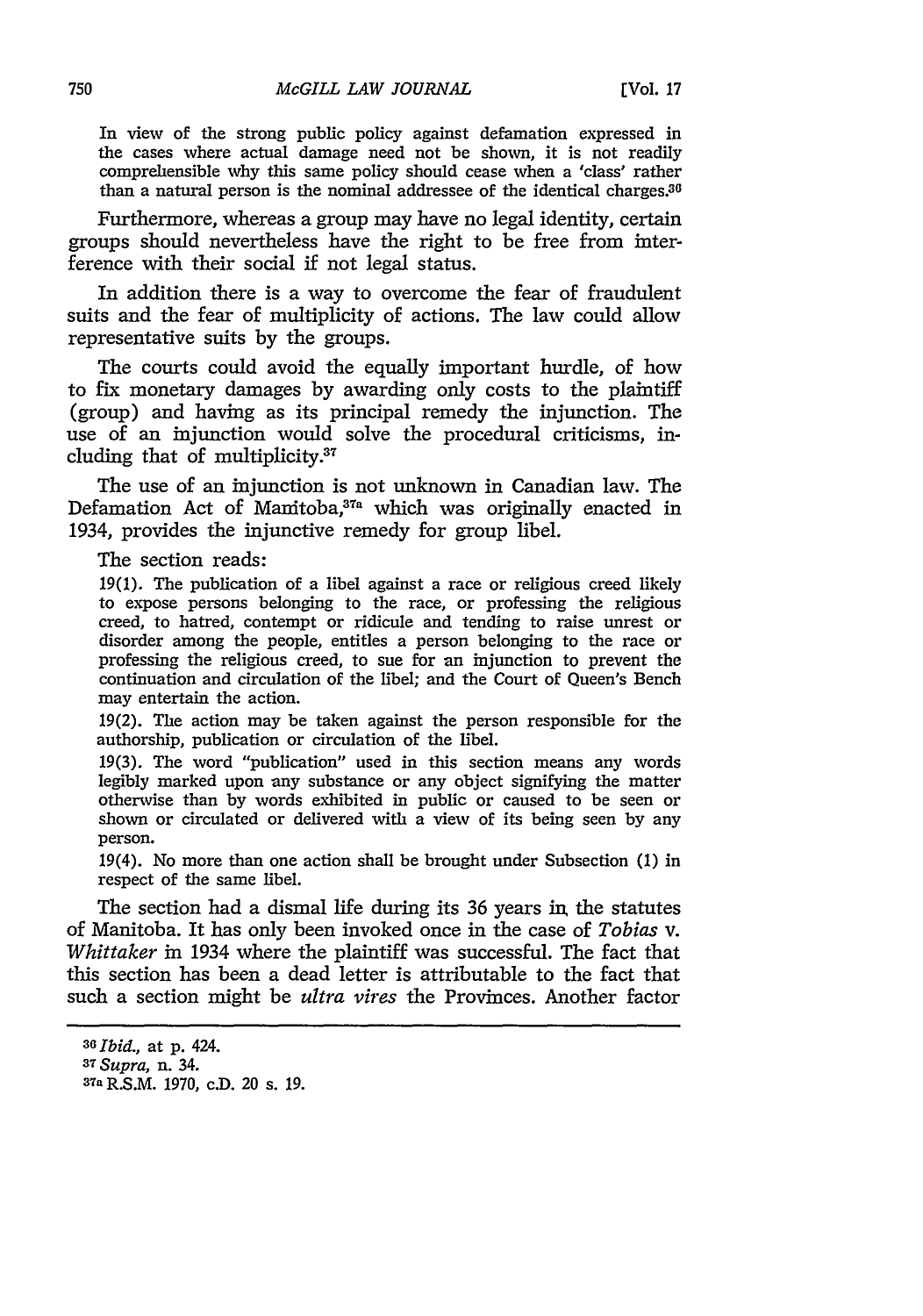might be that a plaintiff, suing as a member of a defamed group, wants more than the cessation of the material which is libelous. He wants monetary damages for the hurt he suffered because of the libel. However, to date, the courts have been unwilling to give such a plaintiff monetary damages because of a theory which has been elevated to an unspoken presumption which presumes that when groups are the victims of libelous actions, individuals within the group cannot be hurt simply because he is a member of the defamed group. Needless to say this presumption has been rebutted by scientific psychological experimentation. However, because the courts have not yet seen the light, it is not worth anyone's while or expense to sue.

Nor has the injunction only been recommended as a suitable remedy in civil actions. There was a movement to amend Bill **C-3** in the House of Commons led by the Honourable Member from Greenwood Mr. F. A. Brewin. In the House of Commons on Nov. 17, 1969 he made a speech in favour of Bill C-3 **37b** but suggested an amendment to it. He wished to change the remedy under the Bill from jail and or fine to that of an injunction through a cease and desist order. He pointed out that in the "Goodyear" Case the Supreme Court of Canada held that the injunctive remedy is a proper means of enforcing criminal law. His reasons were that the injunction is more flexible because it would apply not only to an accused but also his agents or servants. Mr. Brewin moved for an amendment to Section 267B of Bill C-3 giving the court an injunctive power **. <sup>3</sup>**Part of this amendment read,

... the court may... make an order in lieu of or in addition to the penalty set out in Subsection (2) [of S. **267B]** requiring such person to cease and desist from proceeding with or continuing or making any communication prohibited by the act and the order so made may be enforced as if it were made by the superior court of any province.<sup>39</sup>

Mr. Brewin in commenting on the advantage of his amendment being flexible said:

... it should be open to the courts to say. 'We will not brand you as a criminal, will not send you to jail, not even fine you but will obtain from you an understanding not to repeat the offence.' ... if a court comes to the conclusion that the offence was committed out of ignorance it could say 'go and sin no more'... On the other hand where there is deliberate propagation of material designed and calculated to arouse

**<sup>37</sup>b** House of Commons Debates, 1969, Vol. I, 2nd Sessions, 28th Parl., pp. 887-890.

**<sup>38</sup>**House of Commons Debates, 1970, Vol. VI, 2nd Session, 28th Parl., p. 5661. **<sup>39</sup>***Ibid.*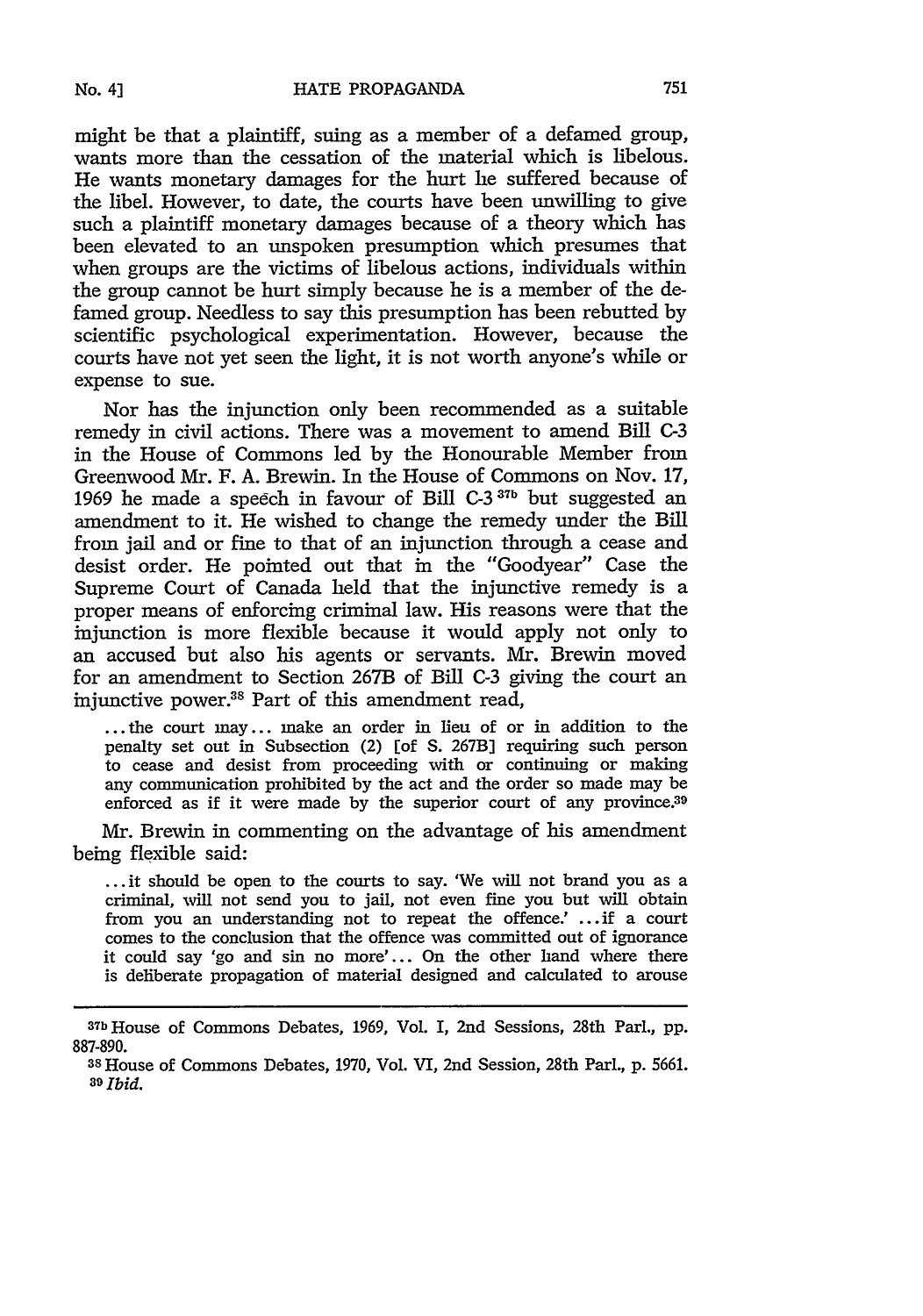hatred there could be a warning that it must not be repeated. Then, if it were repeated the full power of prison for contempt should be used where there is a deliberate repetition of the offence.<sup>40</sup>

The amendment was soundly defeated by a vote of 169 to 15, notwithstanding that, at least in this author's opinion, the change proposed provided an admirable remedy.

It would seem therefore despite its excellent potential to combat hate and its disseminators the injunction as the proper remedy is rejected in both the civil and criminal spheres.

## *E. Other Remedies Used by European Countries*

The possible remedies to fight hatemongers does not necessarily have to be limited to monetary damages and or injunction.

In France, a Civil Law jurisdiction, there is a different kind of remedy afforded to a plaintiff who succeeds in a group libel suit. In addition to costs and monetary damages, the court may order the publication of the entire judgment in a certain number of newspapers of the plaintiff's choice at the defendant's expense. This remedy has the very dramatic effect of conveying to the same public who heard the hate message, the fact that the conveyor of that message is an outlaw in the literal sense of the term, that the courts frown on what was said and that the hatemonger was found guilty in the eyes of the law and should therefore not be listened to. The nemesis of the remedy is that the Defendant pays the cost of stifling what he had previously advocated. However, realistically speaking, this author does not see that this remedy will be incorporated into Canadian jurisprudence either at common law or by statute law.

The other remedy worthy of note simply because of its uniqueness, was mentioned in the *Cohen Report.41* It is found in the Penal Code of the Netherlands 1934 Article 137(d)(3) which reads,

'Anyone guilty of any of the offences herein described [i.e., group libel] and committing them in the course of carrying out his occupation, may be deprived of the right to pursue his occupation if less than five years have elapsed since his last final conviction for a similar offence.'

The very short answer to the question asked at the beginning of the inquiry, i.e., "What rights does any member of the defamed group have against the promoters of the propaganda?", is that civilly he has *none.* What rights should he have? Perhaps none in

**<sup>40</sup>***Ibid.*

*<sup>4</sup> 1 Report of the Special Committee on Hate Propoganda in Canada,* Maxwell Cohen - Chairman, (Ottawa, 1965) at p. 287.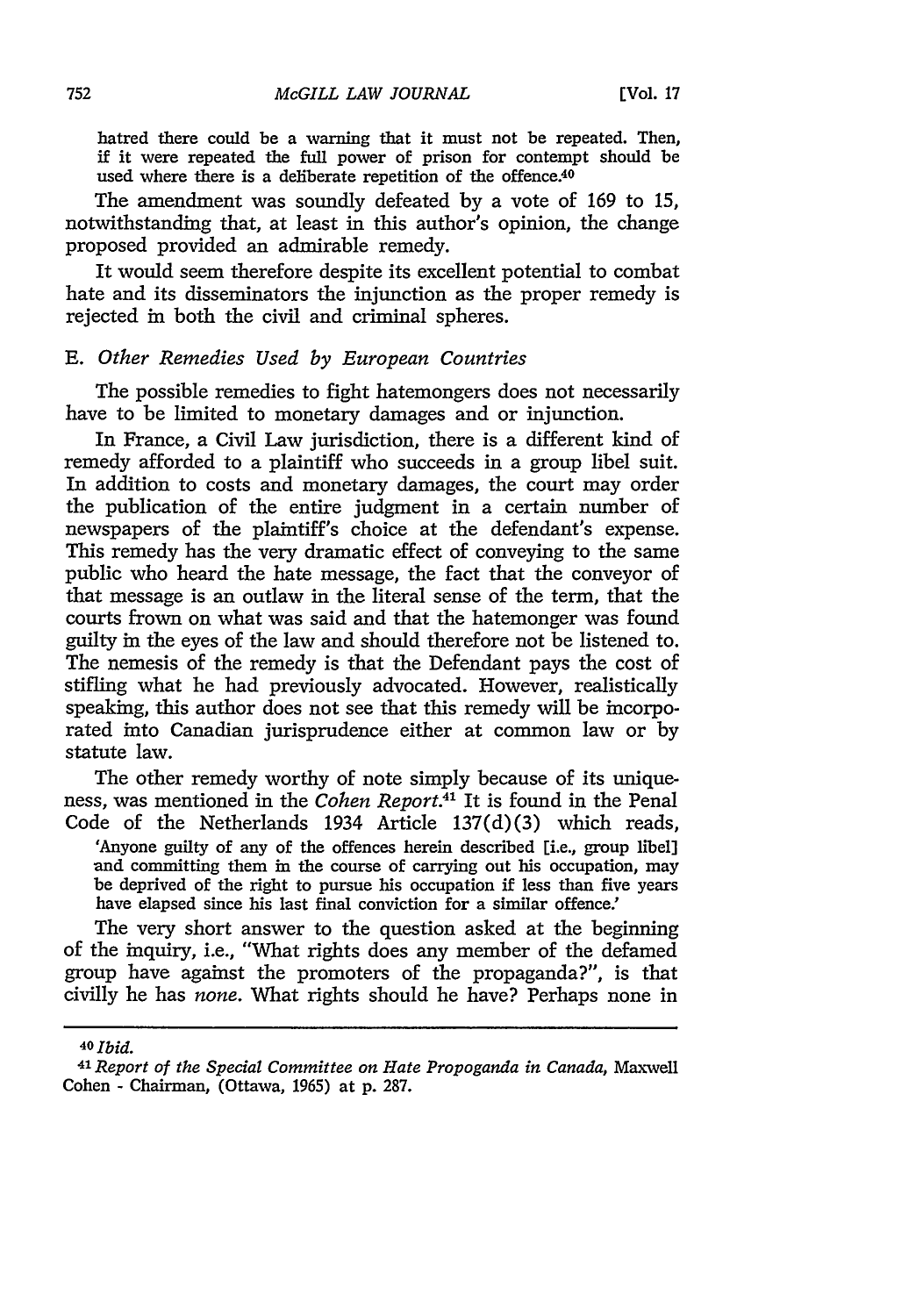view of the passage of Bill C-3 which was enacted with a view to combatting hate and its perpetrators. But this author is still persuaded that a civil action for group defamation, is so framed as to allow representative actions coupled with the injunctive remedy would be an effective weapon against hate. It is not enough to point to the failure of S. 19 of the Manitoba Defamation Act without delving further to discover the true reason for its failure as a useful law.

## **Part III -** Adequacy **Of** The **Criminal Law In Dealing With Hate Literature**

#### *A. United States*

For the most part the criminal law of the United States has been inadequate to deal effectively with hatemongering. The basis of the inadequacy lies in the U.S.' passion to uphold and preserve certain freedoms guaranteed in their Constitution of which two are freedom of speech and freedom of the press. But in their fervour to so preserve these cherished freedoms, many U.S. jurists have forgotten that freedom is not synonymous with licence; that speech is not free in any absolute sense; that the United States has laws against defamation and slander and these laws are not seen as violating freedom of speech. This attitude is important for Canadian law as well because while the hate law was being debated between 1965 and 1970, the strongest opponents of it based their opposition on that fact that it was an undue extension of the state into the right of free speech for Canadians.

The case of *Schenck v. U.S.42* is important because in that case Holmes J. enunciated his famous "clear and present danger" test later to be picked up by the majority of the Supreme Court of Canada in "the Boucher" cases. In *Schenck v. U.S.* a document was sent to men who were drafted for World War I urging them not to go to war. As a result the accused Schenck was charged under the Espionnage Act. The accused argued that what he did was protected by the guarantee of free speech under the first amendment to the Constitution. In dismissing the appeal Holmes **J.** said:

The character of every act depends upon the circumstances in which it is done. The most stringent protection of free speech would not protect a man from an injunction against uttering words that may have all the effect of force. The question in every case is whether the words used

**<sup>42249</sup>** U.S. 247.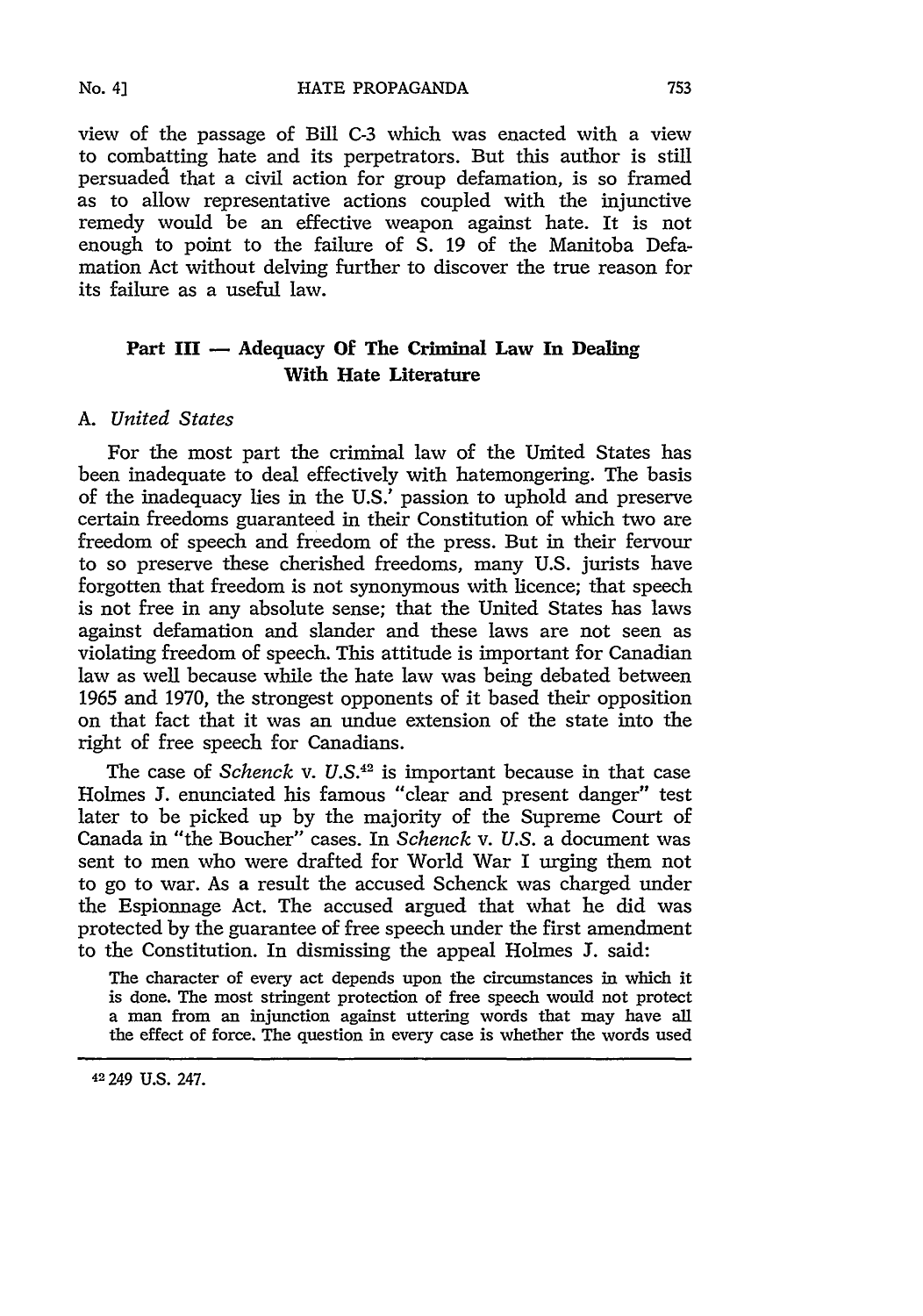are used in such circumstances and are of such a nature as to create a *clear and present danger* that they will bring about the substantive ends that Congress has a right to prevent.<sup>43</sup>

This test has been the ruin of the effectiveness of the Criminal Law to combat group hatred. By the use of this test, prosecutions for group libel are restricted to situations of incipient violence. But the professional hatemonger refrains from appeals to violence, seeking rather to plant the slow germinating but hardy seeds of hatred, and such an approach taken by a hatemonger is not within the legal definition of clear and present danger.44

In *Chaplinsky v. State of New Hampshire,45* Murphy **J.** limited the scope of free speech. He said:

Allowing the broadest scope to the language and purpose of the 14th amendment, it is well understood that the right of free speech is not absolute at all times and circumstances. There are certain well-defined and narrowly limited classes of speech, the prevention and punishment of which has never been thought to raise any constitutional problem. These include the lewd and obscene, the profane and libelous and the insulting words which by their very utterance inflict injury or tend to incite an immediate breach of the peace. *It has been well observed that such utterances are no essential part of any exposition of ideas and are of such slight social value as a step to truth that any benefit that may be derived from them is clearly outweighed by the social interest in order and morality.46* (Emphasis added.)

Under this line of reasoning it is readily observed that hate literature could not possibly violate the freedom of speech that the framers of the U.S. Constitution wished to guarantee almost 200 years ago.

In 1920 the next case worthy of note arose in Texas. *Drozda v. State*<sup>47</sup> was a case of criminal libel. One ground of appeal was that the alleged libel was of such indefinite and general character that it could not support a charge of libel. The court held that:

A government or other body politic, a corporation, *religious system, race of people,* or a political party are not subject to criminal libel... A man who scurrilously attacks the Smiths, Johnsons, Joneses or the *Jews, Gentiles* or *Syrians* ... could not be successfully haled into court and convicted of libel of any particular person, unless there be something in such article why by fair interpretation thereof tended to bring into disrepute some particular person or persons.<sup>48</sup> (Emphasis added).

**45315** U.S. 766. *46 Ibid.,* at p. 769. **47218** S.W. 765.

*4 8 Ibid.,* at p. 766.

*<sup>43</sup>Ibid.,* at p. 249.

<sup>44</sup> Leary, *Protection from Group and Class Defamation by Extremists,* 40 Los Angeles Bar Bulletin 23, at p. 27.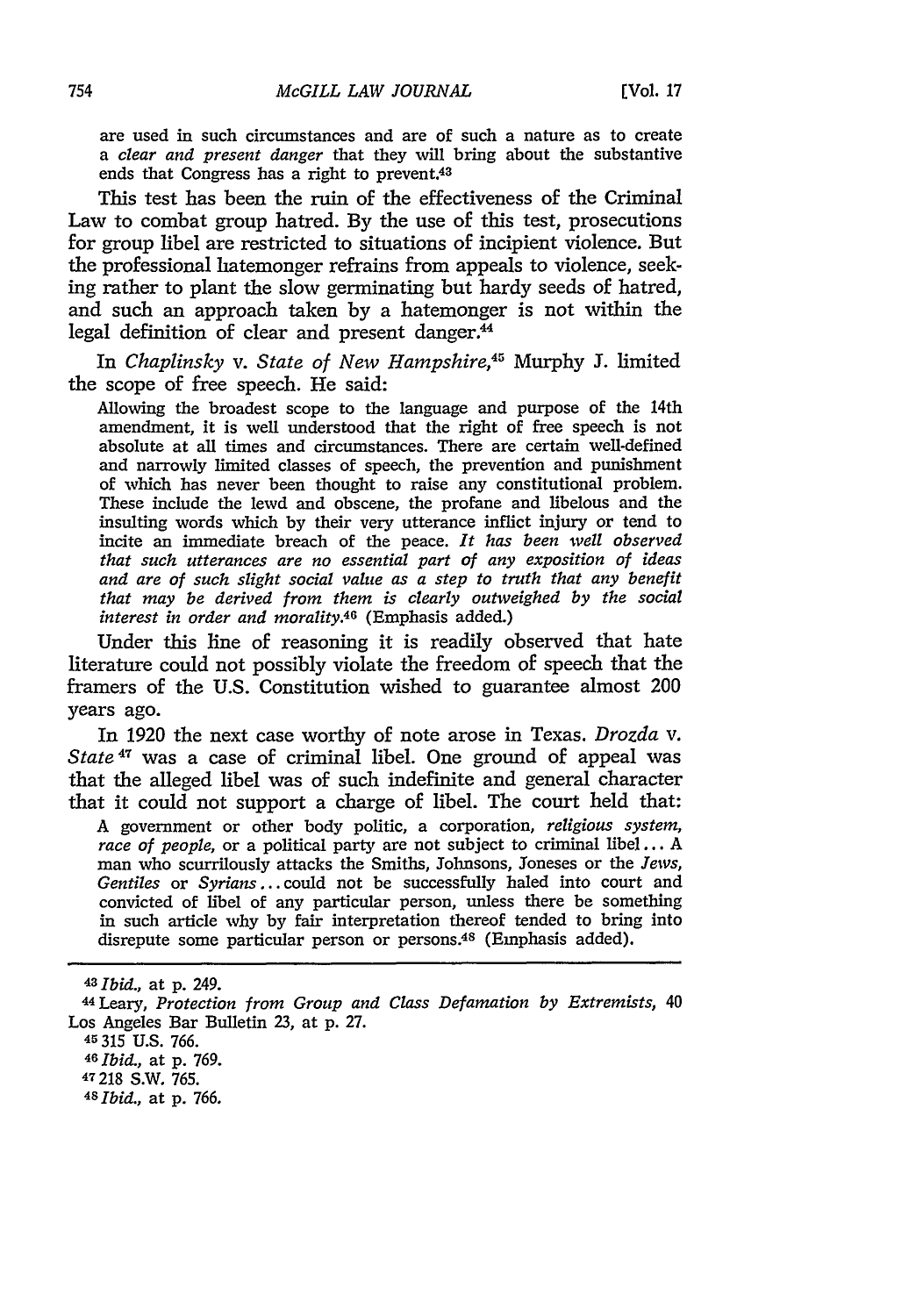The court adopted the line of reasoning used to dismiss civil actions brought by a member of a defamed group.

This view is supported by *People v. Edmondson.49* The defendant was charged under a New York State criminal libel statute alleging he libeled "all persons of the Jewish religion."

The court reviewed the notable English and American cases on group libel and concluded:

... it would seem. [that] a natural person or a corporation or association of persons, that is a limited group, the members of which can be particularized can be the subject of a criminal libel.

On the basis of authorities considered it was decided that; ... such an indictment cannot be sustained under the laws of this state

[New York] and that no such indictment as the one based on defamatory matter directed against a group so large as "all persons of the Jewish religion" has ever been sustained in this or any other jurisdiction.<sup>50</sup>

At the same time the court said that it did not doubt the defamatory nature of the publications it also held that those same publications had been circulated for a number of years and "have never provoked a breach of the peace in this community, nor, in spite of their virulence are they apt to."<sup>51</sup>

The U.S. courts have in my opinion, misconstrued the inherent difference between criminal and civil libel. All the bogey-men plaguing the courts with regard to civil libel suits are not present in a criminal trial. The parties in the latter are not just private individuals. One party represents the state which represents the people. Because the libel here is criminal in nature, the fact that the corpus of the victim may be indefinite is irrelevant. The court in the *Edmondson* case did not deny the defamatory nature of the libel and did not deny that there was a victim. But relying on authority, *i.e.,* civil group libel case, it dismissed the action because the victim was amoeboid. The better reasoning would have been to put aside authority based on civil cases and adopt the reasoning of Murphy **J.** in the *Chaplinsky* case.

An interesting sideline in the *Edmondson* case was the fact that when the case arose, motions were made by attorneys for the American Committee on Religious Rights and Minorities, The American Jewish Committee, The American Jewish Congress, the Human Relations Committee of the National Council of Women and the American Civil Liberties Union asking to intervene as *amicus curiae* and to file briefs. These briefs, while denouncing the defendant's act, nevertheless in order to safeguard free speech

**<sup>494</sup>** N.Y.S. 2d., 257.

*<sup>50</sup>Ibid.,* at p. 260.

*<sup>51</sup>Ibid.,* at **p. 268.**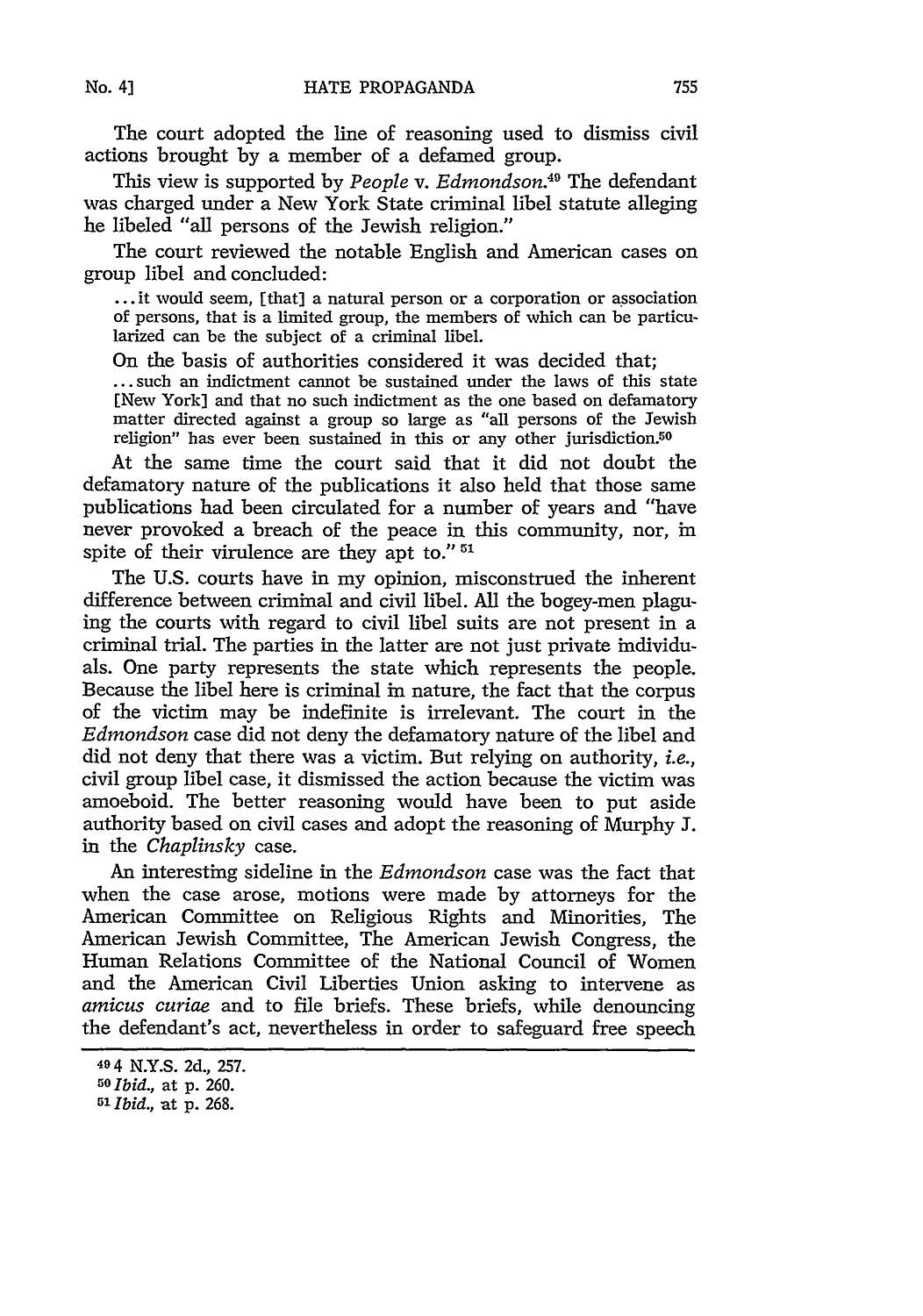and free press asked the court to dismiss the charges. These groups pointed out that it is wiser to bear with the hatemonger than to extend the criminal law so that in future it might become too oppressive. The court evidently agreed. It held:

We must suffer the demagogue and the charlatan, in order to make certain that we do not limit or restrain the honest commentator on public affairs.52

In *Kunz v. People of State of New York <sup>5</sup> <sup>3</sup>*a majority of the Supreme Court of U.S. decided that a New York City by-law requiring a public speaker to get a licence from the police commissioner was unconstitutional, as it violated freedom of speech. Mr. Justice Jackson dissented. The appellant spoke without a permit, denouncing the Jews and the Roman Catholics, at Columbus Circle in New York City. He was originally granted a permit but had it revoked by the police commissioner because he had ridiculed and denounced other religious beliefs at previous meetings. Jackson J., while adhering to Holmes J's. "clear and present danger" test decided this test was inapplicable to what Kunz was doing and therefore would have upheld the by-law. He said:

We should weigh the value of insulting speech against its potentiality for harm. Is the court [majority] when declaring Kunz has the right he asserts serving the great end for which the 1st amendment stands? The purpose of constitutional protection of free speech is to foster peaceful interchange of all manner of thoughts, information and ideas.<sup>54</sup>

He also said that:

In streets and public places all races and nationalities and all sorts and conditions of men walk and mingle. Is it not reasonable that the city protect the dignity of the persons against fanatics who take possession of its streets to hurl into its crowds defamatory epithets that hurt like rocks?<sup>55</sup>

Jackson J. realized that the greatest harm done by hatemongers is not just the breaches of the peace that may be provoked but the attack on individual's dignity, respect and status in the community in which he lives through lies and insults directed at a group of which these individuals are members. This attack is real and its effect is just as real, the blows "hurting like rocks."<sup>56</sup>

*<sup>52</sup>Ibid.*

<sup>53340</sup>U.S. 290; 71 Sup. Ct. Rep. 312.

<sup>5471</sup>Sup. Ct. Rep. 312, at p. 319.

*<sup>55</sup>Ibid.,* at p. 325.

<sup>56</sup>For a further explanation of the role of free speech in the United States see *Feiner v. People of New York* 71 Sup. Ct. Rep. 303, 340 U.S. 315, and *Niemotko v. State of Maryland* 71 Sup. Ct. Rep. 325, 340 U.S. 268.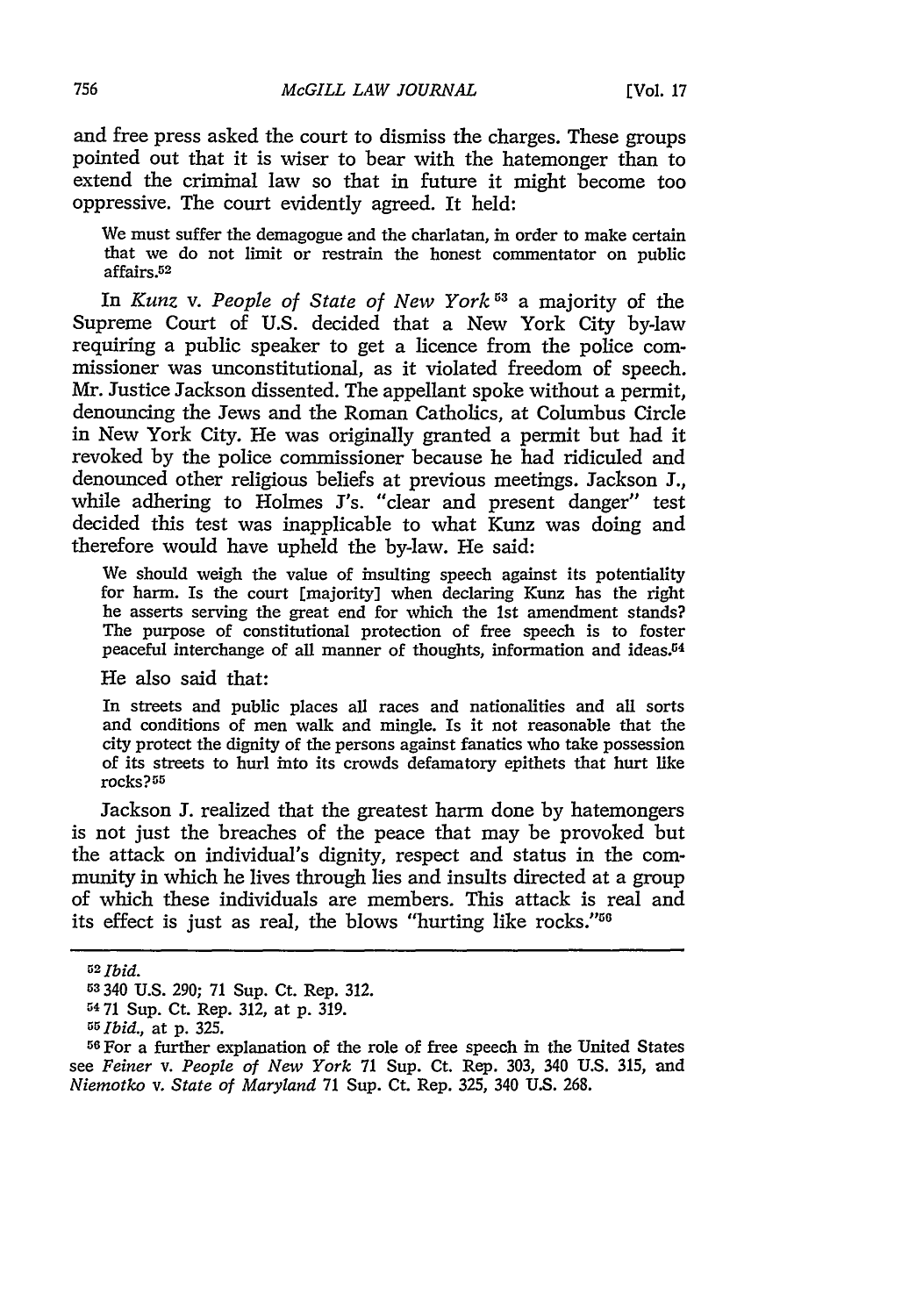Some states in the U.S. have experimented with group libel laws. The constitutionality of these laws was tested in *Beauharnois v. Illinois in* 1952."7 The Illinois law prohibited any person from exhibiting any lithographs which portrayed lack of virtue of a class of citizens. By a 5:4 decision the Supreme Court of the U.S. upheld the validity of the Illinois' group libel law and Beauharnois' conviction under it. Frankfurter *I.* delivered the majority opinion. He pointed out that despite the broad language of the 1st amendment, speech is not absolutely free. This view was supported by the *Chaplinsky* case. Frankfurter **J.** realized the inherent distinction in a criminal group libel case from that of a civil group libel situation. He put it this way:

But if an utterance directed at any individual may be the object of criminal sanctions, we can not deny to a state power to punish the same utterance directed at a defined group unless we can say that this is a wilful and purposeless restriction unrelated to the peace and well being of the state. While the Illinois law may not destroy group hatred, yet the states should be allowed as far as possible to combat it by any policy they may choose to experiment with.58

The dissenting justices centered their dissents around the possible horrible consequences that might evolve if free speech were so drastically curtailed. For example Black J. said:

As a result of this refined analysis [majority opinion] the Illinois Statute emerges as a group libel law. This label may make the court's holding more palatable for those who sustain it but the sugar-coating does not make the censorship less deadly.59

Douglas **J.** while conceding that free speech is not absolute in that for example a man may not yell 'fire' in a theatre, yet he felt that speech should be given as wide a scope as possible as seen from its preferred status in the U.S. Constitution.

Jackson J. pointed out that the U.S. Supreme Court never sustained a federal criminal libel act but held:

Group libel statutes represent a commendable desire to reduce sinister abuses of our freedoms of expression. While laws or prosecutions might not alleviate racial or sectarian hatreds, I should be loath to foreclose the States from a considerable lattitude of experimentation in this field. Such efforts, if properly applied do not justify frenetic forebodings of crushed liberty.<sup>60</sup>

Despite this liberal attitude he feared that the Illinois law did not give the accused sufficient safeguards and so dissented.

**<sup>57</sup>**343 U.S. 250; 72 Sup. Ct. Rep. 725.

<sup>5872</sup> Sup. Ct. Rep. 725, at p. 731.

*<sup>59</sup> Ibid.,* at p. 738.

**<sup>60</sup>***Ibid.,* at p. 754.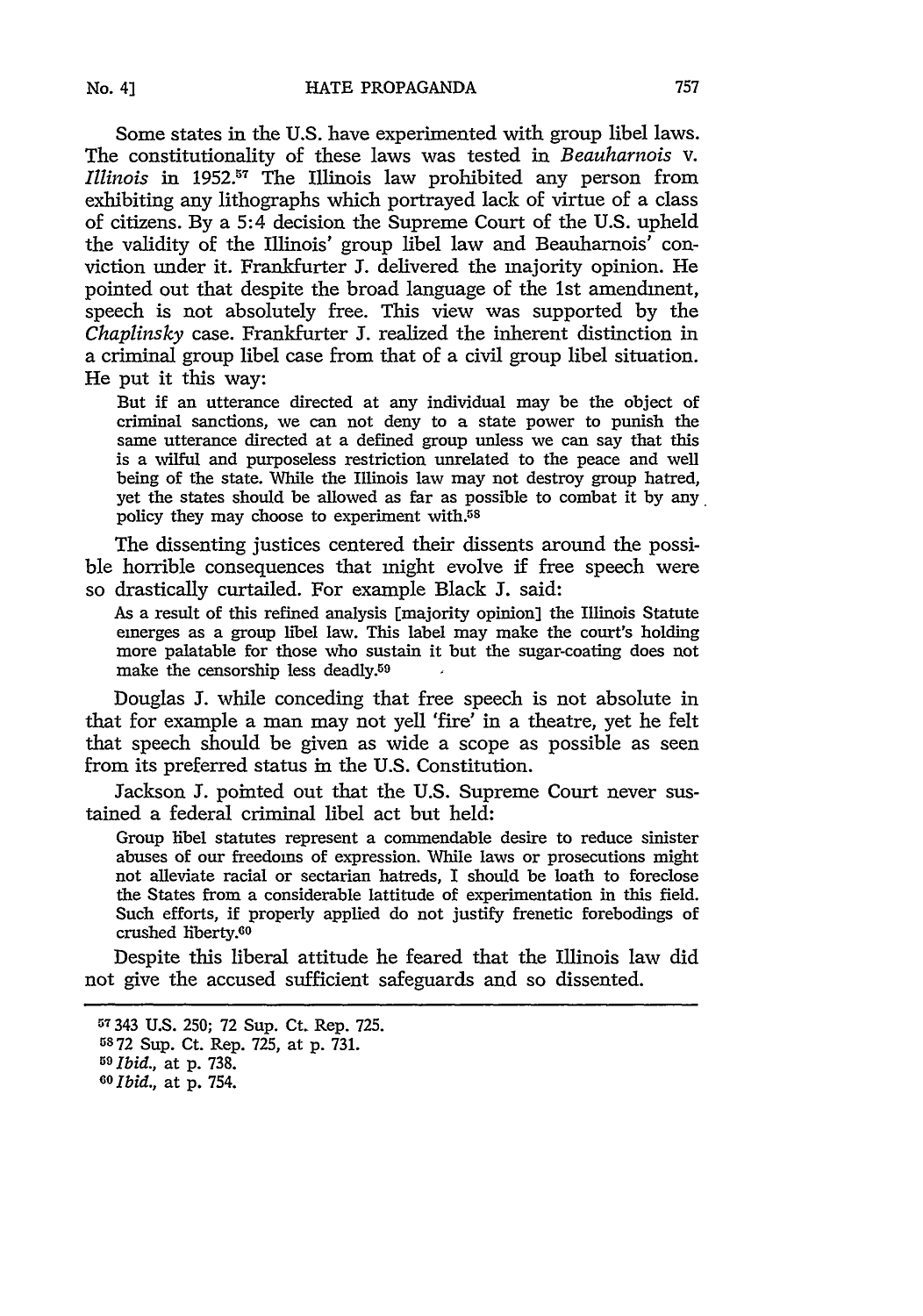Black J. summed up the minority view in the U.S.A. on how to fight group hatred, if indeed it should be positively fought at all, when he said:

If there be minority groups who hail this holding as their victory, they might consider the possible relevancy of this ancient remark: 'Another such victory and I am undone.' $61$ 

The U.S. has adopted a "sticks and stones" attitude towards group libel. The *Beauharnois* case exists in a vacuum. Its effect on other states to enact similar legislation is *nil.* At a symposium held in the 1960's in the United States,<sup>62</sup> the U.S. position with regard to hatred directed at groups was reviewed and the conclusion was that it was unsatisfactory. The problem of group hatred will not disappear if the U.S. continues to bury its head in the sand. In that same symposium Clark **J.** of the U.S. Supreme Court said that group hatred will not be eliminated by laws but only when the three "I's" have been wiped out: Intolerance, Ignorance, Ignobility. The conclusion of the symposium was that legislation was needed to fight hate and its peddlars. In the U.S., it may fairly be concluded that the Criminal Law is as sterile as the civil law to deal with group defamation.

## *B. England*

In England, the criminal law with regard to group libel began with the case of *R.* v. *Osborn* in 1732.63 The gist of the action in that case was not libel directed at a group but rather libel which occasioned a breach of the peace. The fact that a group was the victim of the libel was really irrelevant to the charge on which Osborn was convicted.

One hundred and seventy years later, a case arose which supported those who maintained that *R.* v. *Osborn* was simply a case of breach of the peace and not one of criminal responsibility for a libel directed at a group. In *Wise v. Dunning* <sup>64</sup> the appellant Wise, a Protestant Lecturer held meetings in public places in Liverpool, causing large crowds to assemble and block certain avenues. In his speeches he insulted the Roman Catholic religion. There were a substantial number of Roman Catholics in Liverpool. The natural consequences of his speeches was to cause breaches of

*<sup>61</sup>Ibid.,* at p. 740.

*<sup>62</sup> Symposium on Group Defamation,* **13** Cleveland-Marshall Law Review, pp. **1-117.**

<sup>63</sup>See notes **I** and 2, *supra.*

**<sup>64</sup>**[1902J **1** K.B. 167.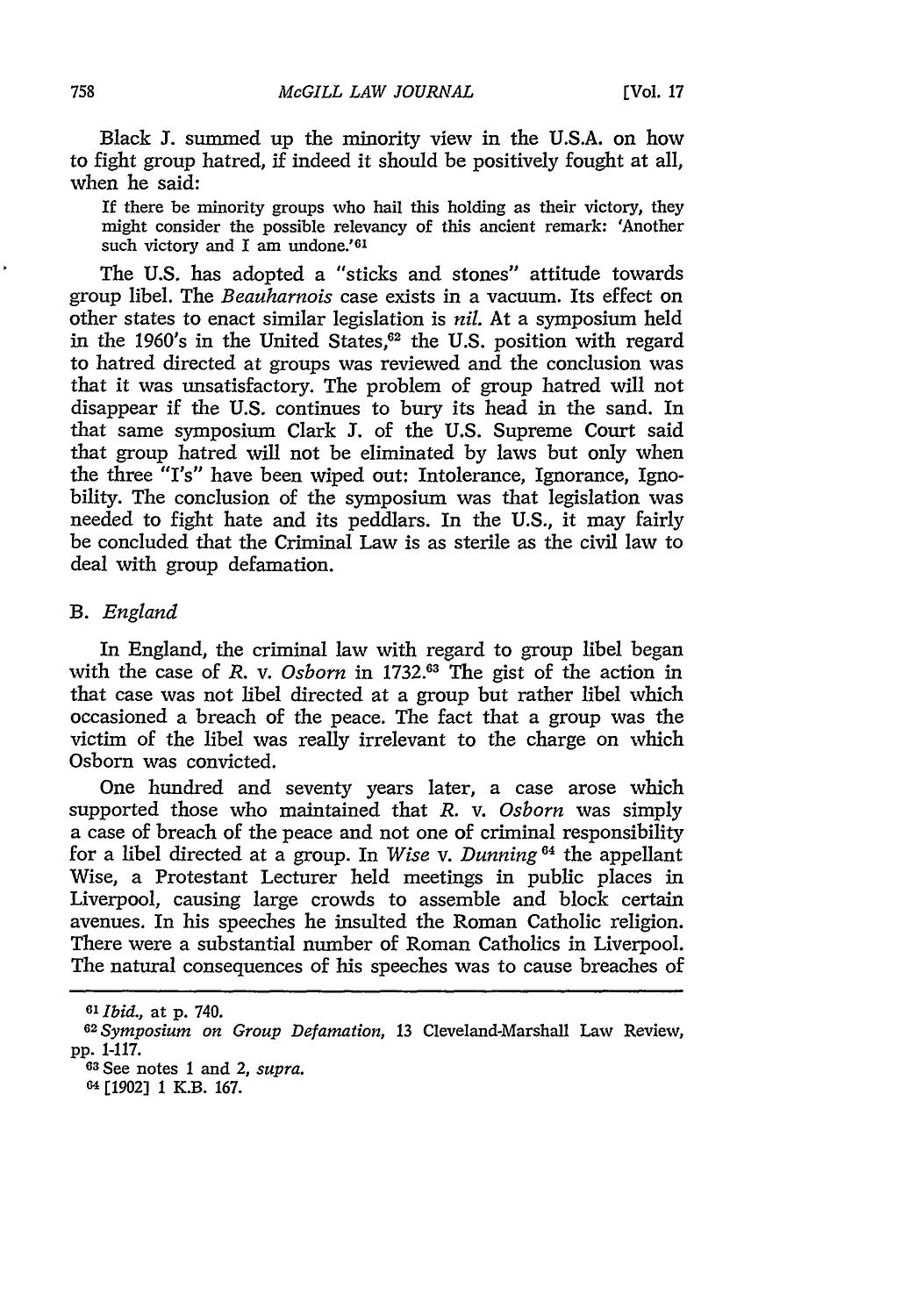the peace. He openly stated that he intended to hold more meetings. As a result the local magistrate bound him over in recognizance to be of good behaviour. On appeal the Court of Appeal held that the magistrate had acted correctly. It therefore appears that a court may bind over, to be of good behaviour, anyone who, in making public speeches, uses language, the natural consequences of which is that listeners will breach the peace although he does not directly invite anyone to breach the peace.

In 1948 the Porter Committee was set up to examine the law of defamation as it then was. In its report it devoted only three paragraphs to group defamation and concluded that the law should not change and that the offence of criminal sedition was adequate to deal with group defamation.<sup>65</sup>

The next chapter in England's fight against group hatred occurred in 1963, with the case of *Jordan v. Burgoyne*.<sup>66</sup> Colin Jordan was the self-styled leader of the neo-Nazi party in England and he began to activate his party around the same time that John Beattie and George Lincoln Rockwell were active in Ontario and U.S. respectively.

Jordan was charged under S. 5 of the Public Order Act 1936 which read:

Any person who in any public place or at any public meeting uses threatening, abusive or insulting words or behaviour with intent to provoke a breach of the peace or whereby a breach of the peace is likely to be occasioned, shall be guilty of an offence.

What Jordan did was to read a speech at Trafalgar Square which defamed the Jewish race. Because much of the audience was Jewish, it became unruly and a breach of the peace occurred. The Court of Quarter Sessions acquitted Jordan. The court admitted that his speech was insulting but the court said that it would not lead the ordinary reasonable man to commit a breach of the peace.

The Crown appealed and its appeal was allowed. The true test under S. 5 was not whether a "reasonable audience" would be provoked by the speaker to breach the peace. Rather, a speaker must take his audience as he finds it and the true test therefore is whether his speech would provoke the audience in front of him. As a matter of fact the court found his speech would so provoke his audience and convicted him. Lord Parker C. J. said:

The defendant argued.., if he is convicted, then there is some inroad into the doctrine of free speech. It is nothing of the sort. A man is entitled to express his own views as strongly as he likes, to critize his opponents

<sup>&</sup>lt;sup>65</sup> See note 20, *supra*.

**<sup>06</sup>** [1963] 2 W.L.R. 1045.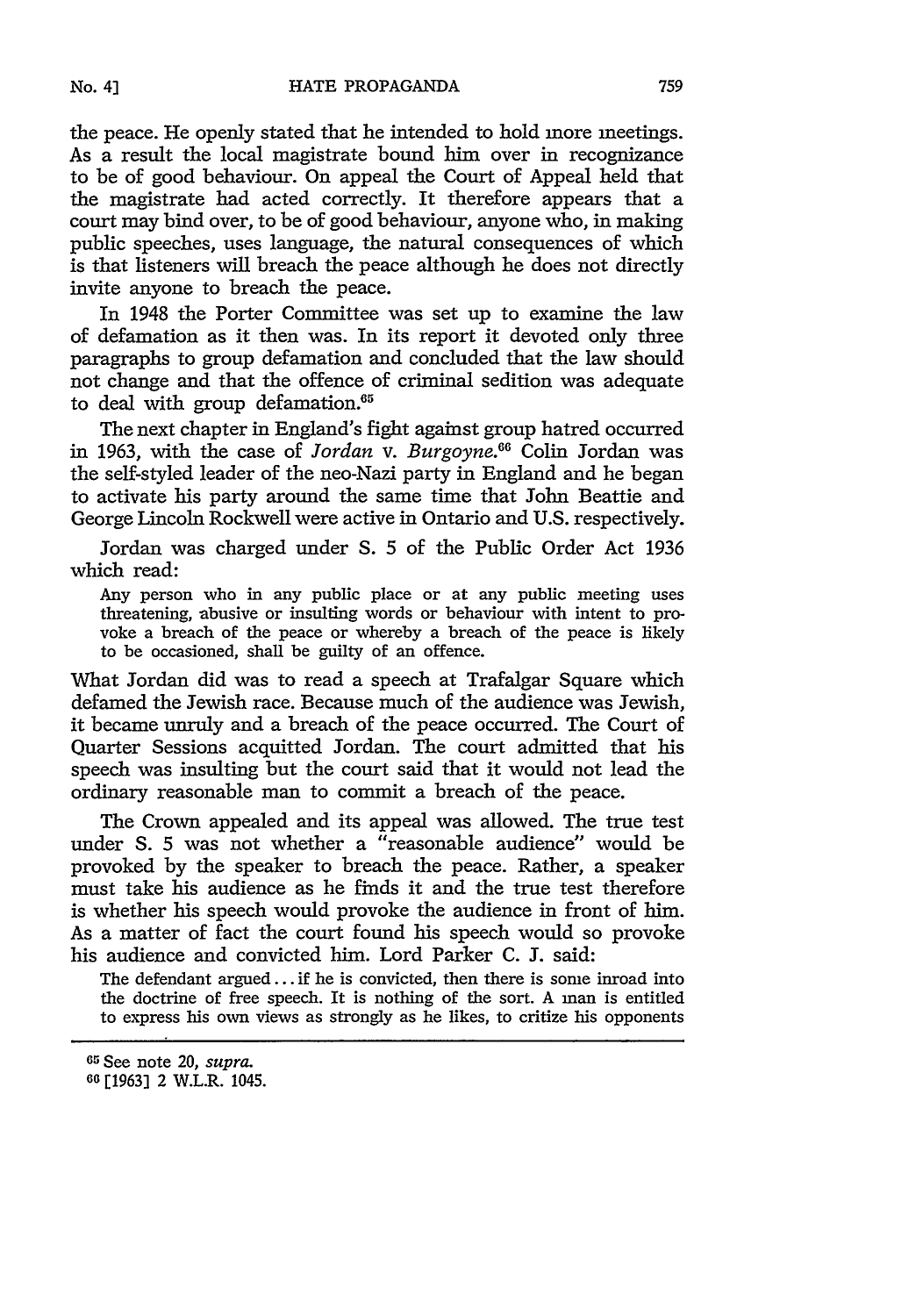**...** and to do anything of that sort. But what he must not do is **...** threaten,... be abusive, [or] insult them [his opponents]. $67$ 

Those who oppose legislation meant to combat hatemongers argue such a case as this creates a "heckler's veto." If a speaker intends to speak on a topic unpopular with a sufficient number of people who attend and disrupt the speaker to such an extent as a breach of the peace occurs, that speaker is caught under **S.** 5 of the Public Order Act though his topic may be as objectively harmless as one can imagine. But it must be remembered that to sustain conviction under this section the speaker must use abusive or insulting words. The drawbacks of the Public Order Act were that it did not apply to libelous as opposed to slanderous actions and it did not apply to slanderous actions not in a public place.

In 1965 the Public Order Act of 1936 was repealed by the enactment of a new statute entitled the Race Relations Act. Section 6 of that act specifically deals with group defamation in a criminal context. Since its enactment **S.** 6 has been before the English Courts for comment and interpretation.

*R. v. Britton* **1s** was a case involving the meaning of "distribution" as it appeared in ss.  $6(1)(a)$ ;  $6(2)$  of the Race Relations Act.

S. 6(1)(a) reads in part as follows:

A person shall be guilty of an offence under this section if, with intent to stir up hatred against any section of the public in Great Britain distinguished by colour, race, or ethnic or a national origin he publishes or distributes written matter which is threatening, abusive or insulting.

**S.** 6(2) provides in part:

... 'publish' and 'distribute' mean publish or distribute to the public at large or to any section of the public not consisting exclusively of members of an association of which the person publishing or distributing is a member ...

The court held that having pamphlets which could be said to promote class disruption by defaming a minority group was not a distribution within the meaning of ss.  $6(1)(a)$ ;  $6(2)$ , when such pamphlets were on the porch of a home.

Another recent English decision involving **S.** 6 of Race Relations Act is *Thorne v. B.B.C.,69* a decision of the English Court of Appeal. The plaintiff sued the defendant for an injunction restraining the continuance of alleged propaganda against Germans by the defendant. There was no allegation that the plaintiff in a personal

**<sup>67</sup>***Ibid.,* at p. 1048.

**<sup>6</sup>s** [1967] 1 All E.R. 486.

**<sup>69</sup>**[1967] 2 All E.R. 1225 (Eng. C.A.).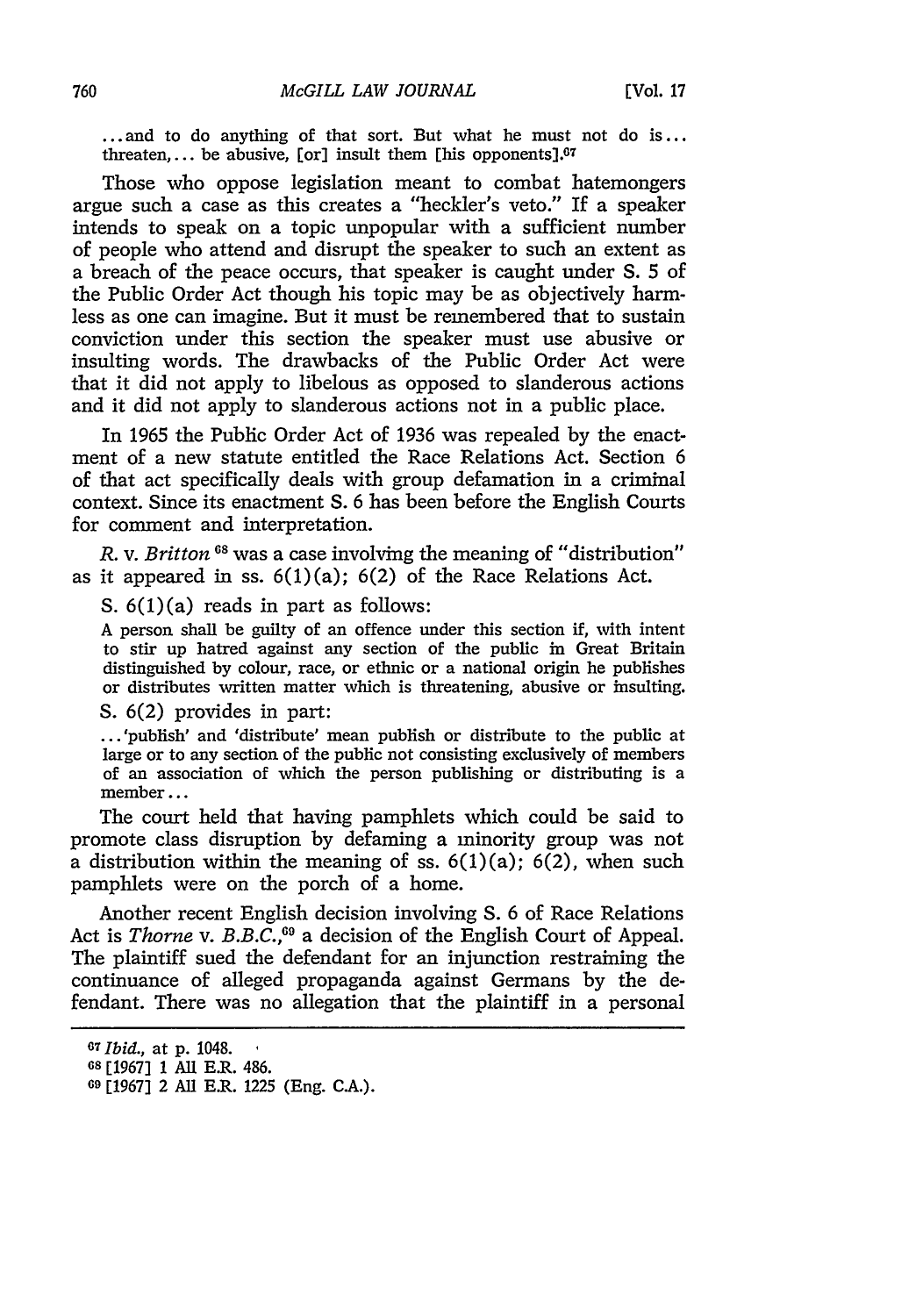capacity had been defamed although he was of German origin. In addition Thorne had sued without the consent of the Attorney General.

The Court of Appeal unanimously held for the defendant and the injunction was refused.

Lord Denning M. R. held that S. 6 of the Race Relations Act creates only a new criminal offence for which the proper remedy is a prosecution by or with consent of the Attorney General. S. 6(3). This prerequisite the plaintiff did not have and so his case failed.

Dankwerts L. **J.** found two problems in the plaintiff's path. The first being prior consent from the Attorney General and the second being that no *civil* remedy is given to an individual under S. 6. Even if there was, the plaintiff alleged no wrong to himself personally.

Finally Winn L. J. says that it is clear from ss. 1(4), 3, 6, that Parliament did not intend that any individual might by force of the Act attack any other citizens for alleged infringements of S. 6 of the Act which creates a criminal offence. The Race Relations Act of England is just five years old and its overall effect on hate literature and those responsible for it remains to be seen. And yet the very fact that such an Act was passed in England, the pillar of freedom, the birthplace of Parliament and home of the Magna Carta is enough to rebut any criticism of an anti-hate Act on grounds of violation of freedom of speech.

## *C. Canada* **-** *The Situation Before Bill C-3 was Enacted*

Was the state of the criminal law of Canada before the passage of the anti-hate bill able to deal adequately with the problem of hate literature? The fact that a new piece of legislation was passed to deal specifically with hate dissemination speaks for itself.

The reason why Bill **C-3** was needed was not that certain sections of the Criminal Code did not have the potential to deal with this problem but that judicial interpretation had so confined these sections as to make them sterile in this area.

It was thought before the decisions in the *"Boucher"* cases" that the sedition sections, now ss. 60-62 in the Canadian Criminal Code, especially ss.  $60(4)(b)$  and  $61(d)$  might be used to prosecute hatemongers. However the Supreme Court of Canada has by a majority, so narrowly defined and limited these sections as to make them inapplicable. Boucher, a Jehovah's Witness was con-

**No. 4]**

**<sup>70</sup>**[1950] 1 D.L.R. 657 (Boucher) 1; [1951] 2 D.L.R. 369 (Boucher) 2.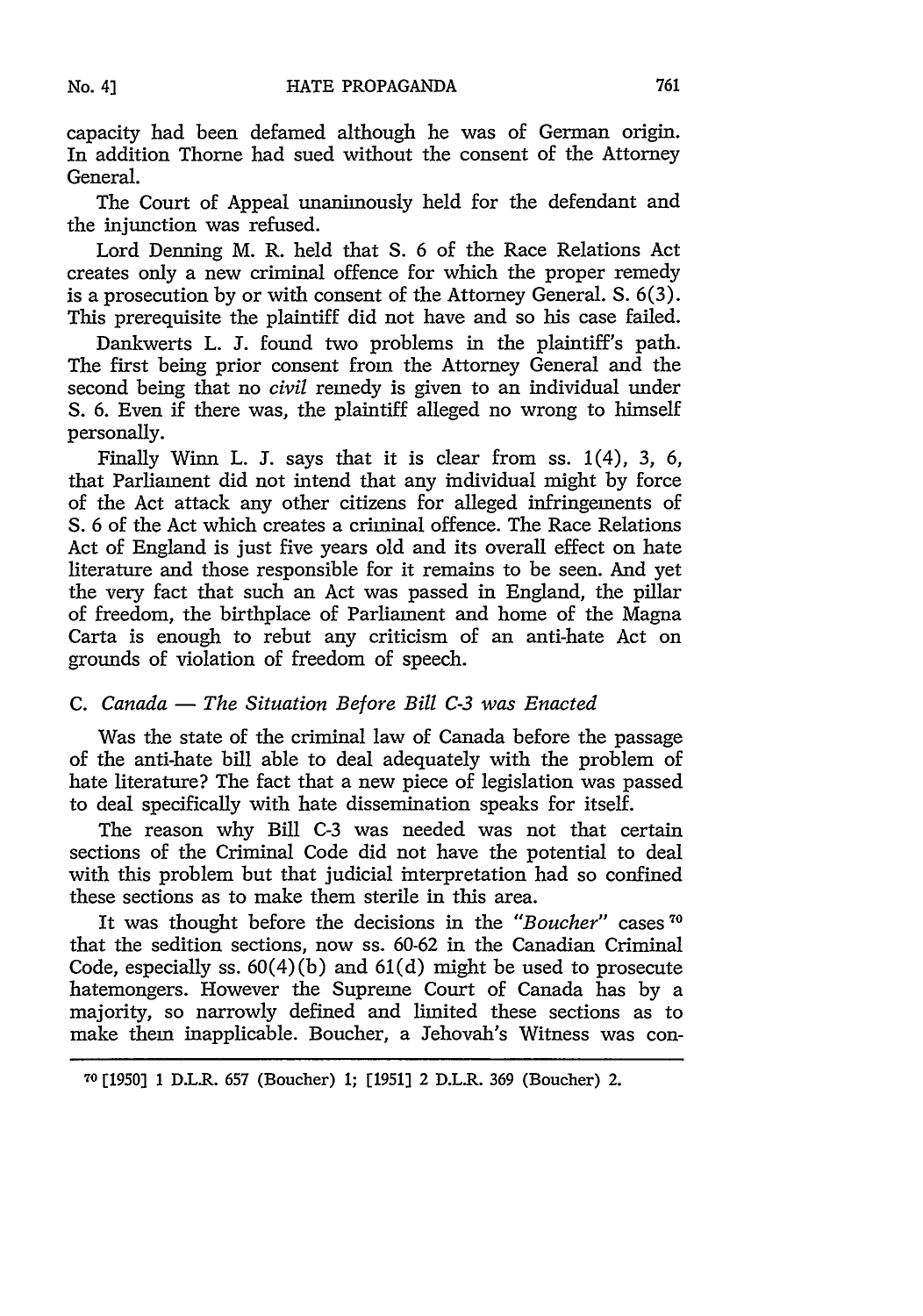victed in the lower courts of seditious libel by the publication in Quebec of a pamphlet entitled "Quebec's Burning Hate for God, Christ and Freedom."

When the case reached the Supreme Court of Canada, the learned justices adopted different lines of reasoning. Rinfret's C.J.C. judgment dealt for the most part with the trial judge's direction to the jury. In the remaining part of his judgment he dealt with the law of seditious libel in Canada. He concluded that the promotion of ill-will between Canadians in bad faith was a seditious libel. Speaking of freedom of speech he noted that,

... to interpret freedom as license is a dangerous fallacy. Obviously pure criticism or expression of opinion, however severe or extreme, is, to be invited. But there must be a point where restriction on individual freedom of expression is justified on the ground of reason,... $71$ 

Rinfret C.J.C. had just mirrored what Frankfurter J. had said around the same time in the *Beauharnois* case. This same view of freedom of speech was supported by Duff, C.J.C., who held in *Reference Re Alberta Legislation* **72** that,

The right of public discussion is, of course, subject to legal restrictions; those based upon considerations of decency and public order, and others conceived for the protection of various private and public interests with which, for example, the laws of defamation and sedition are concerned. In a word freedom of discussion means to quote the words of Lord Wright in *James v. Commonwealth* 'freedom governed by law'.

Rinfret C.J.C. did not believe that advocacy of force as described in **S.** 60(4) (b) was a necessary ingredient to an action for seditious libel.

Kerwin J., as he then was, on the other hand, believed that the main element necessary for a conviction under **S.** 60 was an intention to incite people to violence or to create a public disorder.

Taschereau J., as he then was, while agreeing with the disposition of the case, *i.e.,* ordering a new trial, expressly disapproved of Kerwin J's. opinion. He did not believe that incitement to violence was a necessary part of a seditious intention.

The trial judge, in instructing the jury, defined seditious intention as "the publication or distribution of a pamphlet, or of a harmful, injurious writing which may provoke hate and discord amongst the different classes of His Majesty's subjects." **73** Nothing was said about incitement to violence.

**<sup>71</sup>**[1950] 1 D.L.R. 657, at p. 666.

**<sup>72</sup>**[1938] S.C.R. 100, at p. 133.

**<sup>73</sup>**[1950] 1 D.L.R. 657, at p. 673.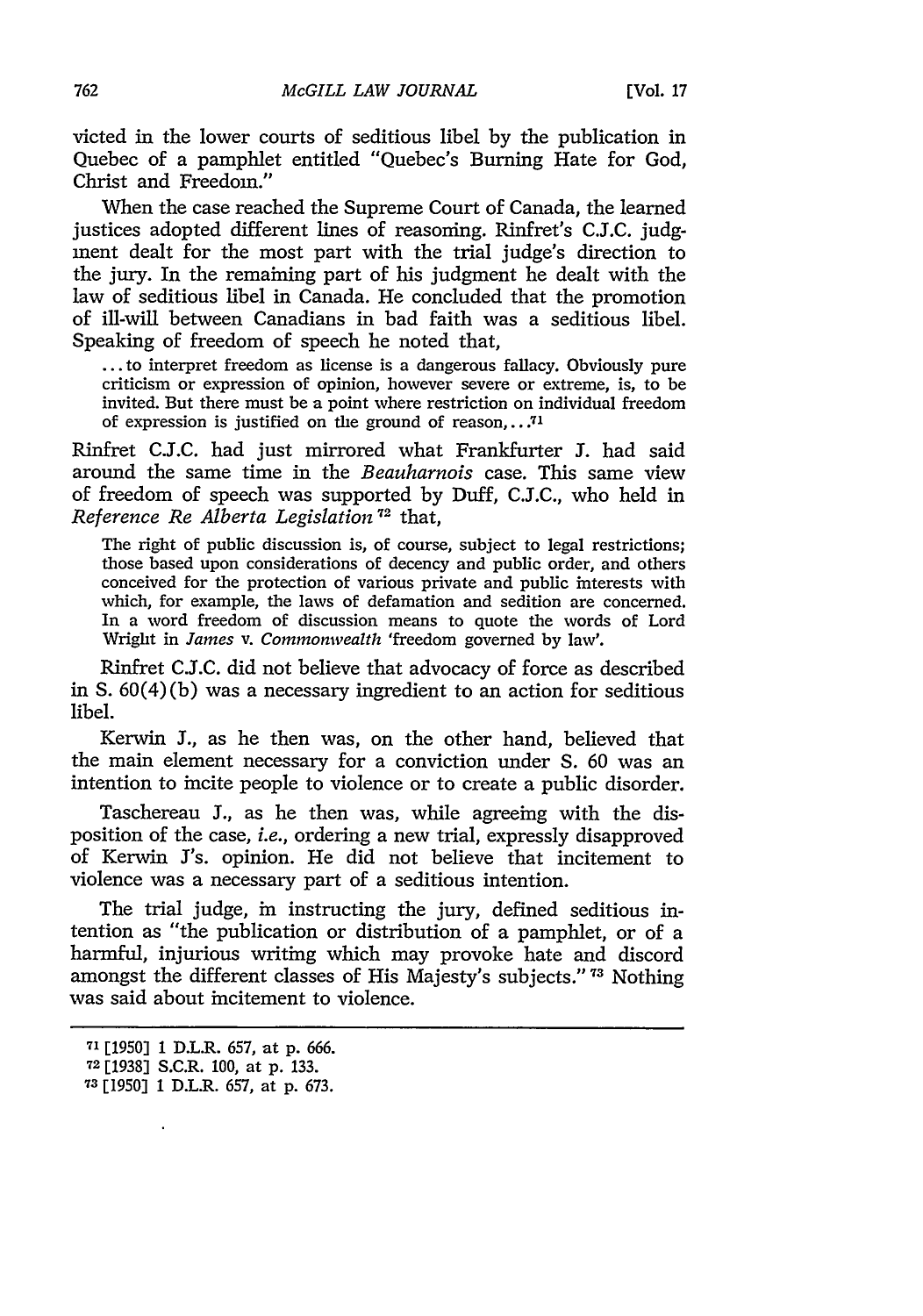Taschereau J. felt,

... there being no definition in our Code, of sedition and seditious libel that it was clearly intended by Parliament to accept the English common law definition as it existed in 1892.74

Rand **1.** who played the key role in the *Boucher* decisions was of the opposite opinion. He said that there was no authority which held that the mere tending to create discontent among the King's subjects but not tending to issue in illegal conduct constitutes sedition. Speaking of parts (4) and (5) Stephen's definition of sedition which purported to state the common law definition, Rand J. said they,

... signify ... the use of language which, by inflaming the minds of people into hatred **...** is intended, or is so likely to do so as to be deemed to be intended to disorder community life, *but directly or indirectly in relation to Government in the broadest sense:* ... (Emphasis added).75

What Rand J. meant was that for the crime of sedition as opposed to the crime of public mischief, the denouncing of a segment of society must be aimed directly or indirectly at government. This definition of sedition effectively sterilizes it for use against hatemongers who seldom talk against the Government in any way but speak solely against their target group.

In *Boucher* (1) Estey J. agreed with Rand J. and they both would have quashed the conviction.

The result of *Boucher* (1) was that a new trial was ordered. However, on a rehearing, the Supreme Court of Canada granted Boucher an acquittal. In *Boucher* (2) the full court sat. Rinfret's C.J.C. judgment was the same as in *Boucher* (1). Kerwin J. adopted what Rand **J.** had said in *Boucher* (1). He said:

The intention on the part of the accused which is necessary to constitute seditious libel must be to incite the people to violence against constituted authority or to create a public disturbance or disorder against such authority.<sup>76</sup>

Taschereau **J.** was persuaded to change his mind and adopted as his definition of sedition a situation where the writing complained of must in addition to being calculated to promote ill-will between subjects be intended to produce disturbance or resistance to the lawfully constituted authority.

Kellock and Estey **J.J.** followed the same line of reasoning as that adopted by Rand **J.** in *Boucher (1).*

**<sup>74</sup>***Ibid.,* at p. 677. **<sup>75</sup>***Ibid.,* at p. 683.

**<sup>76 [1951]</sup>** 2 D.L.R. 369, at p. 379.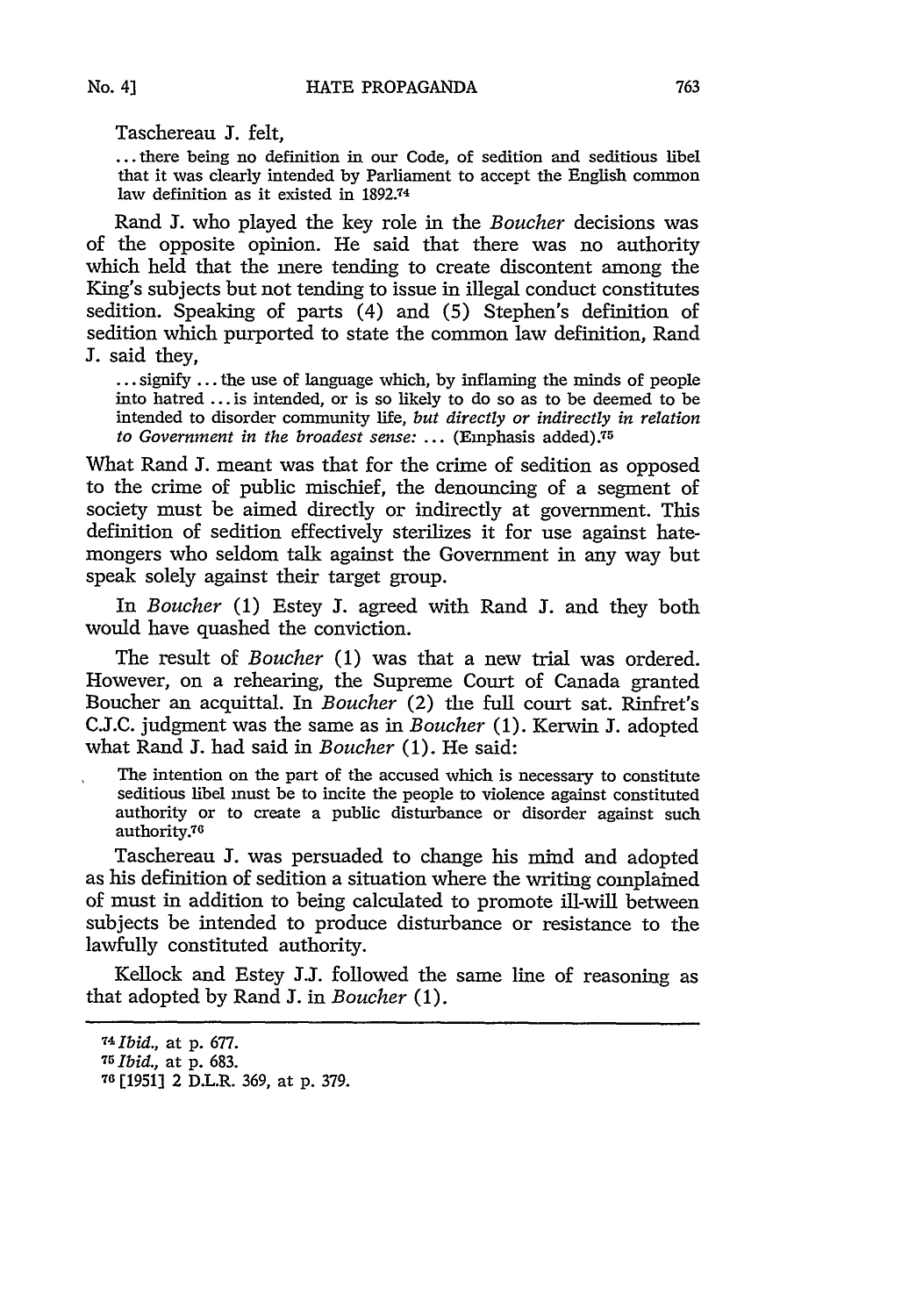Locke J. also concurred with Rand J.

Cartwright with whom Fauteux **J.** (as they then were) agreed, also did not accept as a definition of seditious intention "the promotion of ill-will and hostility between Canadians" without a qualification which was that,

**...** it must further appear that the intended or natural and probable consequence of such promotion of ill-will and hostility is to produce disturbance of or resistance to the authority of lawfully constituted Government.<sup>77</sup>

Mr. A. Brewin, a distinguished lawyer and Member of Parliament made this comment on the *Boucher* cases:

It may now be taken therefore as the settled law of Canada that an intent to create hostility and ill-will between different classes of subjects is not enough to constitute the crime of sedition. In addition the intended or probable consequences of the promotion of ill-will must be to produce a disturbance of or resistance to the authority of lawfully constituted government.. **.s**

It is settled therefore since the *Boucher* cases that a conviction could not be had for the publication and distribution of hate literature under the sedition sections of the Criminal Code. The *Boucher* cases especially *Boucher* (2) define the law of sedition so that it approximates the 'clear and present danger test' as expounded by Holmes **J.** in *Schenck* v. *U.S <sup>7</sup> <sup>9</sup>*

In 1964, The Right Honourable John Diefenbaker received a sample of hate propaganda. He raised this fact in Parliament and in fact asked the then Minister of Justice, Guy Favreau, if the law against sedition adequately dealt with the problem. The Minister did not directly answer the question. However Mr. Gelber the Honourable Member from York South in 1964 referred to the Boucher case and especially to Mr. Justice Rand's decision. It was his (Mr. Gelber's) contention that Rand J's. view of sedition as put forth in *Boucher* had later changed and as proof he quoted from Mr. Rand as a Supreme Court Judge in *Boucher* (1) and Mr. Rand the Dean of University of Western Ontario Law School, upon his retirement. Mr. Justice Rand said:

Freedom of thought and speech and disagreement in ideas and beliefs on every conceivable subject are of the essence of our life. The clash of critical discussion on political, social and religious subjects has too deeply become the stuff of daily experience to suggest that mere ill-will as a product of controversy can strike down the latter with illegality. $80$ 

*<sup>77</sup>Ibid.,* at p. 409.

<sup>78</sup>Brewin, Case Comment on *Boucher v. The King* 29 Can. Bar Rev. 193, at pp. 195-196.

**<sup>79</sup>** 249 U.S. 47.

**so** House of Commons Debates, 1964, Vol. VI, p. 5978.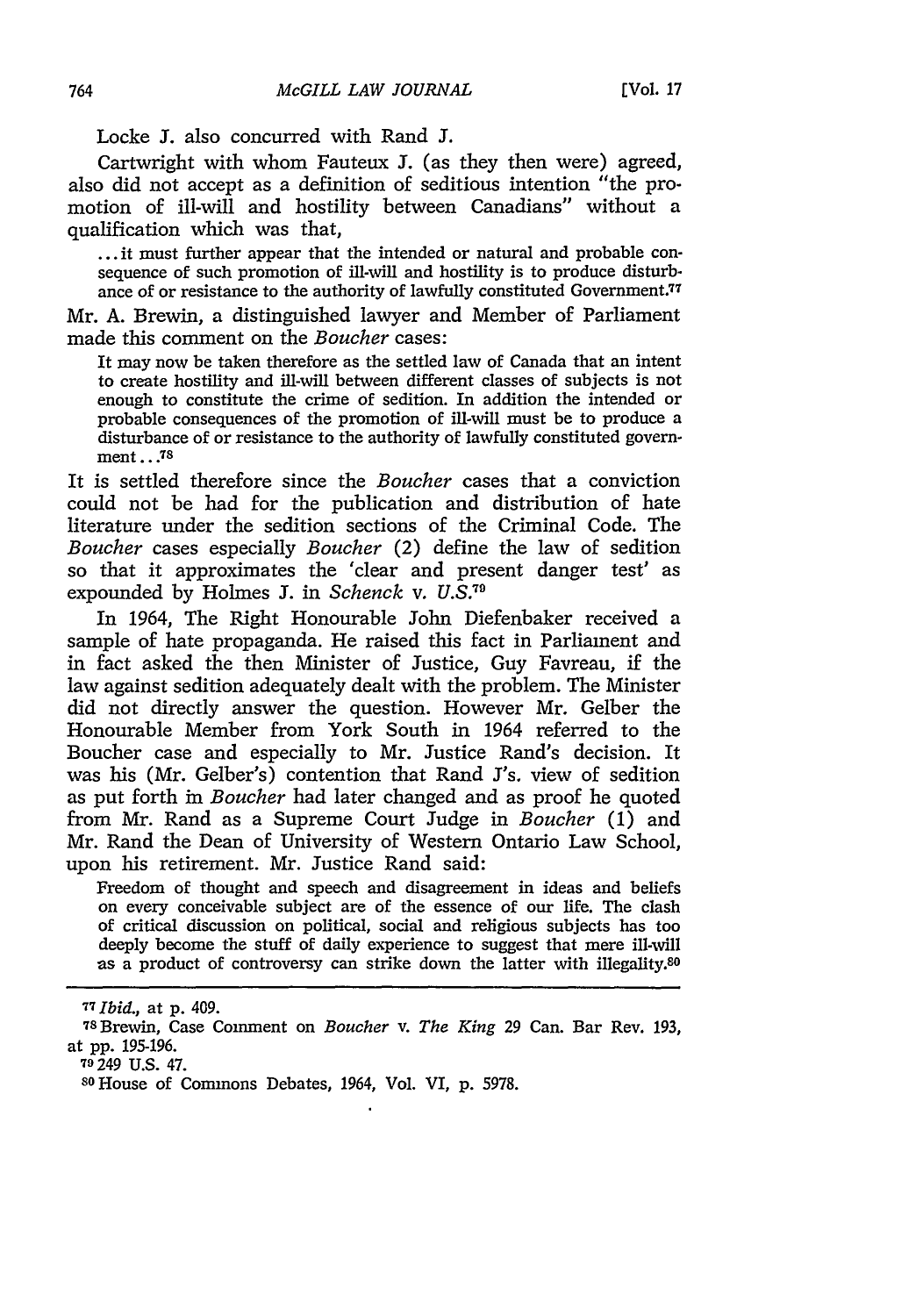The second quote is from Dean Rand, (as he then was). He said:

We are in danger of becoming fanatical about individual rights. We must either accept the rule of reason or the rule of passion  $-$  of hatred. I sometimes wish we could forbid the importation of these hatreds from other countries.<sup>81</sup>

Mr. Gelber went on to say that although the common law definition of sedition might have dealt with the problem, the *Boucher* case and S. 8 of the Criminal Code which abolishes common law offences negates its utility.<sup>82</sup>

It was thought that s.  $166$ ,<sup>82a</sup> concerning the spreading of false news was applicable, but if *R.* v. *Carrier 83* represents the law with regard to S. **166** of the Code it too is a dead letter in this area. In that case the accused was initially charged with seditious libel based on a document similar to that in the *Boucher* case. The accused demurred and the Crown abandoned its case because of the then recent decision in *Boucher* (2). The Attorney-General of Quebec then charged Carrier on the same facts with publishing false news under **S.** 136 of the Code which became S. 166. The accused then entered a plea of *autrefois acquit* and his plea was sustained by the Quebec Court of King's Bench, Criminal Side. The result of the case is that an acquittal under the sedition section automatically bars a conviction under S. 166. This is an unfortunate result in view of the fact that 1) the offences appear in different parts of the Code, 2) the penalties are dissimilar and 3) the offences themselves are dissimilar.<sup>84</sup> The other problem with S. 166 is that the Crown must prove the hatemonger *knows* the literature he publishes is false and as has been pointed out, $85$  this is almost impossible because most of these hatemongers really believe in the truth of what they say. Furthermore **S.** 166 would only cover hate literature but not oral statements made by the hatemonger.

S. 248 **8a** of the Criminal Code, *i.e.,* concerning criminal defamatory libel, is inapplicable because it is aimed only at individuals and not groups. The relevant part of that section reads "that is likely to injure the reputation of any *person."*

**84See** Schmeiser, *Civil Liberties in Canada,* (London, 1964).

**<sup>85</sup>**See note 82, *supra.*

*<sup>81</sup>Ibid.*

**<sup>82</sup>See** Hage, *The Hate Propaganda Amendment to the Criminal Code,* 28 Faculty Law Review, 63, at p. 64.

**<sup>82</sup>a** Now section 177 of the 1971 version of the Criminal Code. **83 (1953) 16** C.R. **18.**

**ssa** Now s. 262 of the 1971 version of the Criminal Code.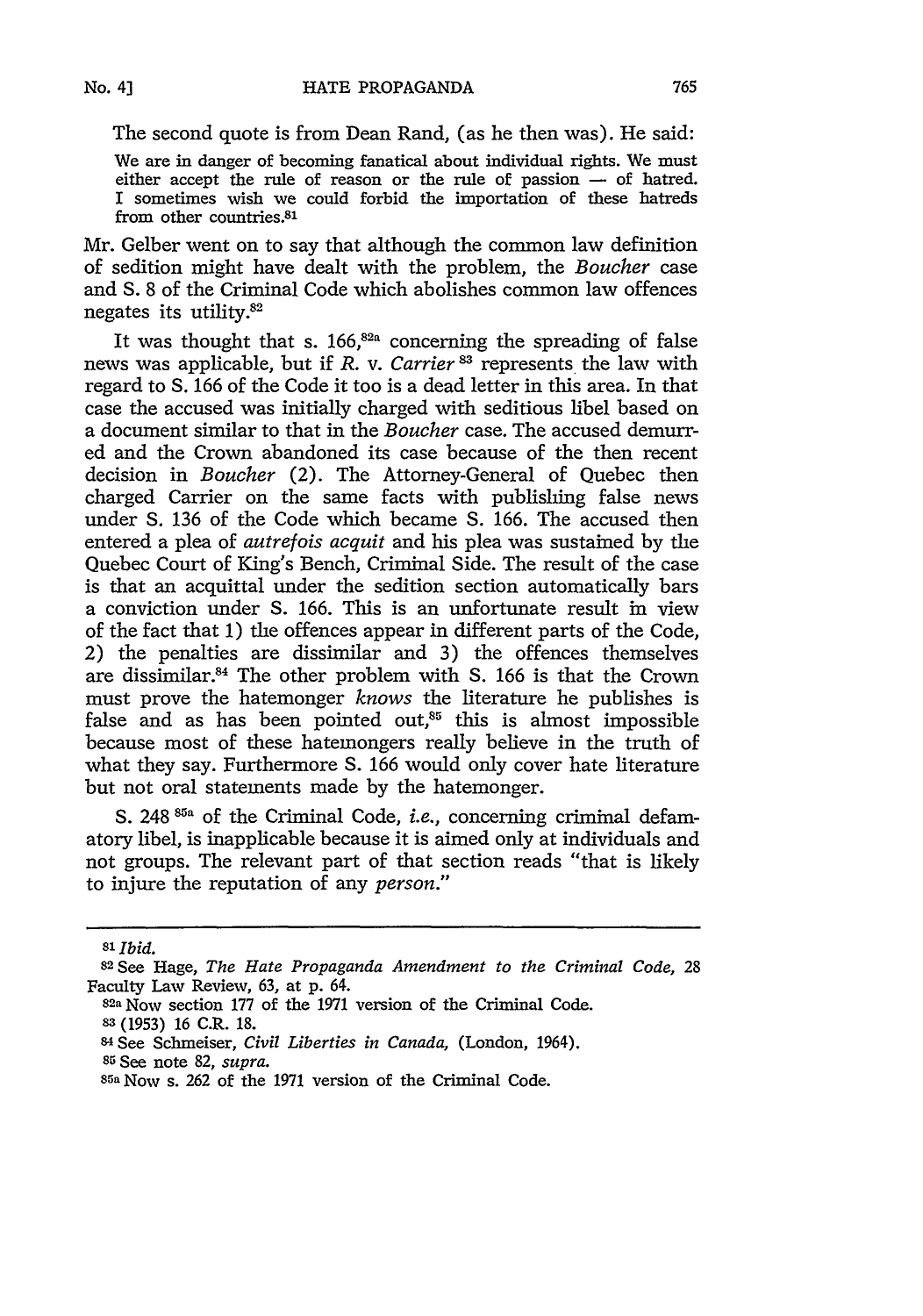The section of the Code dealing with riots and unlawful assembly is of little assistance because it can be used only where there are two people in addition to the speaker who can be proved to have assembled with intent to carry out a common purpose; a Nazi operating on his own can not be reached.

Mr. Hage in his recent article on the utility of Bill  $C-3$ ,  $80$ .already enacted into law, pointed out that the section of the Code which comes closest to meeting the problem of the vocal hatemonger is s.  $160(a)(i)$  <sup>86a</sup> which reads:

Everyone who not being in a dwelling house causes a disturbance in or near a public place by fighting, screaming, shouting, swearing, singing or using insulting or obscene language is guilty of an offence punishable on summary conviction.<sup>86a</sup>

However, to sustain a conviction under this section, the disturbance must actually have been caused by the hatemonger. Short of this, he can say whatever he wants.

Dean Tarnopolsky placed much faith in S. 160's ability to deal effectively with oral group libelous statements. $87a$  He believes S. 160 renders S. 267B of the new amendment to the Criminal Code superfluous. $87a$  He sees the evil to be remedied is not the defamation of groups but the threat to public order. It should not matter what occasions the breach of the peace except to fix the fault. Furthermore he cannot see how the use of language which incites hatred against a collectivity could not be insulting and obscene.

The Cohen report summarized the utility of the Code as follows:

[A] group seems to be protected by the Code provisions on "breach of the peace" only from oral insults in public places and where the insults are so strong as to be likely to cause a breach of the peace (1) either against the group or (2) by the group itself, in reaction to the insult.<sup>88</sup>

John J. Robinette and Arthur Maloney, have stated in opinions asked for by the Canadian Jewish Congress that the Criminal Code provisions as they were before Bill C-3 could not adequately control hatemongering, and accordingly the Canadian Jewish Congress made certain proposals to the Cohen Committee.<sup>80</sup>

*<sup>8</sup> 6 Supra,* n. 82, at **p. 63.**

 $86a$  Now s. 171(a)(i) of the 1971 of the Criminal Code.

s <sup>7</sup> Tarnopolsky, *Freedom of Expression v. Right to Equal Treatment,* (1967) U.B.C.L. Rev. - C. de D., p. 43.

<sup>87</sup>a Now Part of s. 281 of the 1971 version of the Criminal Code. **<sup>88</sup>**The Cohen Report, at p. 41.

*<sup>89</sup>Contra,* n. 87. Gropper, *Hate Literature: The Problem of Control* (1965), **30** Sask. B.R. 181, at p. 198.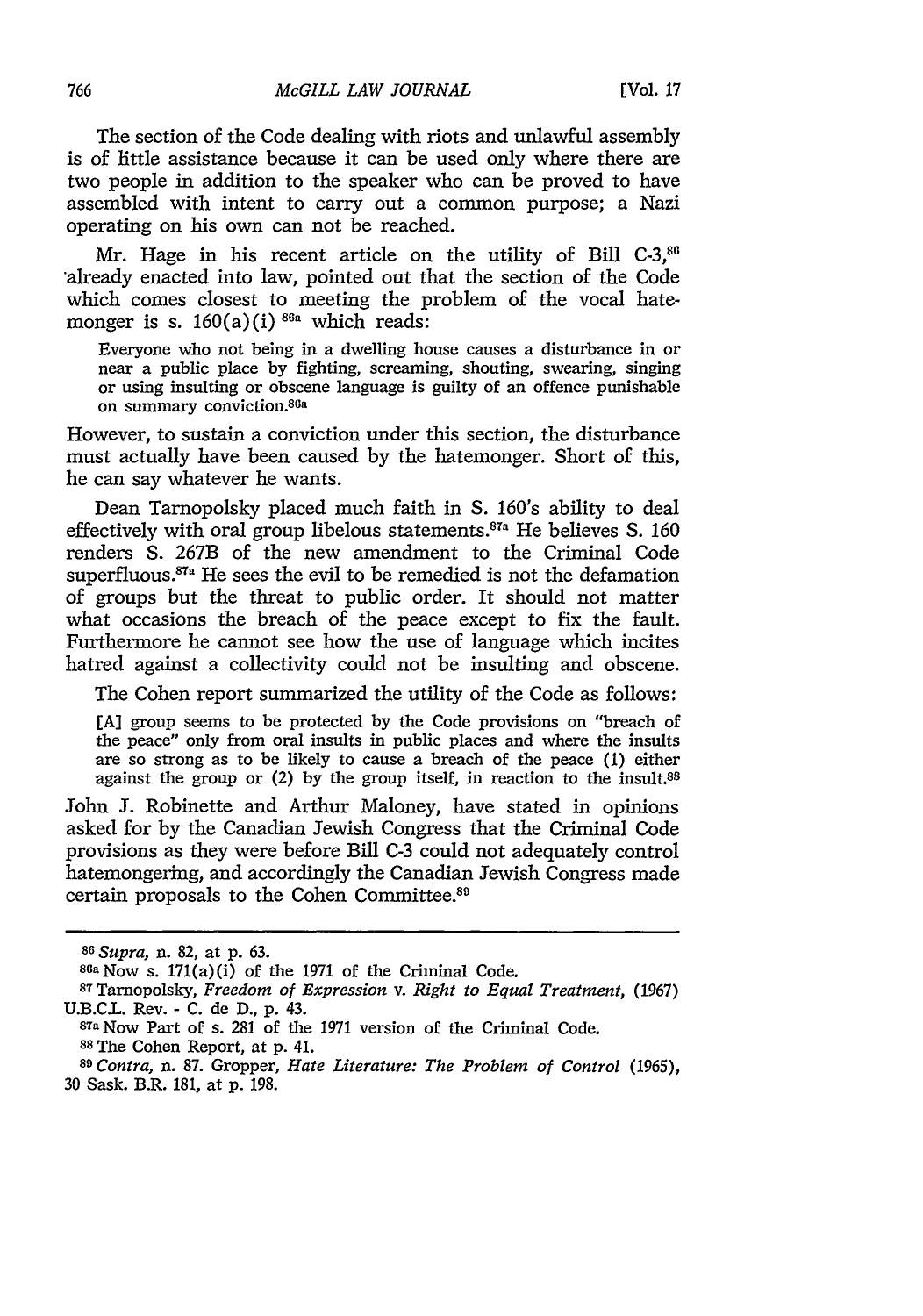In addition to the Criminal Code provisions, s. 7 of the Post Office Act grants to the Postmaster-General wide powers to prevent mailing of any material he reasonably believed to be obscene, blasphemous or seditious. s. 7 provides for a review of the Postmaster General's interim prohibitary order. In 1964 and 1965 the Postmaster General invoked s. 7 against a publication put out by an American organization called the National States Rights Party. The latter appealed and lost. Despite the apparent success of s. 7 there are many practical reasons why s. 7 is inadequate to curb hate through the mail, not the least of which is detection of hate propaganda in the first place. With regard to mailing of hate propaganda, S. 153 **S9a** of the Criminal Code makes it an offence to mail matter which is obscene, indecent, immoral or scurrilous. But it too has been a dead letter in this area.<sup>90</sup>

The Cohen Commission could find nothing in the Criminal Code which would make advocating and promoting genocide a crime.<sup>91</sup> Dean Tarnopolsky takes issue with this finding of the Commission as well and asks why advocating and promoting genocide is not covered by ss. 22,  $407(a)$ , and  $408(1)(a)$ <sup>91a</sup> and the homicide sections of the Code. The short answer is that the code for the most part deals with offences against individuals, for example **S.** 248 **91b** discussed above. The section on murder deals with a crime against persons not groups. Furthermore, it is my contention that the sections mentioned by Dean Tarnopolsky are not subtle enough to catch the professional hatemonger who advocates genocide by such diabolical means as sterilization of the entire male population of the target group.

## **Part IV -** Background **And History Of Anti-Hate Law**

The anti-hate law was born in June of 1970 when after being given 3rd reading and being passed by the House of Commons Bill C-3 was given Royal assent. Its conception really began as far back as 1953. In that year a delegation of the Canadian Jewish Congress appeared before a joint committee of the House of Commons and Senate on the revision of the Criminal Code. The delegation asked for a revision of the sedition section so as to negate

**<sup>89</sup>a S.** 164 of the 1971 version of the Code. **<sup>90</sup>**Hage, *supra,* n. 82, at p. 65. **<sup>01</sup>**The Cohen Report, at p. 62. **91a** See now ss. 22, 422 and 423 of the 1971 version of the Criminal Code.

**<sup>91</sup>b** s. 262 of the 1971 version of the Criminal Code.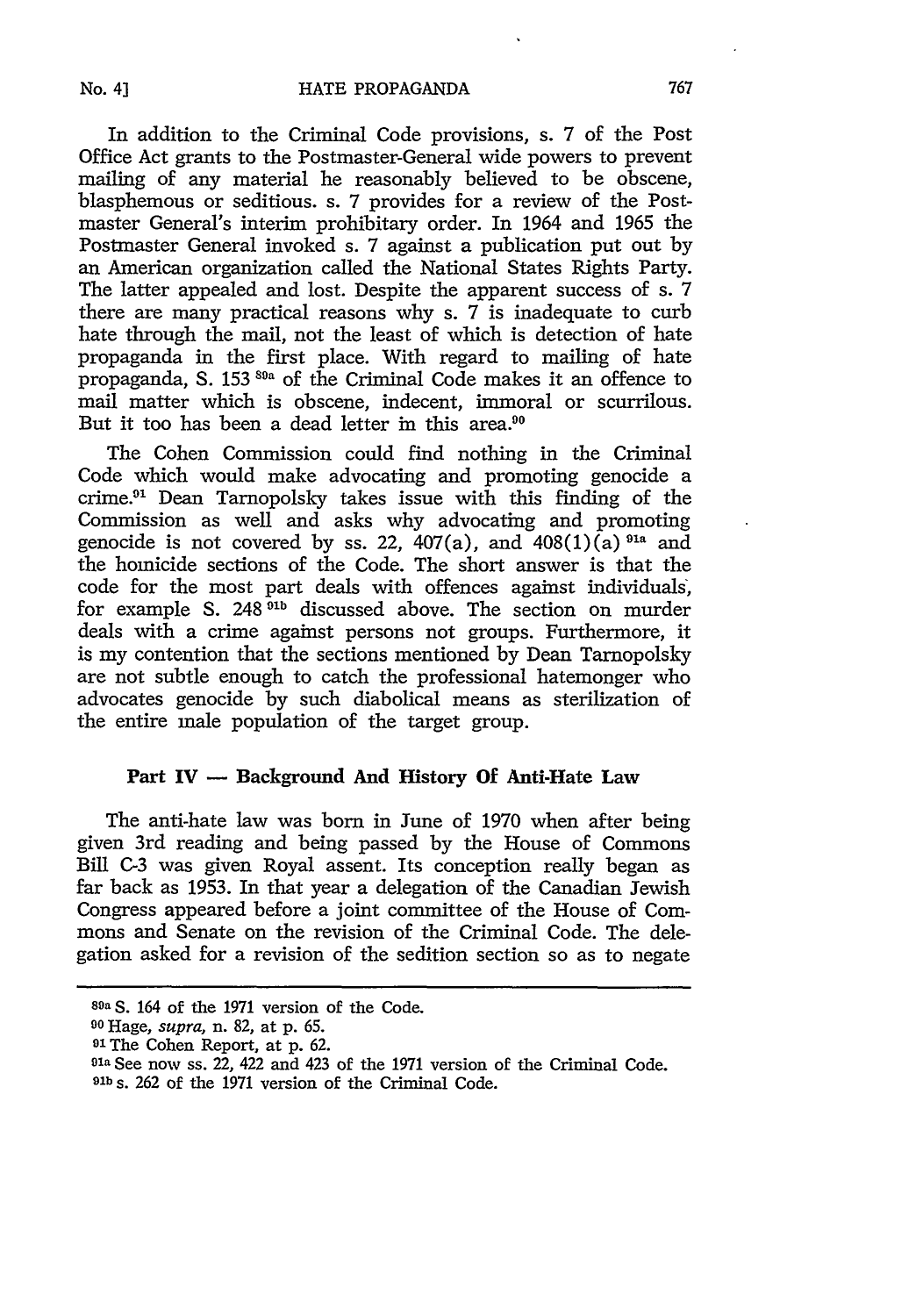the Supreme Court's interpretation of sedition in the *Boucher* cases. Nothing was done however for ten years until about 1963, *when there was an overt revival of Nazism in Canada, U.S. and England,* and especially in Ontario as far as Canada was concerned. During that interval, the attitude of the Canadian Jewish Congress was to fight hatemongers passively, using the "quarantine" method. However, from 1963 on they dropped that tactic because it had obviously failed to check the spread of anti-semitism. It began to work for legislation at the Federal level to deal with this problem. Legislation had to be Federal, since in *Saumur v. A.-G. Quebec* <sup>92</sup> the Supreme Court of Canada decided that freedom of religion and of speech is a matter coming within a class of subjects given exclusively to the Federal Government either by virtue of 91(27) of the B.N.A. Act, the criminal law power or the P.O.G.G. clause.<sup>92a</sup> This was the assumption underlying the decision of Hartt J. in *R.* v. *Beattie.93* In that case, a provision prohibiting any person from using any language in a city park likely to stir up hatred against any section of the public distinguished by colour, race, religion or ethnic origin, contained in an amendment to a municipal by-law was held to be an invalid exercise of the power to prevent infringement on the enjoyment of the park-using public or to provide for the protection of parks. The provision was not in its pith and substance park protection. Hartt **J.** did say however that the by-law drafted in a more restricted way so that its scope would be clearly confined to the legitimate object of park protection could well have brought about a different result.

The strong lobbying for an anti-hate law was reflected in the House of Commons as early as 1964. In that year Mr. Orlikow asked the Minister of Justice, (Guy Favreau),

Has the Minister given consideration to the hate literature which is now being distributed in various cities? Does the government consider that there is at the present time legislation which will prohibit this kind of literature being distributed through the mails ... ?94

To which the Minister responded,

... the possibility of amending the Criminal Code was referred to the criminal law section of the conference of uniformity of legislation in Canada in 1962. It reported that while the objective sought to be attained was eminently desirable, no recommendation was made because no formu-

**<sup>92</sup>** [1953] 2 S.C.R. 299.

<sup>92</sup>a The Peace Order and Good Government Clause.

**<sup>93</sup>** [1967] 2 O.R. 488.

**<sup>94</sup>**House of Commons Debates, 1964, Vol. I, p. 132.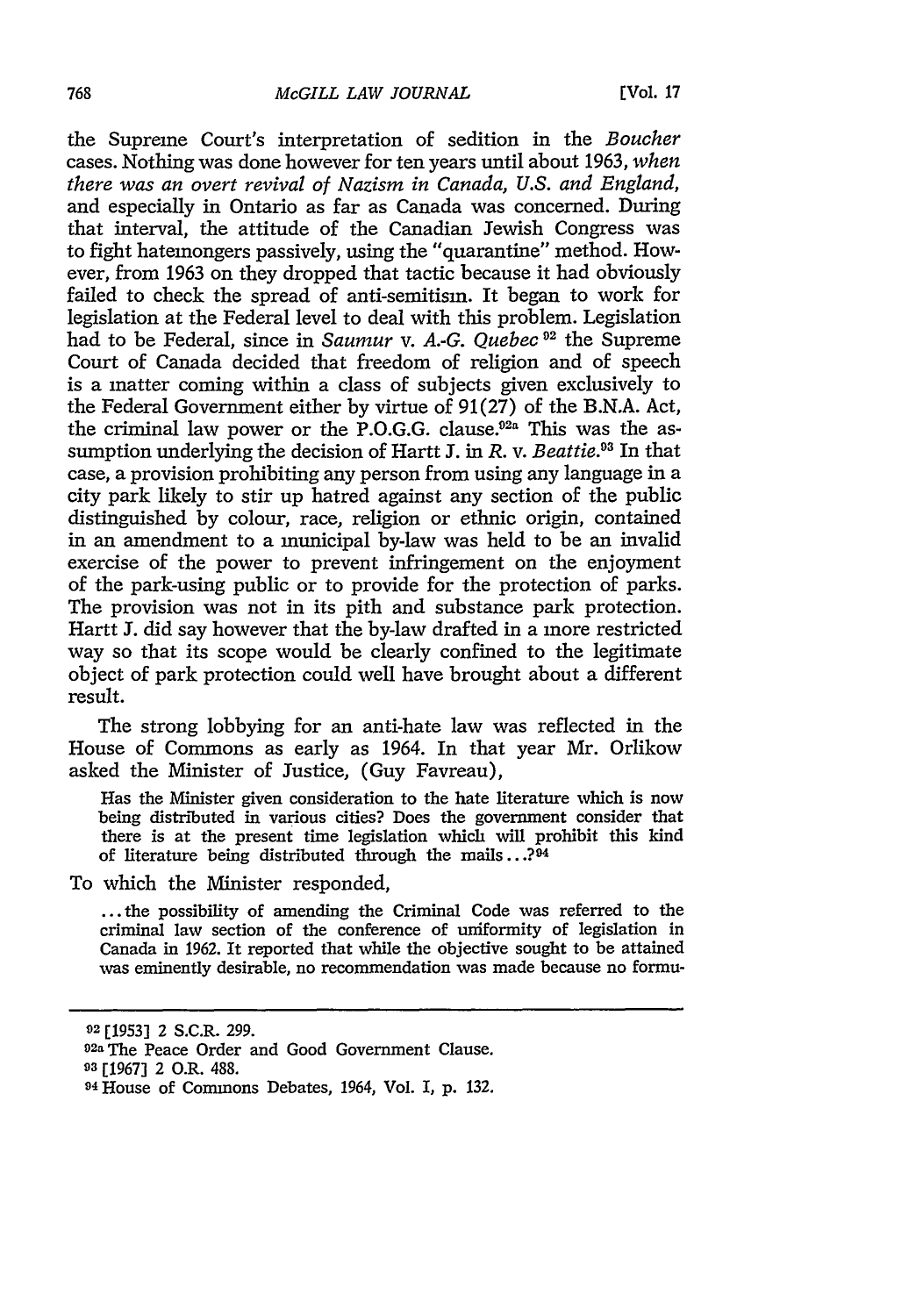la devised would deal adequately with the problem without affecting the general freedom of expression of opinion in an adverse way.<sup>95</sup>

The Government then moved to find the right formula. It set up a committee to study hate directed against collectivities under the chairmanship of Dean Maxwell Cohen of McGill University's Law Faculty. The Cohen Committee published its report in 1965. It concluded that:

However odious, the behaviour of these groups and however offensive the materials they distribute, the Committee believes that none of the organizations represent today [1965] a really effective political or propaganda force and that in any case, very few individuals as such are invelved.P6

But is would nevertheless be unwise to ignore them because though few in number, they represent a *potential* danger that cannot be measured by statistics alone. The Cohen Committee therefore recommended that legislation should be passed and set out the framework which, with minor changes, has become the present amendment to the Criminal Code. In 1966 Bill S-49 was introduced in the Senate. It never reached the discussion stage in that year. In 1967 it was re-introduced as Bill **S-5** but again it melted into obscurity. In 1968 the Liberal Party under Mr. P. E. Trudeau realized a substantial victory at the polls. Mr. P. E. Trudeau was a member of the Cohen Committee in 1965 and so it is not surprising that from 1968 on the movement to pass an anti-hate law gained momentum rapidly. By February 1969 the Senate heard deputations for and against the anti-hate bill which was then Bill S-21. In the spring of 1969, the Senate passed Bill S-21 with various changes. It included "religion" as a criterion under the definition of "identifiable group" and it reserved to the Attorney-General of the Province the right to approve the initiation of prosecutions. In the fall of 1969 the Bill entered the House of Commons as Bill C-3, a Government Bill. When it came before the House for third reading on April 13, 1970 the vote was 89 *pro* and 45 *contra,* the total number of M.P.'s voting being 134, with 127 being conspicuously absent that day. After a motion to get the Bill referred to the Supreme Court for an opinion on its constitutionality, which failed, the Bill became law in June 1970 when it was given Royal Assent.

During the time between 1964 and 1968, there were other Bills introduced by Private Members, which were designed to deal with hate. In 1964 Bill C-21, re-introduced as Bill C-30 in April 1965 was

*<sup>95</sup>Ibid.,* at p. 133.

**<sup>96</sup>**The Cohen Report, at p. 14.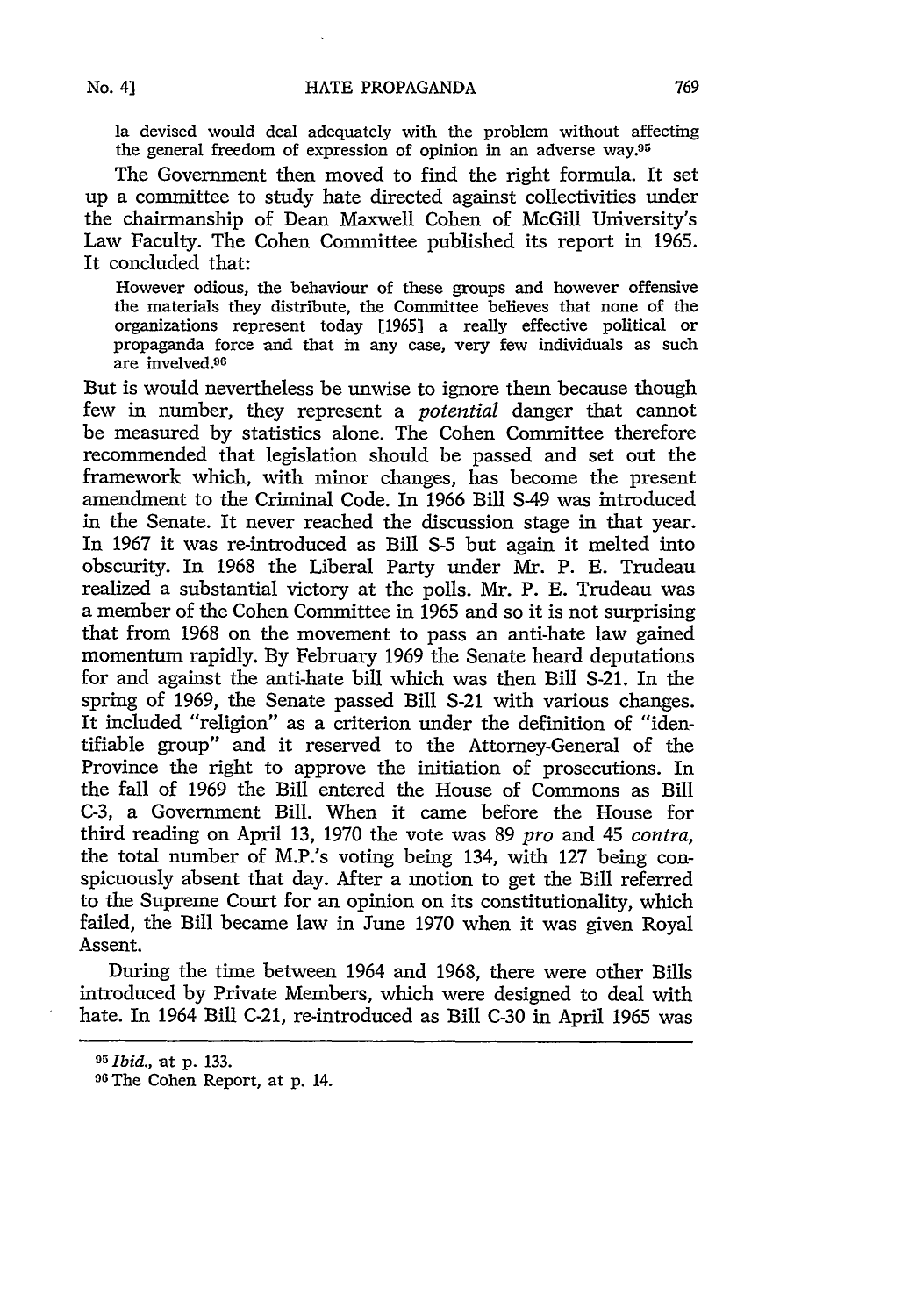put forth as a possible solution to fight those who advocated genocide. It would have provided the death penalty for anyone who with intent to destroy an ethnic or religious group in whole or part, kills a member of that group. There would be a ten 'year jail penalty for anyone who with the same intent mentioned above hurt a member of the group or intentionally inflicted on the group conditions of life calculated to bring about its physical destruction. Publishing hate literature would bring a five year jail term and finally there were 3 possible penalties for aiding and abetting anyone to commit any one of the aforementioned crimes, the penalties varying in degree in direct proportion to the severity of the crime.

In 1965 an amendment to the Post Office Act was suggested by Bill C-43. It would have amended s. 7 so as to create an offence of using the mails to distribute literature intended to bring hatred, ridicule or contempt against any group by reason of race, national origin, religion or colour but exempted from this provision anyone who used the mail pursuant to S. 151(4) **96a** of the Criminal Code. Mr. Nicholson, the Postmaster-General in 1965 said this concerning Bill C-43 at the time it was given second reading in the House:

I will admit frankly that in searching for a solution to this problem we are on the horns of a dilemna. If on the other hand we do not take effective action against these nefarious traffickers in hate literature this traffic is likely to continue. On the other hand, if we do take strict measures to shut off the use of the mails to those who deal in hate literature we shall almost certainly prejudice the rights and freedoms of the majority of Canadians who use our mail for decent purposes.<sup>97</sup>

He also pointed out that were Bill C-43 to be enacted it would drive hate-peddlars underground by forcing them to resort to the use of first class mail which the postal authorities have no power to open.

In that year Bill C-16 was also before the House of Commons. It would have repealed S. 60 of the Criminal Code and would have substituted a section which would include in the definition of seditious intention "anyone who wilfully promotes hatred or contempt against any group of persons or any person as a member of any group in Canada." In fact this was a legislative attempt to reverse the *Boucher* decision.

Another attempt at modifying the Code was Bill C-117, which also appeared in 1965. That Bill was designed to modify S. 248(1)  $97a$ 

**<sup>96</sup>a** See s. 162 of the 1971 version of the Criminal Code.

<sup>97</sup>House of Commons Debates, 1964, Vol. IX, p. 9158.

**<sup>97</sup>a** S. 262(1) of the 1971 version of the Criminal Code.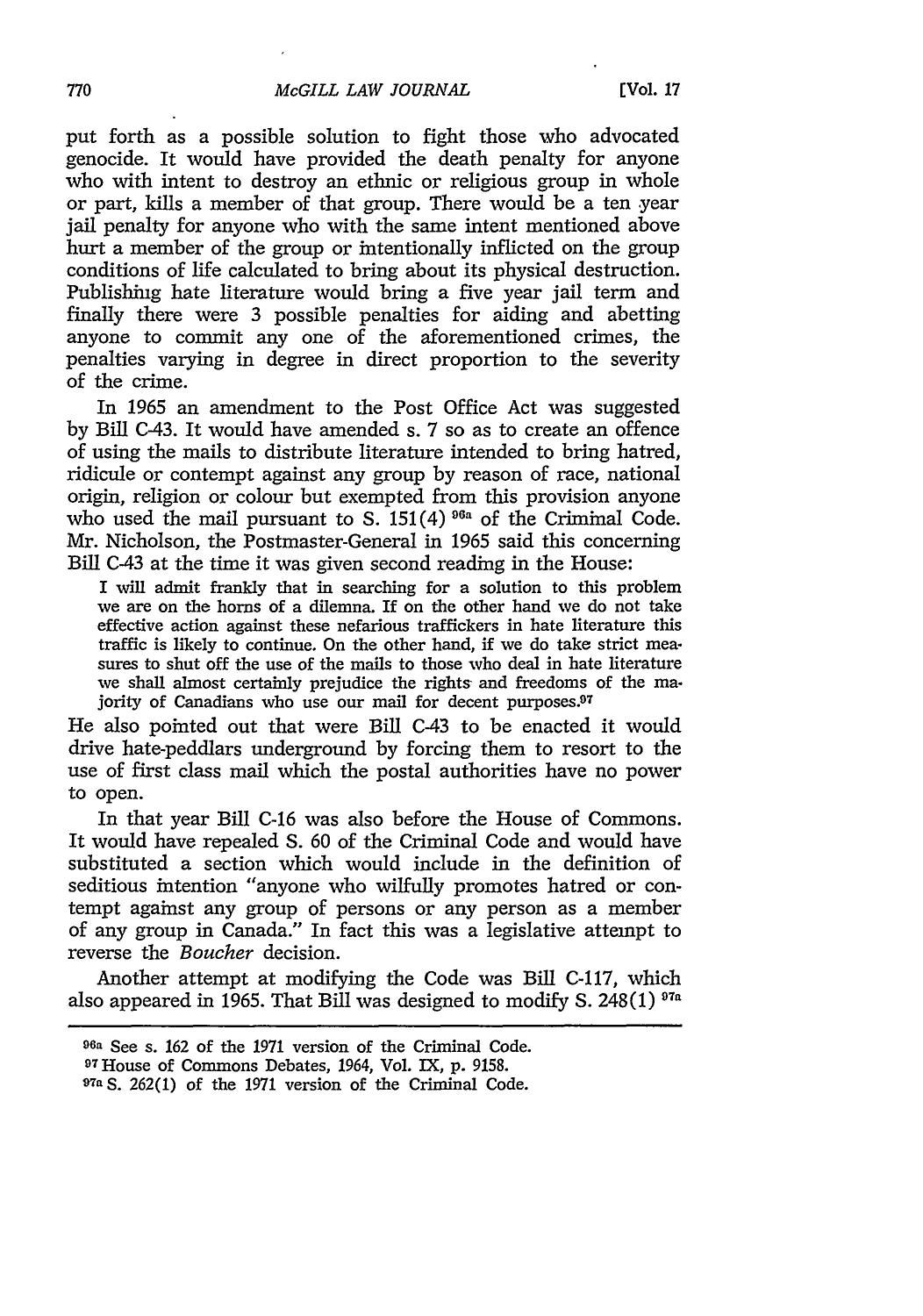of the Code by adding to the definition of defamatory libel, group defamatory libel. Sections S. 251A was to be added to give the court power to remand a defendant charged under the new S. 248(1) for observation for at least thirty days to see if he were mentally ill. If the court did not see fit to so remand the accused and if he were subsequently convicted under S. 248(1) of group defamatory libel then then the court had to remand him before passing sentence.

## Part **V - Analysis Of Bill C-3 New Sections 267 A, B, C Of** The Criminal Code **97b**

#### *A. S. 267A* - *Genocide* (s. 281.1 of the 1971 Criminal Code).

Section 267A makes it a crime for anyone to advicate or promote genocide. This has been the least controversial section of the new law. The Cohen Report had pointed out that:

... although Canada is a signatory of the United Nations Convention on Genocide and is bound thereby to implement anti-genocide measures in its domestic legislation, Canadian law so far has not been amended in accordance with the Convention.

At least one notable jurist took issue with that statement,<sup>99</sup> but for the most part it can be said that there was only a trickle of opposition to S. 267A. The Cohen Report said the prohibition against advocating or promoting genocide should be absolute because the act is wrong absolutely. That statement is hard to argue with. Even Mr. Wooliams, the Member from Calgary North who was the bitterest opponent of Bill C-3, did not oppose the Genocide section. In fact during its life in the House, Mr. Wooliams introduced an amendment to Bill C-3 that would have eliminated all but the Genocide section.

There were some modifications made to S. 267A between its inception and final passage. One such modification concerned the very important section which defines "identifiable groups", i.e., S. 267A(4). When Bill C-3 was still in the Senate as Bill S-5, this subsection had excluded from the definition the adjectives "religion, language and national origin." Language and national origin did not find their way back into the section because of the tense situation Canada was experiencing while Quebec was taking a new hard look at its role as a Canadian Province. The deletion of these words was to avoid rocking the boat.

<sup>97</sup>bNow see ss. **281.1, 281.2** and **281.3** of the **1971** version of the Criminal Code. <sup>98</sup> The Cohen Report, at p. 37.<br><sup>99</sup> Dean Tarnopolsky, Dean, Faculty of Law — University of Windsor.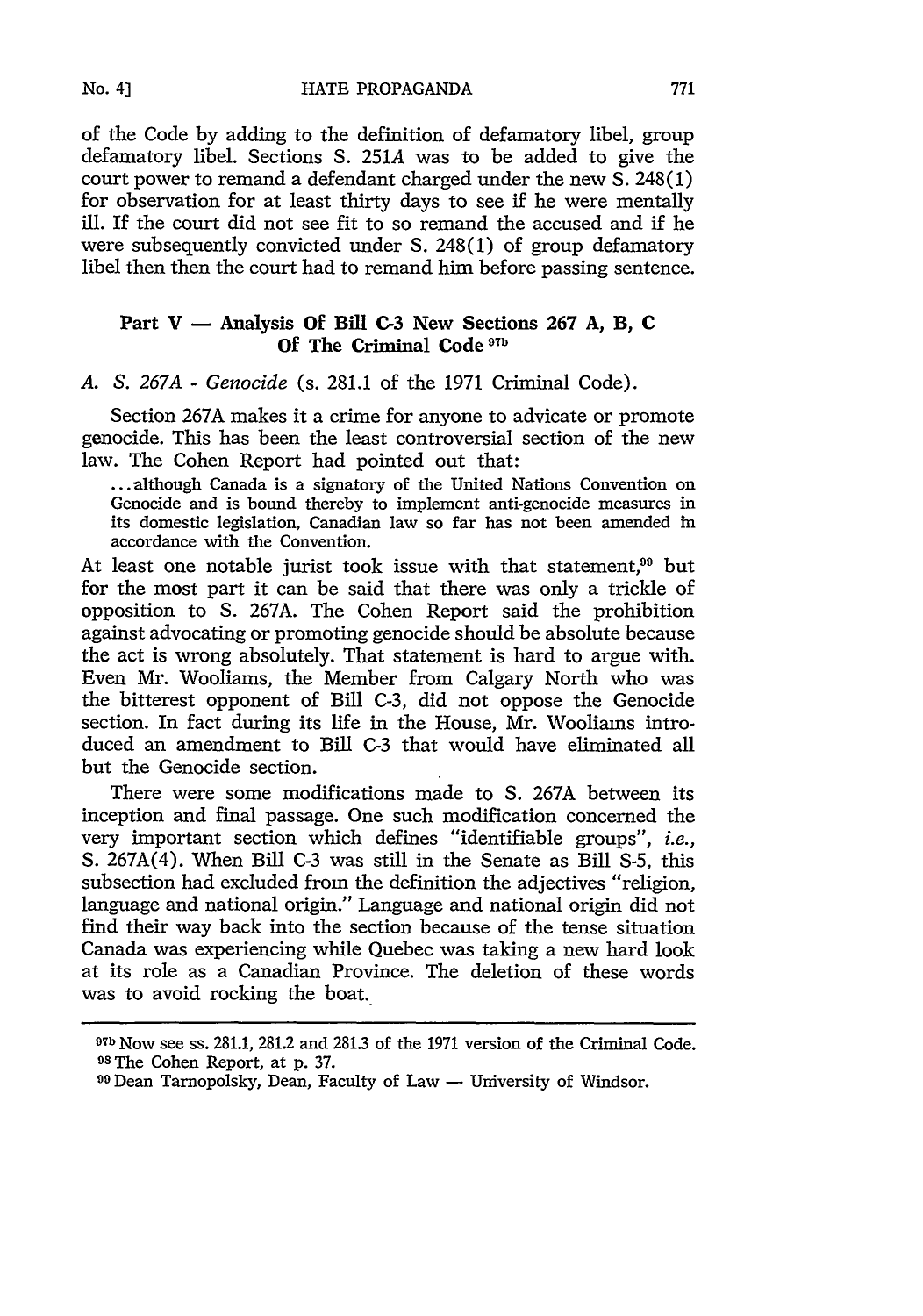However the word "religion" presented a different problem. Mr. MacGuigan was then apprehensive that the deletion of "religion" as a criterion of identifiable group might exclude important minority groups from the law's protection.

The Canadian Jewish Congress also considered it to be a serious omission that "religion" was deleted from the section. It felt there were no apparent reasons for not including religion within the section and very good reasons for its inclusion. Statistics taken in 1961 showed 32% of the Canadian Jewish population were accounted to be Jewish by religion only or by ethnic origin. The rest were content to be identified with both categories. What emerges from these facts is that however they may differ on the question of ethnic origin, Jews clearly constitute a "religious" group.

Another change was made in S. 267A(2) where the word "means" was substituted for the word "includes" after the word "genocide". This was done in order to restrict the definition of genocide to two particular acts, namely what are now ss. (a) and (b) of S. 267A(2).

It is clear that this section unlike the law heretofore would catch the hatemonger who advocated genocide by sterilization of the entire male population.

There is no doubt either that the definition of "Genocide" is wider than that suggested by the Cohen Report. This has led to the criticism by Dean Tarnopolsky that the section is ambiguous. He felt that construed literally, S. 267A would make the advocacy of any war an offence, as war is an act committed to destroy a group of persons. That is too superficial an examination of the section. In the first place S. 267A(4) defines identifiable group as "any section of the *public"* (Emphasis added) and a reasonable argument can be made which would limit public to the Canadian public. This view is reinforced by section 267B 7(a) which defines "public place" as any place where the *public* have access. In the second place, the person advocating war must have *intent* to destroy in whole or in part an identifiable group. A person advocating war may have many other intents, not including the aformentioned, to advocate war; for example, to regain possession of land, to free political prisoners, and they would not be caught under S. 267A. In addition, those who do wish to engage in war with intent to kill the enemy have no intent to kill members of an identifiable group within the meaning of S. 267A(4) as national origin is not a criterion of identifiable group. Thirdly there is the built-in safeguard that to launch a prosecution under this section, a condition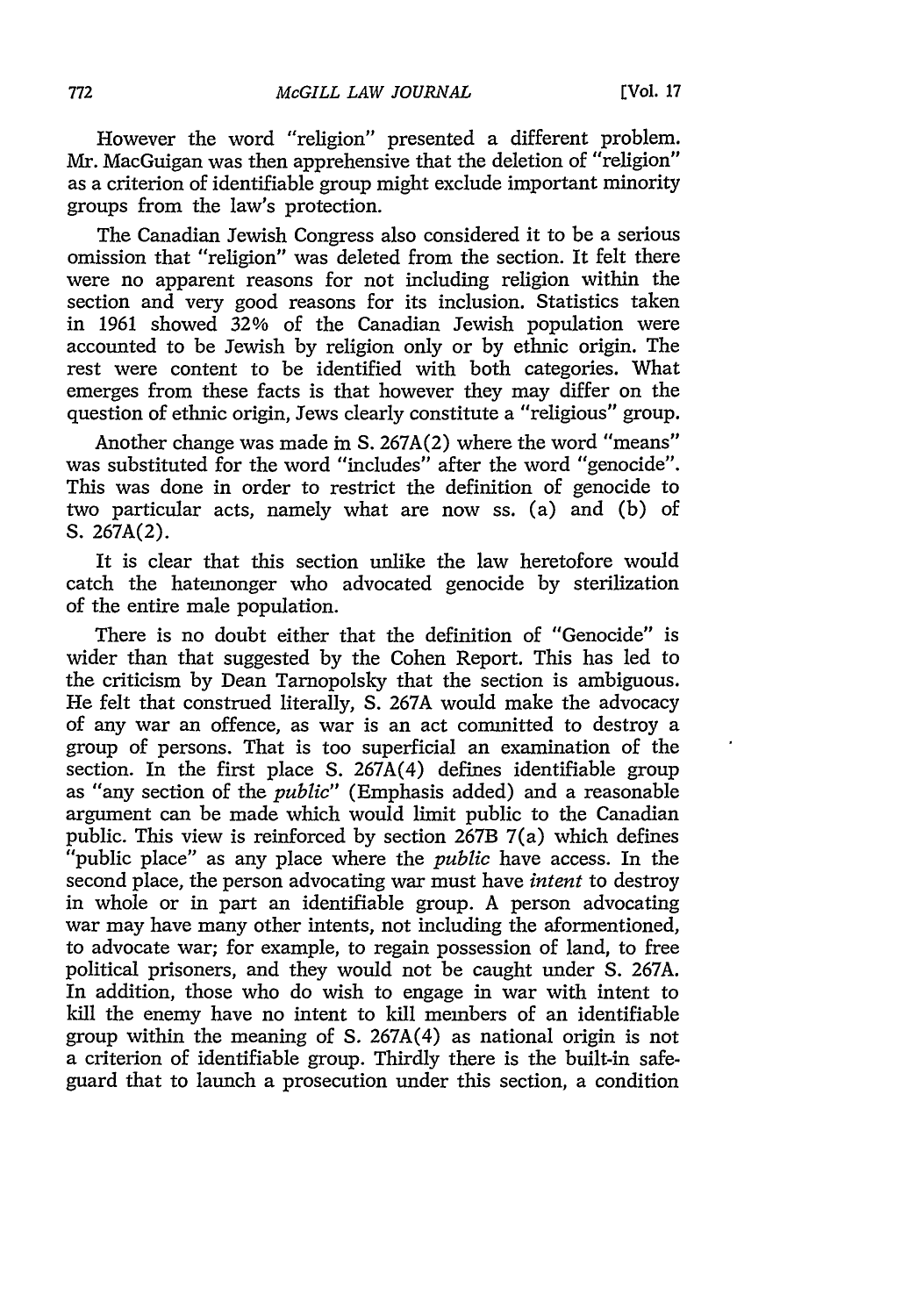precedent is the consent of the Attorney-General of the Province. More will be said of this requirement later and fourthly there is the operation of the War Measures Act which if re-activated may suspend the operation of S. 267A.

Though the section may be wider than perhaps is necessary, even to meet the requirement under the U.N. Convention, the section has little if any potential for abuse and positively in no uncertain terms puts the stamp of disapproval on all those advocating what can only be described as the most heinous and horrible crime imaginable.

## *B. Promotion of Hate in a Public Place*

Section 267B **99a** has been one of the main targets for those who attack the law as a violation of the freedom of speech, assembly and association guaranteed in the Bill of Rights. Mr. John Turner the Minister of Justice when Bill **C-3** was enacted into law said that the Bill was designed to create three new offences. First the offence of advocating or promoting genocide; second the offence of public incitement of hatred likely to lead to a breach of the peace, and thirdly, the wilful promotion of hatred. S. 267B deals with the latter two offences. Dean Tarnopolsky found S. 267B(1) to be superfluous in view of S. 160(a) (i) **99b** of the Code. However the two sections are not the same. The former has a preventive clause built in while the latter has not. S.  $160(a)(i)$  requires that actual disturbance be caused by an accused. S.  $267B(1)$  however allows the police to arrest anyone they on reasonable and probable grounds believe to be communicating statements **...** *likely* to lead to a breach of the peace. This section however is not drafted so wide as to allow the police to arrest any speaker when they do not like what he is saying. There are four distinct parts to the section and all must be satisfied if a conviction is to be obtained. (1) The speaker must communicate statements in a public place; (2) he must incite hatred; (3) against an identifiable group; (4) such incitement must be likely to lead to a breach of the peace.

However, an attack is made on the section because it creates what has been dubbed a "heckler's veto". The audience by their behaviour decides whether any speaker violates the section. Prof. Arthurs believes there should be a division made between a speaker who has violence as his object and the speaker who is the victim

**<sup>9</sup> a** Now section 281.2 of the 1971 version of the Criminal Code. *9Db Supra,* n. 86a.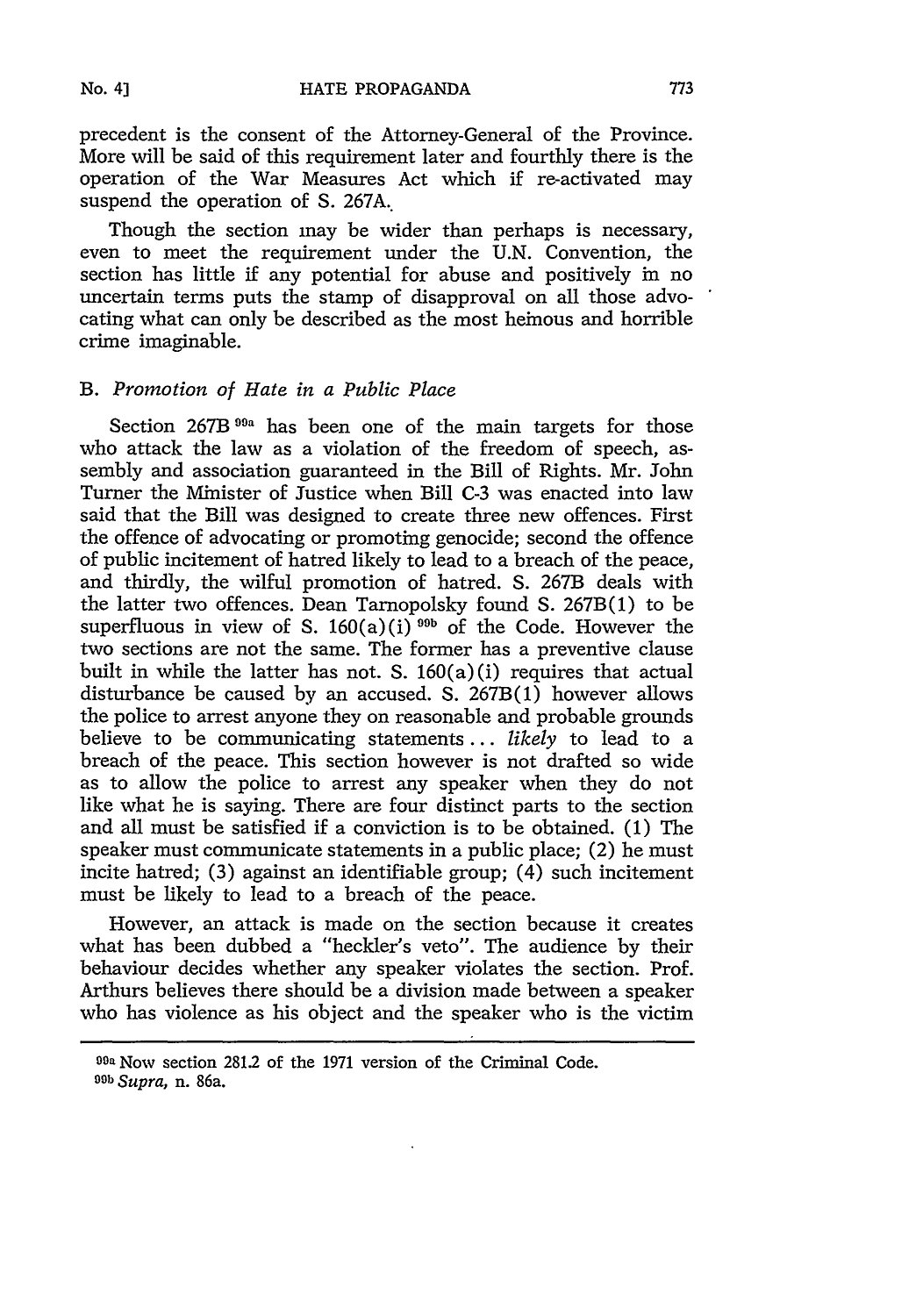of a violent audience. No such distinction was made by Lord Parker in *Jordan v. Burgoyne, supra,* when he said that a speaker takes his audience as he finds it. If however S. 267B(1) is superfluous because of S.  $160(a)(i)$  might not the same criticism be made of the latter section. The language of **S. 160** is "Everyone who **...** *causes* a disturbance" whereas S. 267B(1) reads "Everyone who.., *incites* hatred. In the former case the accused must have actually caused the disturbance whereas in the latter the accused must have actually incited hatred. If S. 267B(1) creates a heckler's veto surely Section 160(a)(i) does the same yet no one has criticized **S.** 160(a)(i) on this ground.

Mark MacGuigan takes the opposite view of S. 267B(1). While agreeing in principle that the law must not allow the audience to determine the criminality of any speech or assembly, he believes the four criteria built into the section are adequate safeguards.

The section is broad enough to cover a member of a minority group speaking in a public place so as to incite hatred against a majority group, for example a Jehovah's Witness speaking out against the Roman Catholic religion in Quebec. At first blush then the section seems open to abuse because presumably it would prevent anyone who is a member of a minority group from airing legitimate grievances in public. However on closer examination it is found that this is not the case. What the law is aimed at is preventing the spread of hate. There is a vast difference in putting forth legitimate grievances and speaking so as to incite hate. Furthermore by S.  $267B(7)(b)$ , "Identifiable group" has the same meaning as it has in S. 267A(4). That definition does *not* include a group distinguished by politics, language or national origin. Therefore a minority who spoke out so as to incite hate against members of these groups would not be caught by 267B(1) although inciting hate against the Government undoubtedly would come under **S.** *60, i.e.,* sedition.

### *C. Wilful Promotion of Hatred*

S. 267B(2) describes the offence of wilfully promoting hatred against an identifiable group *other than in private conversation.* (Emphasis added). That section should be read in conjunction with S. 267B(3) which spells out four distinct and separate defences to a charge under S. 267B(2). Shortly, the defences under S. 267B(3) are **(1)** absolute truth of statements; (2) *bona fide* opinions on a religious subject; (3) public benefit; (4) *bona fide* pointing out *for the purpose of removal,* matters tending to pro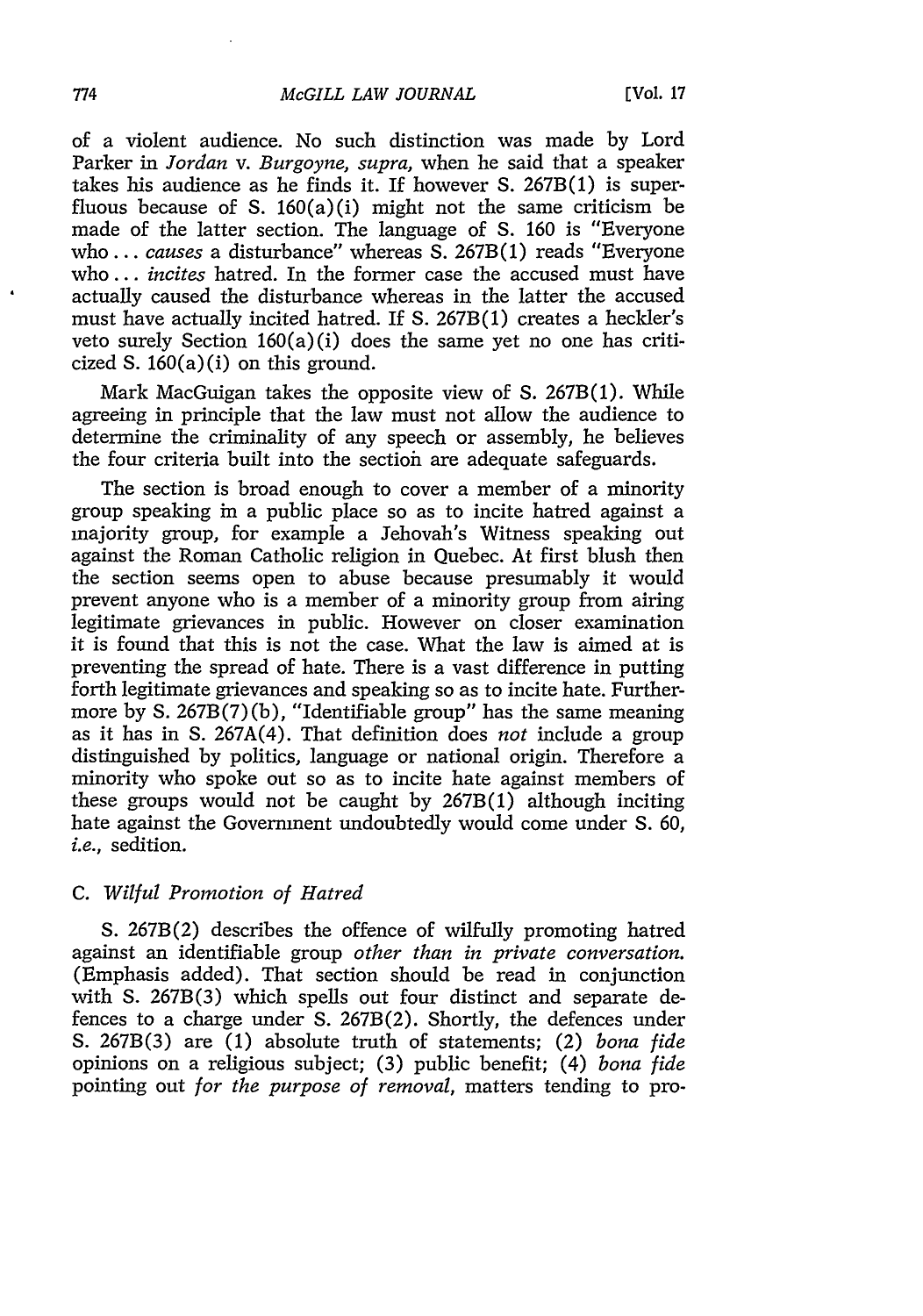duce ill-will towards an identifiable group. If these four defences are seen as safeguards towards what might otherwise be a law too wide in scope, then there are two additional safeguards as well. The first is found in S. 267B(2) itself. The crown in any prosecution under **S.** 267B(2) must prove beyond a reasonable doubt that the accused *wilfully* promoted hate. The fact that inadvertently, a person may have done so would not suffice. The other safeguard appears in S. 267B(6) where in order to prosecute under subsection (2), the consent of the Attorney General is necessary.

Mr. MacGuigan did not deny that S. 267B(2) cuts into freedom of speech but he argues convincingly that this is a necessary intrusion. He further contends that this legislation provides safeguards which were not present at common law. The common law, in its criminal aspect never allowed truth as a defence to a defamation charge. This legislation specifically does so allow. The Canadian Jewish Congress pointed out that while truth is a defence here, it is not in other areas of the criminal law, for example sedition, scurrility or obscenity. Mr. Otto, another Member of Parliament took issue with the fact that truth was made a defence. He believed it will make the legislation ineffective and that in addition it was unnecessary in view of the public benefit defence. This criticism is not well founded as most statements of hate do not feed on truth but rather thrive on lies. For example some hate propaganda accused Jews of drinking the blood of Christian babies. This lie has been thrust upon gullible receivers of such trash for hundreds of years. Surely the defence of truth of such a statement could never successfully be invoked.

It is to be noted that the Race Relations Act of England does not allow for a defence of unqualified truth nor is there a public benefit test.

The defence that most people charged under S. 267B(2) will rely on in the end is S.  $267B(3)(c)$ , the public benefit test. Commenting of this defence one writer said:

By far the most important of these conditions [defences] is the rest of public benefit. What is public benefit? When is promoting hate justifiable? There are a number of racial groups in Canada experiencing strained relationships, English and French, Portugese and Italian, Jews and Arabs, Indians and Whites. Each is served by its own press. In the past each has printed comments that would qualify as promoting contempt. Under the bill [C-3] each would have to rely for protection on the 'public benefit' clause.

The writer went on to argue that,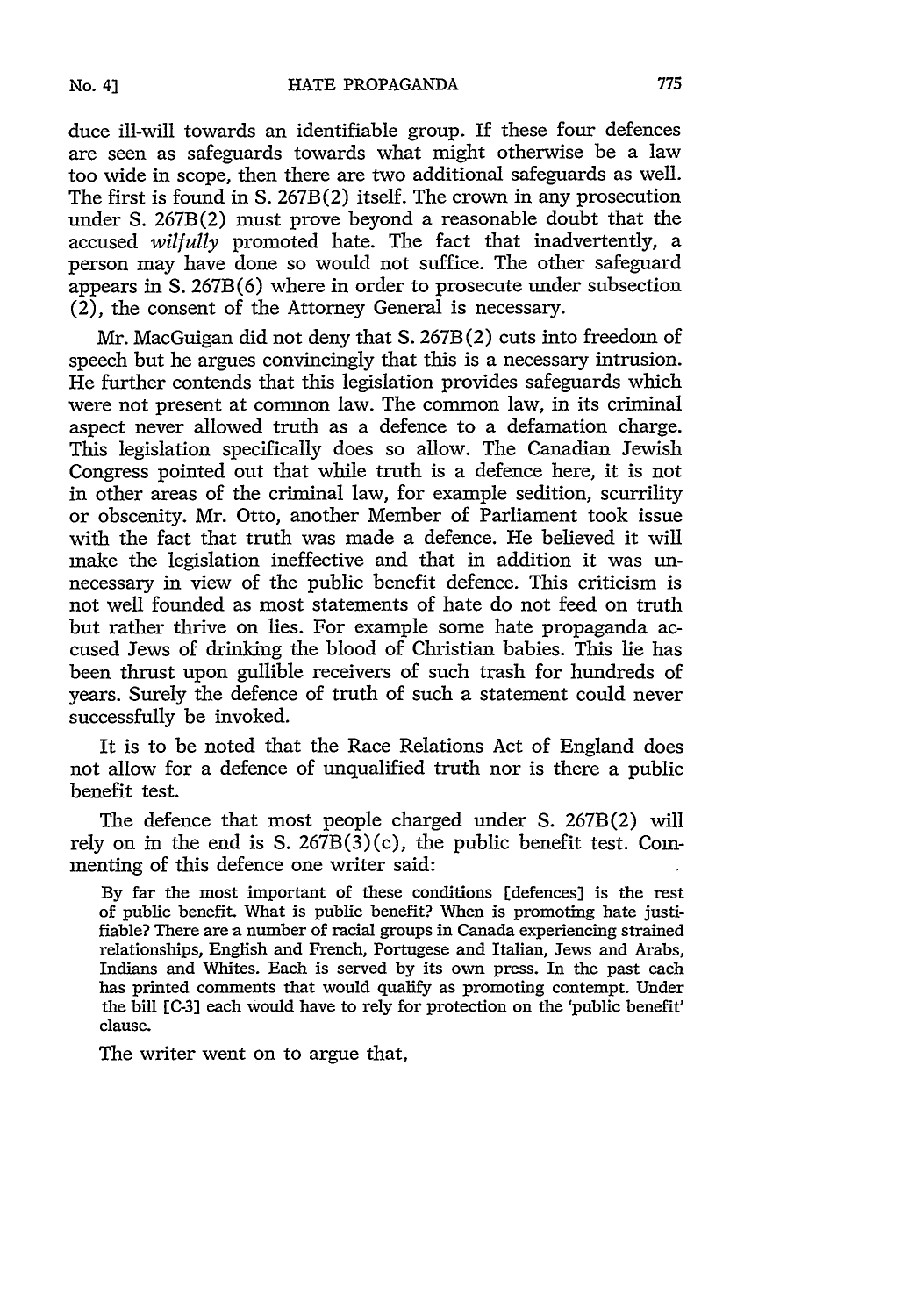**...** public opinion is always changing and with it public benefit. What was regarded as an exercise of free speech could be today a criminal act.<sup>100</sup>

It is just this type of situation that the defence of public benefit is designed to protect. However the editorial comment concerning the changing attitudes of the public begs the question because the act is designed to fight hate and its aim is to prevent the spread of hate ever being for the public good. However statements made in the *reasonable* belief of their veracity, in order to *benefit* the public or a legally recognizable section thereof should be protected.

It may be argued that the section represents a loophole in that hatemongers such as John Beattie or Collin Jordan are so demented that they really believe that what they say is true and that they are the saviours of the people thereby procuring for them a public benefit. No court, in my opinion, would interpret this section so naively. The courts would not apply a subjective but rather an objective test to this defence. It would ask whether a reasonable man in the accused's position would believe in the truth of the statement. In most cases the answer to that question would determine the applicability of that defence without requiring the court to discuss whether or not the statements were made for a public benefit. The defence of public benefit is modelled after S. 259 of the Criminal Code where that defence is provided to an action of Criminal defamatory libel. Section 267B(3)(b) is the most straightforward of the defences and therefore deserves the least amount of comment. What it is designed to exempt from prosecution is *bona fide* interchanges of ideas on religious topics. Inter-faith debates would come under this defence but it is broader in scope than that. It would protect any individual discussing a religious point but he must do so *bona fide,* which probably means without malice. It is hard to see how, if this defence proved successful, a person could ever be *wilfully* promoting hatred anyway and so this defence may be unnecessary.

As S.  $267B(3)(c)$  has a model in the code, so does S.  $267B(3)(d)$ which is patterned after S. 61(d) which is a defence to sedition under S. 60. This article is a prime example of statements qualifying under this defence. The key words in this defence are "for the purpose of removal". The section also requires a *bona fide* intent though in view of the key words just mentioned, the inclusion of good faith seems superfluous. This section may also be included in the public benefit section which exempts from prosecution statements made by a person for the public benefit. Surely an article which

**<sup>&</sup>quot;0** Toronto Globe & Mail, Thurs. Feb. 26, 1970.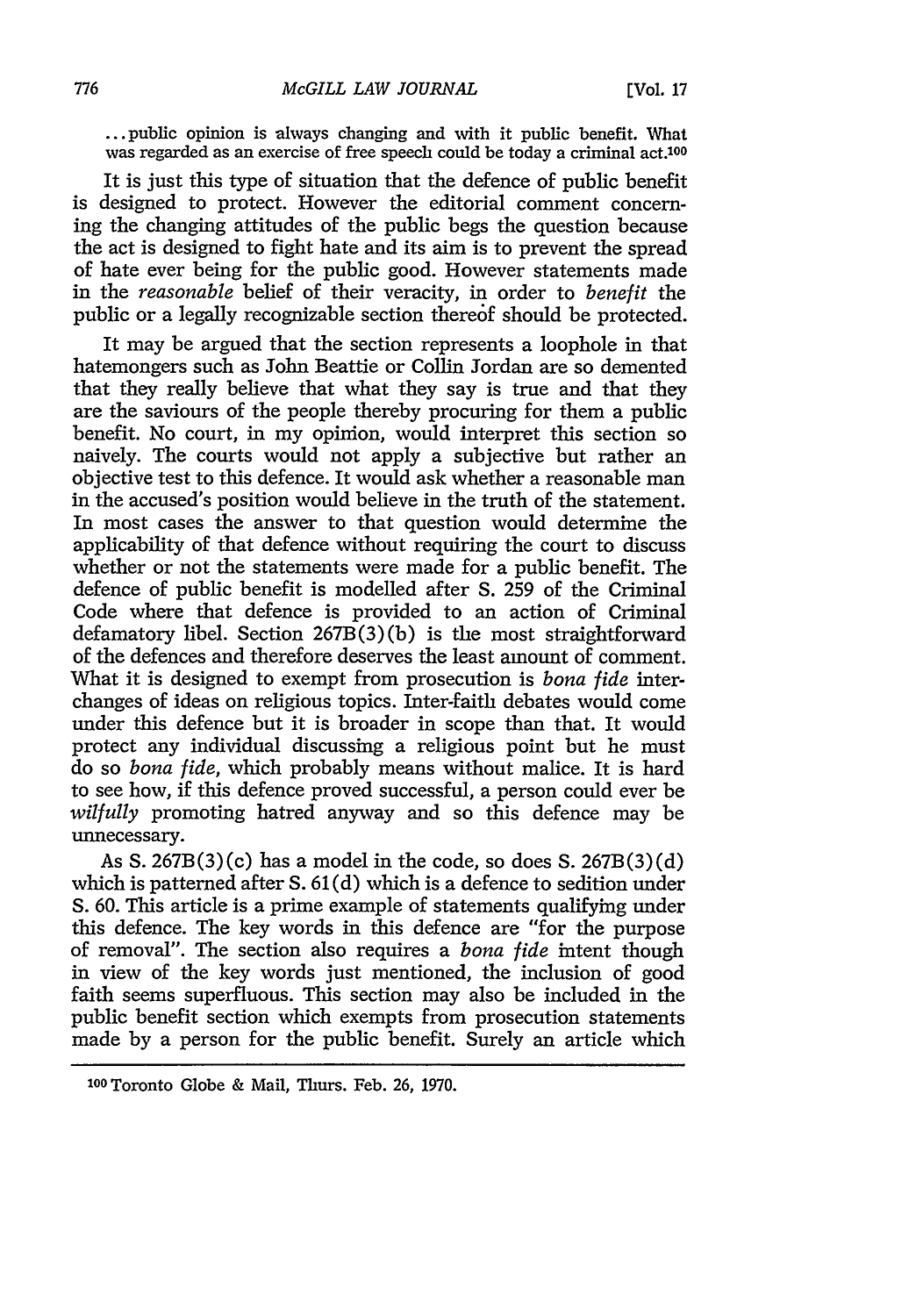reproduces hate literature, but only for the purpose of inquiring how best to deal with it as a problem, is for the public benefit as well as tending to point it out in order to remove such hate literature from the public.

One area yet to be defined by the courts will be the exact scope of the phrase "other than in private conversation" in S. 267B  $(2)$ . This is important because statements made in private conversation no matter how full of hate they are, are not illegal under S. 267B (2). The key word in the phrase is "private". If three or more people engage in a hate debate in a private home, are participants liable under this section? Does "private" encompass the quantity of people involved or is it also concerned with place and time.

Mr. Hage believes that the word private will be interpreted as it has been in S. 149A **I00a** of the Code as "any act committed by no more than two people not in a public place". If this very narrow scope is applied in S. 267B (2) then what you say in your own home may be liable to criminal prosecution if said before two or more people and if what you said wilfully promoted hate against an identifiable group. It was this fear which prompted Professor Arthurs to say "if the law has no place in the bedrooms of the nation it should have no place in its parlours or meeting halls". With all due respect to Professor Arthurs however what he said is a *non sequitur.* The new law on homosexuality has kept the law out of the nations bedrooms only under very limited circumstances, where it was felt what two consenting male adults decide to do in private is not to the public detriment. However, Parliament, which is the spokesman for the nation, in its infinite wisdom has decided that hatemongering is so detrimental to the public, *i.e.,* to those who are so gullible or misguided as to believe the lies, and to the target groups which feel the pain of such verbal poisoned arrows, that it has decided that the law does in this case have a right to enter the "halls and meeting places" of the nation. Mr. Trudeau has said:

**...** the most basic (of the ideals of society) is the freedom and dignity of the individual. If we as individuals do not have the opportunity to stand erect, to retain our self-respect, to move freely throughout our country then we will not have made use of the law as we should.101

It is this principle that justifies such an intrusion as there is under S. 267B (2).

There is a very practical fact to keep in mind when considering S. 267B(2). It will be very rare that anyone making statements

**<sup>100</sup>a** See s. 158 of the 1971 version of the Criminal Code. **<sup>101</sup>**Toronto Globe & Mail, April 20, 1970.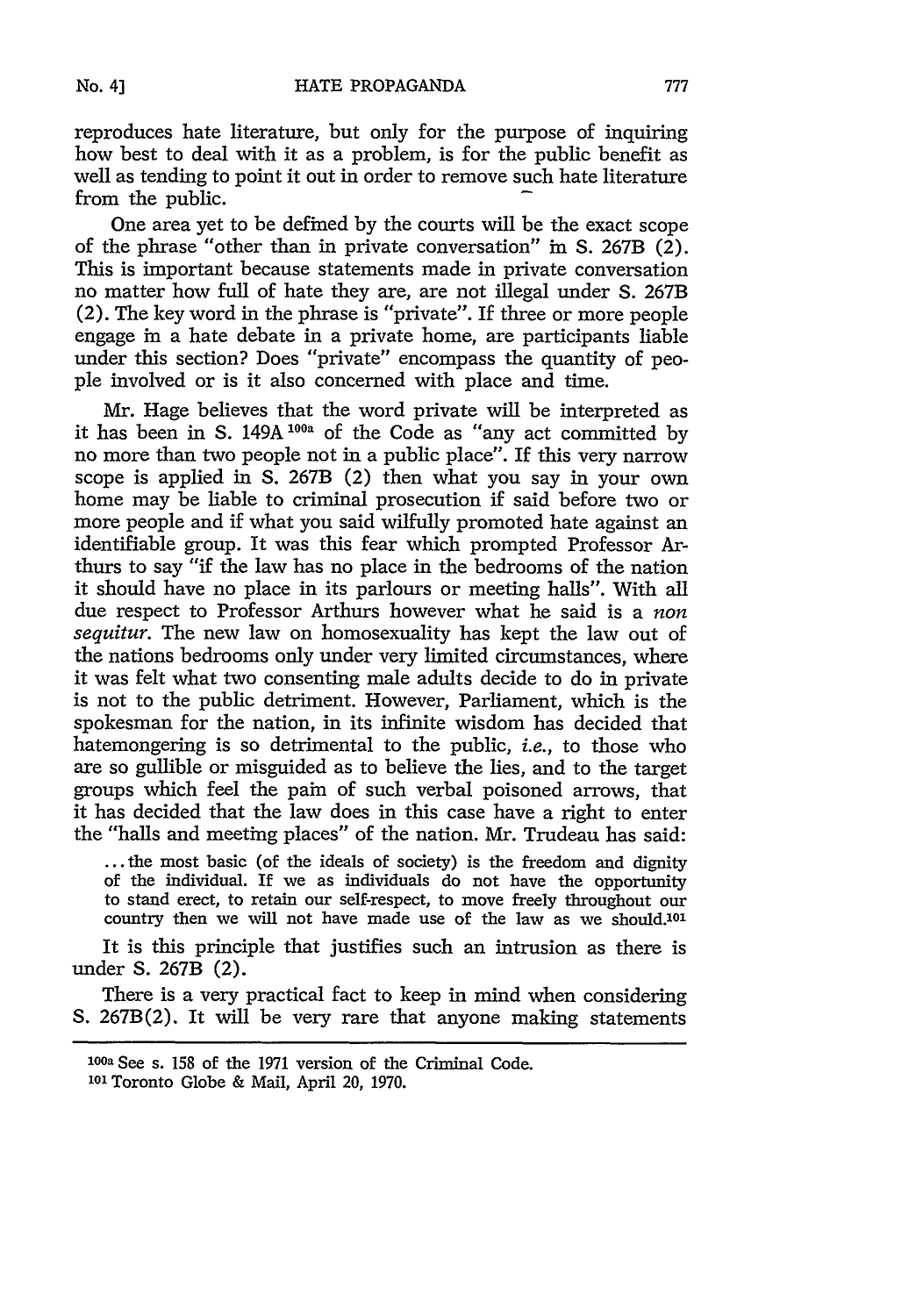of group hate will be caught in his own home. The problem of proof will as a practical matter be insurmountable. More often than not section 267B(2) will apply where A speaks to B, C and perhaps a few other sympathetic listeners on a street corner or a bar where there is not likely to be a breach of the peace. Someone overhearing A, may report the incident the result of which, *if the Attorney General consents* may lead to a prosecution under the section. The greatest safeguard to the potential abuse of police powers under S. 267B(2) is the consent of the Attorney General requirement under S. 267B(6). More will be said of this section further on.

When S. 267B $(2)$ , read with S. 267B $(3)$ ,  $(6)$  is subjected to analysis and criticism, the most that can be said of its potentially wide scope is that it is a necessary evil. This law is not really introducing something radically new into our jurisprudence. There have been laws against fraud and misrepresentation for centuries, in the English common law. This new law against group hatred would make our laws concerning fraud recognize human values as well as proprietary rights. The Canadian Jewish Congress has asked "if a defamatory statement is made deliberately about an identifiable group with no reasonable grounds to believe in its truth, where its discussion is not for the public good, what possible protection is owed to such communications of hate?"

An accused charged under S. 267B(2), in addition to the four defences outlined in S. 267B(3), in addition to the consent of the Attorney General as required by S. 267B(6), and in addition to the Crown having to prove he wilfully did the illegal act, is entitled to all the procedural safeguards of the criminal law, the most important of which is the burden which rests on the Crown to prove beyond a reasonable doubt that he did the illegal act.

Section 267B(4) provides for the disposal of hate material by the presiding judge only if and when the accused is found guilty under ss. 267A or 267B(1) or (2). Disposal is to take the form of forfeiture to the Crown in the Right of the Province for disposal by the Attorney General. There are three important aspects of this subsection. First, the section is not an example of pre-censorship because this penalty applies after an accused is found guilty of promoting hate or genocide. Second, this penalty is in addition to the other penalties provided in ss. 267A, 267B(1), and (2). Third, this penalty is not mandatory but only discretionary. Why this penalty should be discretionary may at the first instance be questionable, for after all if A has been found guilty of promoting hate against an identifiable group, through the distribution of pamphlets, it is just as important to dispose of the pamphlets as it is to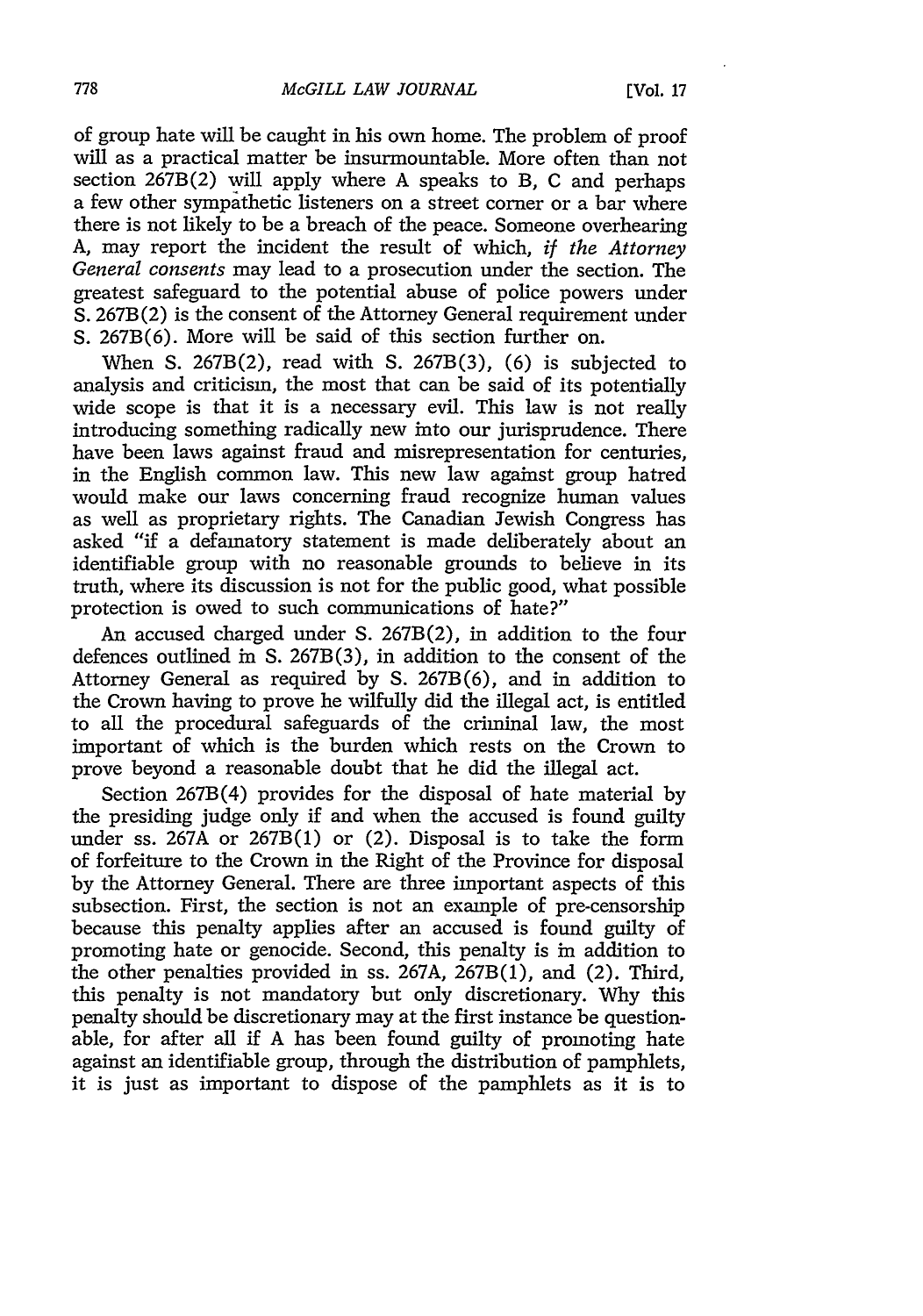sentence the disseminator. However the reason for the discretionary nature of S. 267B(4) is because it has potentially a very wide scope. What may be forfeited is "anything by means of or in relation to which the offence was committed." Presumably the printing press which produced the pamphlets may also be forfeited. If the accused owned a car which he used when distributing the hate literature, that is too within the scope of S. 267B(4). To mitigate the potential harshness of the section, forfeiture is made discretionary, a discretion which will be exercised judicially in the courts.

S. 267B(7) is another definition section. Subsection C gives a very wide meaning to "statements." By that subsection statements include both oral and written words, tape recordings, records, hand signals or other gestures. Subsection (d) which defines "communicating" is important because it is defined so as to specifically include telephone hate messages. This probably was the result of the pre-recorded taped hate messages scheme devised by John Beattie and his henchmen whereby anyone could dial a telephone number and hear such a hate lecture. This now is outlawed by S.  $267B(7)(d)$ .

## D. *Seizure of Hate Literature*

The second area of this law which has been extensively attacked is S. 267C,<sup>101a</sup> on the grounds that it is an unnecessary and perhaps unconstitutional attempt at precensorship. S. 267C(1) allows a judge, satisfied by information under oath, when there are *reasonable* grounds for believing that any publication which is intended to be sold or distributed freely is hate propaganda, to issue a warrant authorizing the publication's seizure. Subsection (2) states that the judge shall issue a summons to the occupier of premises where the publication was stored, to appear in court and show cause why the publication should not be forfeited. The burden of proof is squarely on the occupier once the matter has been seized by virtue of a warrant under S. 267C(1).

Subsection (3) allows the owner and author of the material seized to appear with their lawyers to oppose the forfeiture of the publication. Presumably they would be in no better position than the occupier of the premises in that they would have to discharge the burden of proving that the material should not be forfeited.

Subsection (4) allows the court to order the forfeiture of the publication in the same way it may do under ss. (4) of S. 267B,

**ioia** Now s. 281.3 of the 1971 version of the Criminal Code.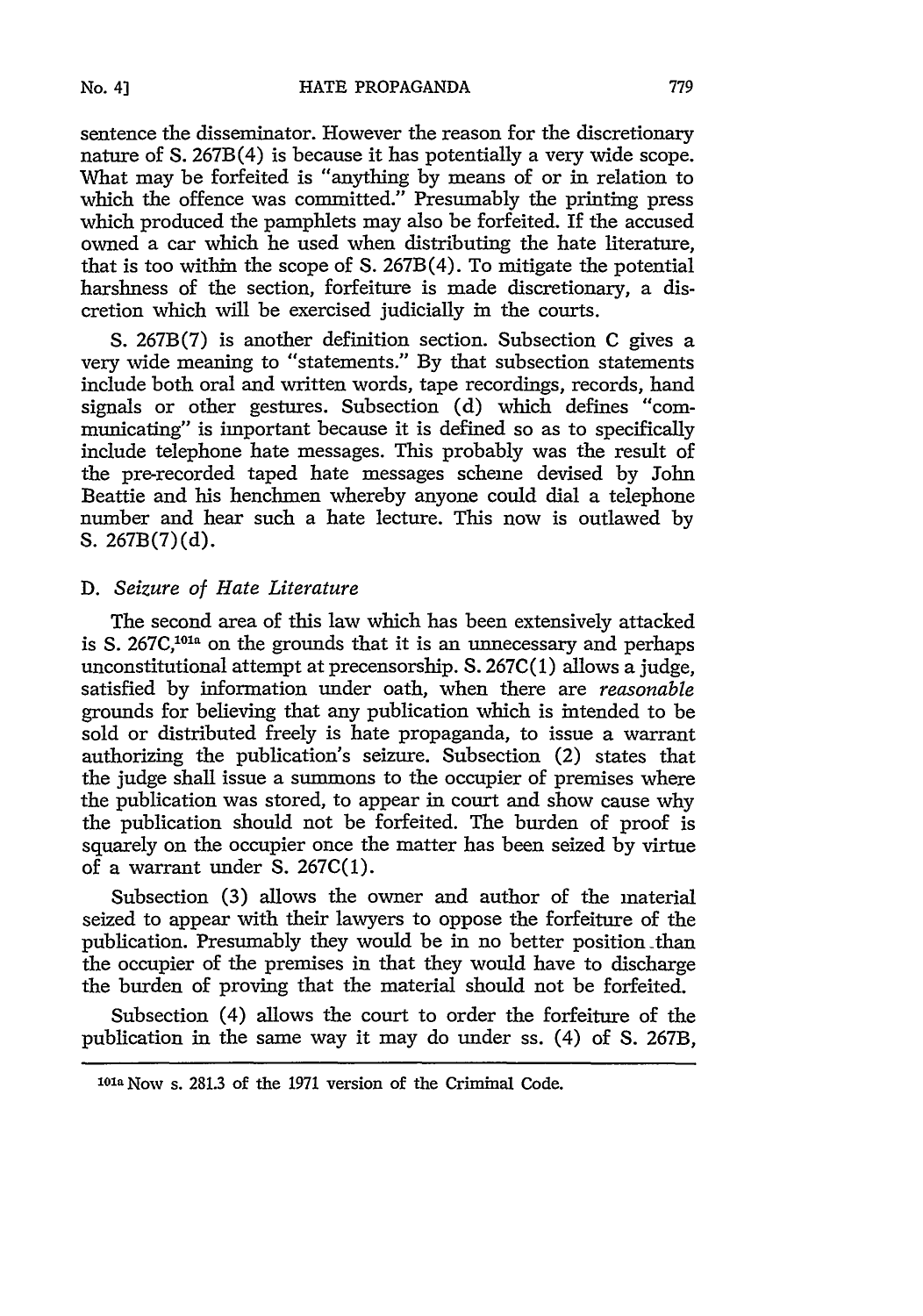but the all important difference in the two sections is that under S.  $267(c)(4)$  no one may have been convicted of any offence within S. 267A or B whereas S. 267B(4) only applies where there has been a conviction under S. 267A or B.

S. 267C(4) only applies if the court is satisfied that the publication is hate propaganda. The question arises, by what standard must the court be satisfied? Under S. 267(c)(1) the judge must be satisfied that there are reasonable grounds. Is that standard to be applied under subsection (4)?

Subsection (5) allows the court to return the publication if the court is satisfied that the publication is not hate propaganda and the time for appeal is gone. Subsection (6) provides for an appeal from any order made under ss. (4) or (5) by any person who appeared in the proceedings. Subsection (7) provides the requirement of the consent of the Attorney General before proceedings may be instituted under **S. 267C.**

Mr. Hage describes the danger inherent in **S.** 267C in the fact

that,**...** there is a large distinction between what might be classed as hate, be ruled obscene. The danger is that the law might not be used to seize 'hard core' hate propaganda but rather inflammatory *political* literature which might prove offensive to a party or person in power.<sup>102</sup>

Mr. Hage's reference to obscenity is due to the fact that **S.** 267C is modeled very closely after S. 150A of the Criminal Code which deals with the procedure of forfeiture of obscene literature. In fact subsection for subsection the words are nearly the same in ss. 150A <sup>102a</sup> and 267C. The procedure outlined by each section is identical, and there is no doubt that the courts will look to cases decided under S. **150A,** such as there may be, in deciding cases under S.267C.

It must be pointed out that Mr. Hage's fear of **S.** 267C is totally without merit as his hypothesis deals with *politically* inflammatory literature. Such a publication would not be within the purview of **S.** 267C because under that section, only a publication which is hate propaganda may be seized. Hate propaganda is defined in S.  $267C(8)(c)$  as any writing... that advocates or promotes genocide, as it is defined by S. 267A(2) or the communication of which... would constitute an offence under S. 267B. Both Sections 267A and B have as part of their respective offences, the term "identifiable group" which has been defined so as to exclude a group distinguished

<sup>102</sup> Hage, *supra,* n. 82, at p. 71. 02

l a Presently s. 160 of the Criminal Code.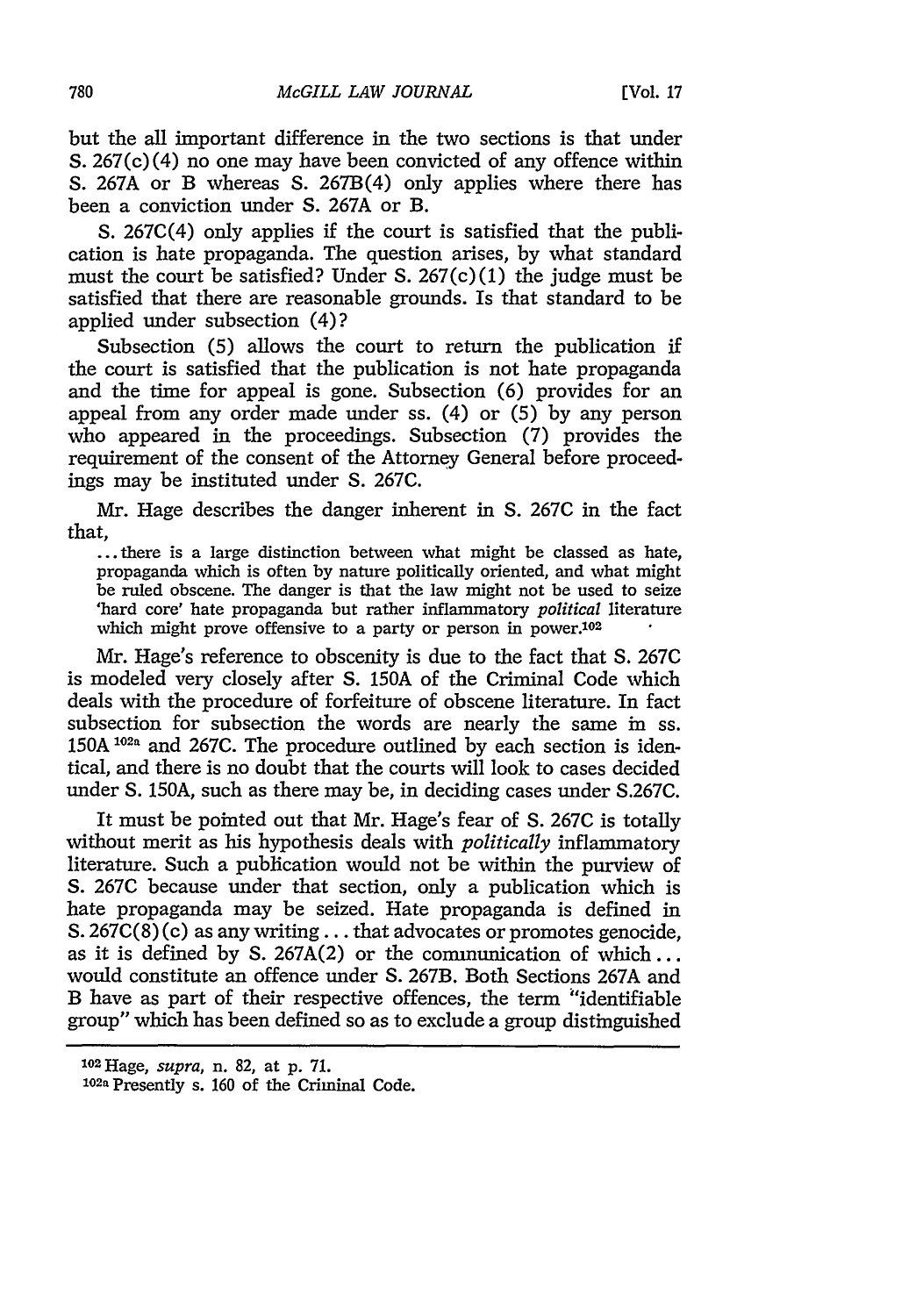by national origin or *politics.* Therefore an attack upon a political group could never be regarded as hate propaganda within S. **267C.** Hate directed against a party or person in power would probably come within the scope of sedition under S. 60 of the Code.

There are further problems with **S.** 267C. Dean Tarnopolsky has asked if the defences provided in S. 267B(3) also apply to the forfeiture proceeding under S. 267C $(1)$ ? If they did not, there might occur a situation where for example books such as *Mein Kampf* might be seized as hate propaganda even where it were used only as a political science or history textbook. Were that the case, even this author would be forced to say the section intrudes too far into the realm of freedom of speech, thought and ideas.

But happily, this problem will only be at the most fictional. There are two reasons for arriving at this conclusion. One is that the consent of the Attorney General is required before instituting proceedings under **S.** 267C. If the books, admittedly hate propaganda were to be used as text books, probably at the university level, the Attorney General would not likely give his consent.

In the second place, to be hate propaganda under S. 267C it must be such as to constitute an offence under Section 267B. The preamble to S. 267B(3) states: "No person shall be convicted of an offence under subsection (2). . . "Therefore the defences provided for in S. 267B(3) are incorporated into S. 267(c)(1) by virtue of **S.** 267C(8)(c). This being the case, either the public benefit test or more certainly the removal defence found in ss. 267B(3)(c) and (d) respectively would apply so that the publication even of *Mein Kampf* would not be hate propaganda for the purpose of seizure under **S.** 267C(1).

Were it not for section **S.** 267C(4) there would be a third reason why this problem would not arise. **S.** 267C(2) provides that the occupier need only show cause why matter seized should not be forfeited. It seems that reasonable satisfaction of this section would be that the admitted hate propaganda is being used for educational purposes and not to instill hate in anyone against anyone. However this line of argument is precluded by **S.** 267C(4) which forces a judge to seize material once he is satisfied that it is hate propaganda, regardless of the use that is being made of it.

Though the offence embodied in **S.** 267C(1) may seem harsh and unduly burdensome, it benefits from safeguards, that lessen the burdens and do away with potential abuses that might otherwise occur from a misapplication of the section. These safeguards are (1) the prior consent of the Attorney General, (2) that the defences

 $\ddot{\circ}$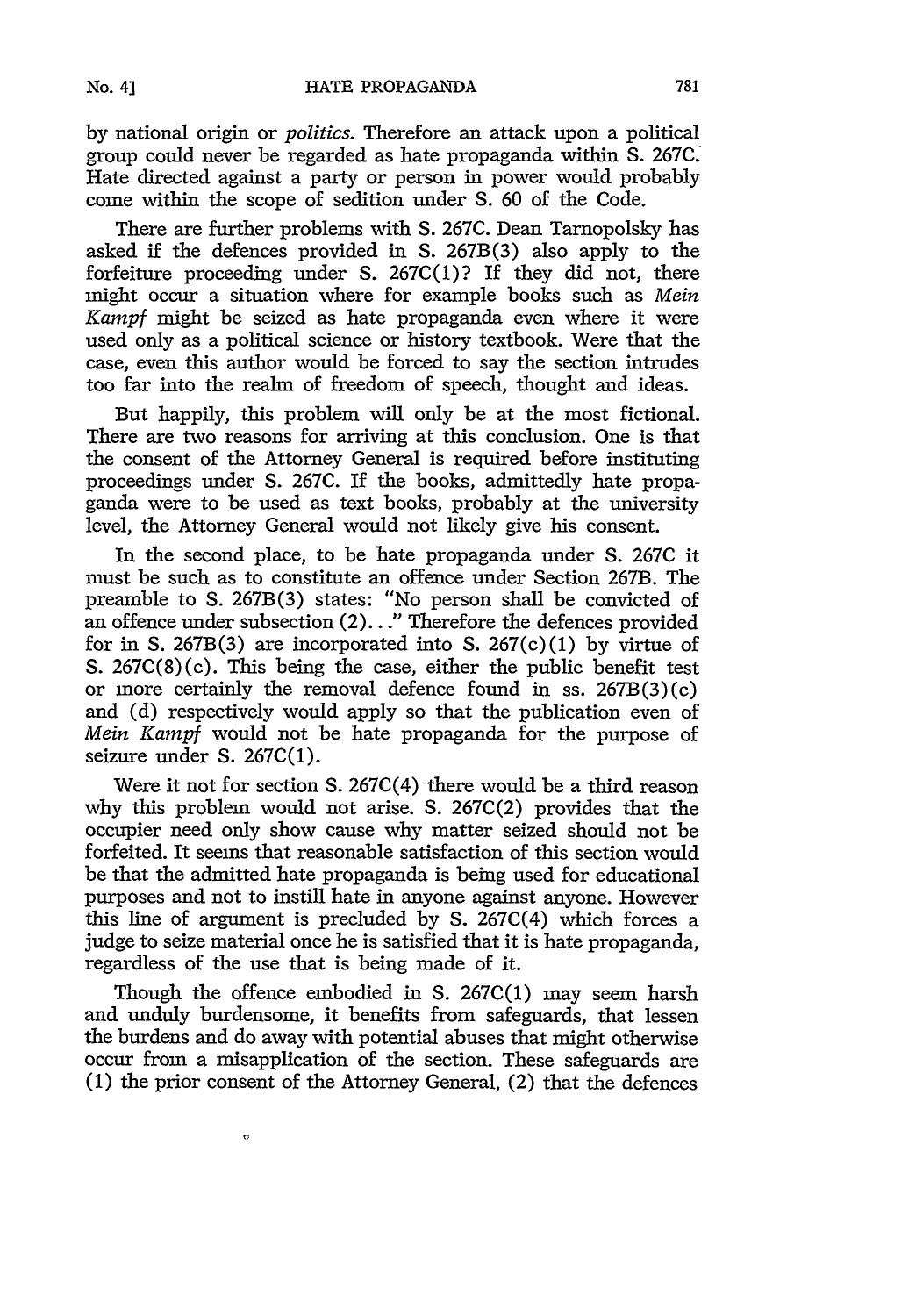in **S. 267B(3)** are incorporated into **267C** and **(3) S. 267B(6)** providing for an appeal to the Court of Appeal of the Province.

At different stages of this analysis, the fact that the prior consent of the Attorney General was necessary before instituting proceedings was mentioned with favour and approval. Mr. Hage says the Attorney General presumably means the Attorneys' General of the Provinces. Though Attorney General is not defined in **S. 267,** it is defined in the Criminal Code under s. 2(2) as the Attorney General of a Province. Therefore Mr. Hage's presumption is correct.

While the anti-hate law was in Parliament as Bill **C-3** Mr. Woolliams, its chief opponent took issue with those sections requiring the prior consent of the Attorneys General. His fear was that it may **be** abused **by** being applied at their pleasure and convenience. With respect, that fear is another bogey-man. An Attorney General is a politico-legal animal. He would not dare use his consent power haphazardly or irresponsibly because as a member of the provincial parliament and cabinet he is responsible to the former and to the people who will decide whether or not to elect him to Parliament, a condition which must be fulfilled before being appointed Attorney General. At the same time he is a legal animal, probably well informed as to the chances of a conviction if he gives his consent to proceed with a prosecution.

The consent of the Attorney General is a condition precedent in ss. **267A,** B(2) **by** virtue of B(6), and **C.** It is conspicuously not necessary to lay a charge under **S. 267B(1).** The Honourable Mr. Turner explained the reason for this distinction and the function of the Attorney General's consent. He said,

Then there is the added protection in those two offences [i.e., **267A,** and **267B(2)]** that no proceeding can be taken under either offence without the consent of the Provincial Attorney General. That restriction is not placed upon the second offence of public incitement to hatred likely to lead to a breach of the peace. Where a breach of the peace is involved obviously you have a potential unlawful assembly or a potential riot and you have no time to get the consent of the Attorney General of the Province before making an arrest.<sup>103</sup>

He went on to say that the function of the Attorney General in the former two offences, *i.e.,* added also in **S. 267C** is that vexatious, frivolous and mischievous proceedings would not be available to a private citizen who wanted to undertake prosecutions. **A** similar provision is found in England's Race Relations Act, where lack of the prior consent of the Attorney General barred recovery to the plaintiff suing the B.B.C.

*<sup>13</sup> Supra,* n. **38,** at **p. 5553.**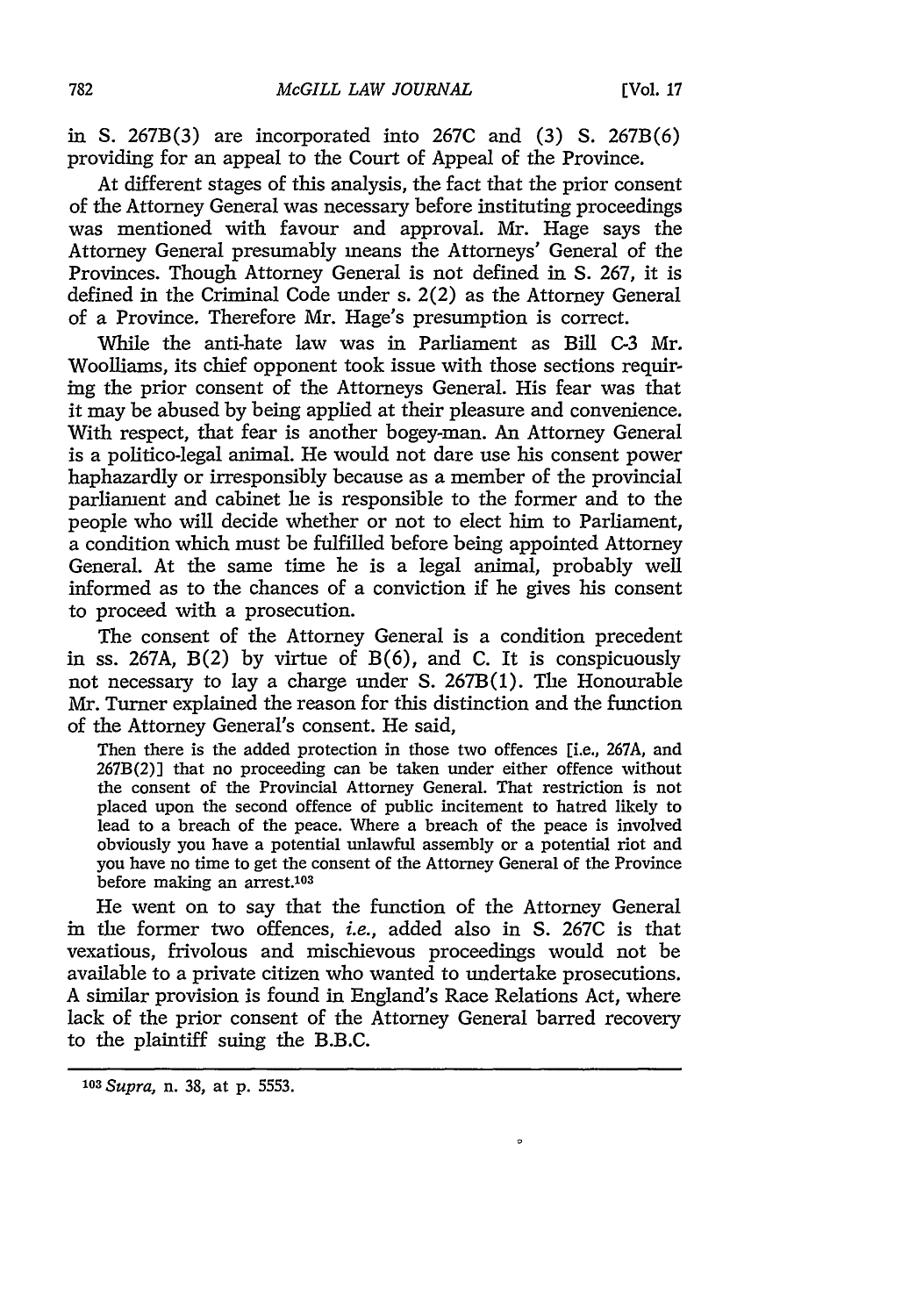## **Part VI - Summary - Herein Concerning The Utility Of The New Anti-Hate Law And Other Related Items**

It is my conviction that the real criticism of the Act is founded on two grounds, which are not totally distinct. The first is that the Act violates certain freedoms guaranteed under the Canadian Bill of Rights, which has been law in Canada since 1960 and has recently been given new life.<sup>104</sup> The second criticism is based on the argument that the new law, while meaning well is useless and then the first criticism is brought in when it is argued that the act is not only useless but potentially harmful. If these arguments are not well founded, then the nit-picking that lawyers love to indulge in when every new piece of legislation is passed is only of secondary importance because as a codified law it will fall to the courts to decide and interpret and indulge in their infinite quest to determine that which has no existence, the intention of Parliament.

The Cohen Committee recoguized that:

Freedom of expression is a main cornerstone of our way of life and there is a strong presumption that putting limits on it is a weakening of our way of life.105

Therefore it is concluded that if any restraint is to be put on freedom of speech, there must be a strong reason for doing so. Freedom of speech is to be cherished because (1) a denial of free speech would induce frustration injuring the dignity and selfesteem of individuals; (2) when we begin to suppress speech with the best intentions we may eventually suppress it with the worst intentions; and (3) unpopular ideas of today may become orthodox principles of tomorrow.<sup>106</sup> Yet it is admitted every by the opponents of this law that free speech is not an absolute. Mr. Graham Hughes has said,

**...** to ignore the danger inherent in the policies put forth by the hatemongers would be to adopt a 'Fetichistic attitude to free speech'.<sup>107</sup>

Gale C.J.H.C. (as he then was) mirrored Rinfret's C.J.C. view of free speech when he said:

*<sup>107</sup>Ibid.,* at p. 364.

<sup>104</sup>R. v. *Drybones* [1970] S.C.R. 282.

**<sup>105</sup>**The Cohen Report, at p. 6.

**<sup>10</sup>**Hughes, *Prohibiting Incitement to Racial Discrimination* (1966), 16 **U.** of T. *LJ.* 361.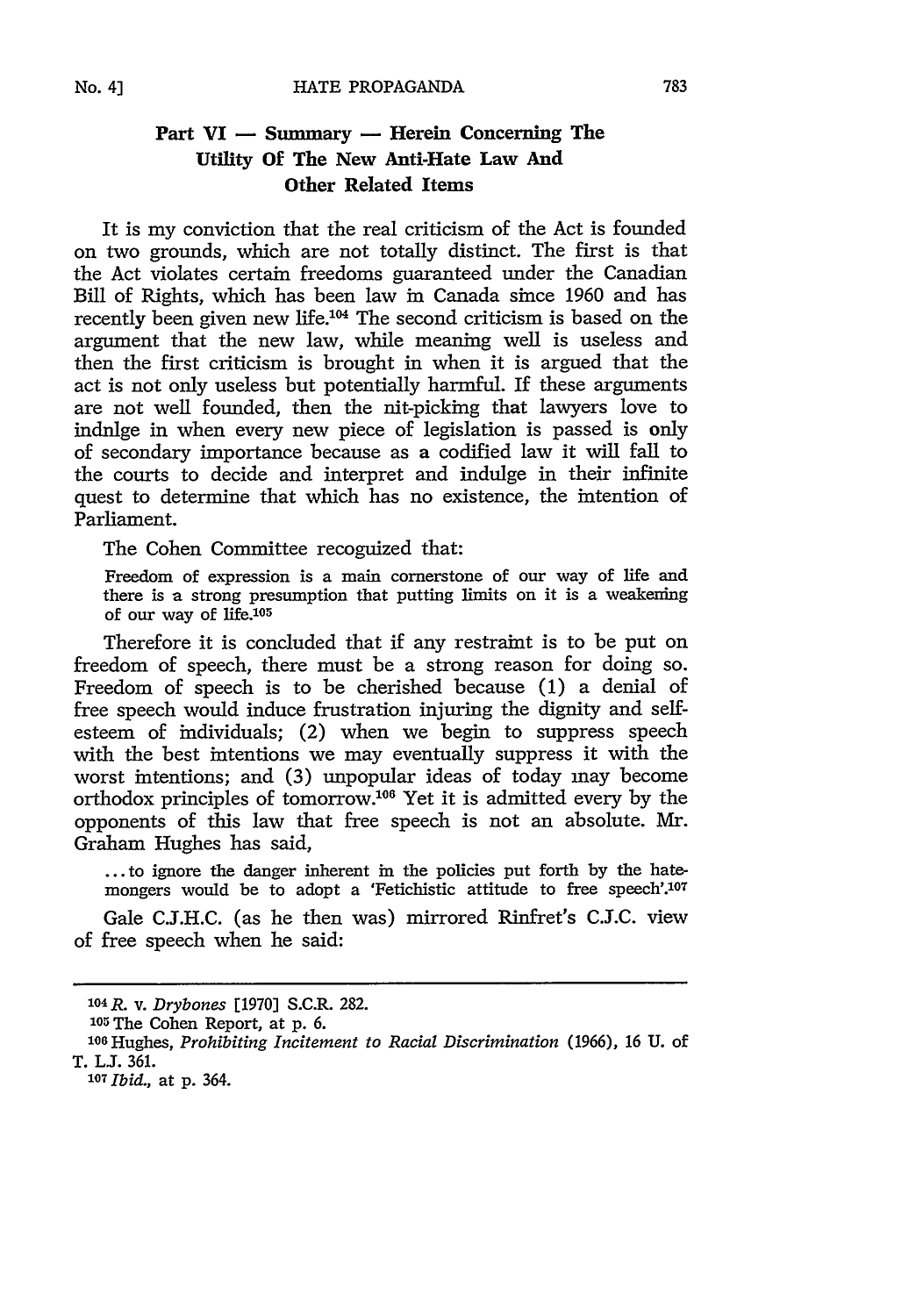The right to speak one's mind is not a licence to preach vilifiation and violence.<sup>108</sup>

He went on to say,

**...** in this situation the individual's freedom of expression must give way to the broader interests of social cohesion and racial and religious freedom.<sup>109</sup>

Mr. Brewin, the Honourable Member from Greenwood said in the House of Commons:

It is recognized that I have no right to destroy my neighbour's reputation by repeating falsehoods about him. By what reasoning then can it be said that the destruction of the reputation and good name of a group of people should not also be condemned.<sup>110</sup>

These men, the members of the Cohen Committee and others, have recognized the need to achieve a balance between protecting individual freedoms on the one hand and safeguarding group dignity and respect on the other. There are those however who believe that this law will be decided to be unconstitutional because it conflicts with the Bill of Rights. In fact while the law existed as Bill C-3, there was a movement to have the Bill referred to the Supreme Court to rule on its constitutionality. Nothing came of it. Mr. Diefenbaker said:

... I think there is every reason to believe that there is a strong argument that can be advanced that freedom of speech in 1960 meant freedom to say what one would, excepting for libel, slander, sedition and blasphemy. If that be so, ... then this legislation contravenes the Bill of Rights very directly and definitely.<sup>111</sup>

However back in 1964, when after having actually received a sample of hate propaganda, Mr. Diefenbaker said in the House,

... one of the great difficulties is to maintain freedom of discussion and not to deny within one's country that freedom of speech without which freedom can not exist. However in reading this [hate literature] I doubt that anyone would say that it came within the purview of freedom of speech.<sup>112</sup>

This law does not violate the freedoms guaranteed by the Bill of Rights. In the preamble to the Bill of Rights the Parliament of Canada is said to be affirming the principles,

**<sup>108</sup>**Brief of the Canadian Jewish Congress on Bill S-21 (Hate Propaganda) to the Standing Committee on Constitutional and Legal Affairs (1969), at p. 11. *<sup>109</sup>Ibid.*

*<sup>110</sup>Supra,* n. **37b,** at **p.** 888.

*<sup>&</sup>quot; Supra,* n. 38, at p. 5682.

*<sup>112</sup> Supra,* n. 94, at p. **733.**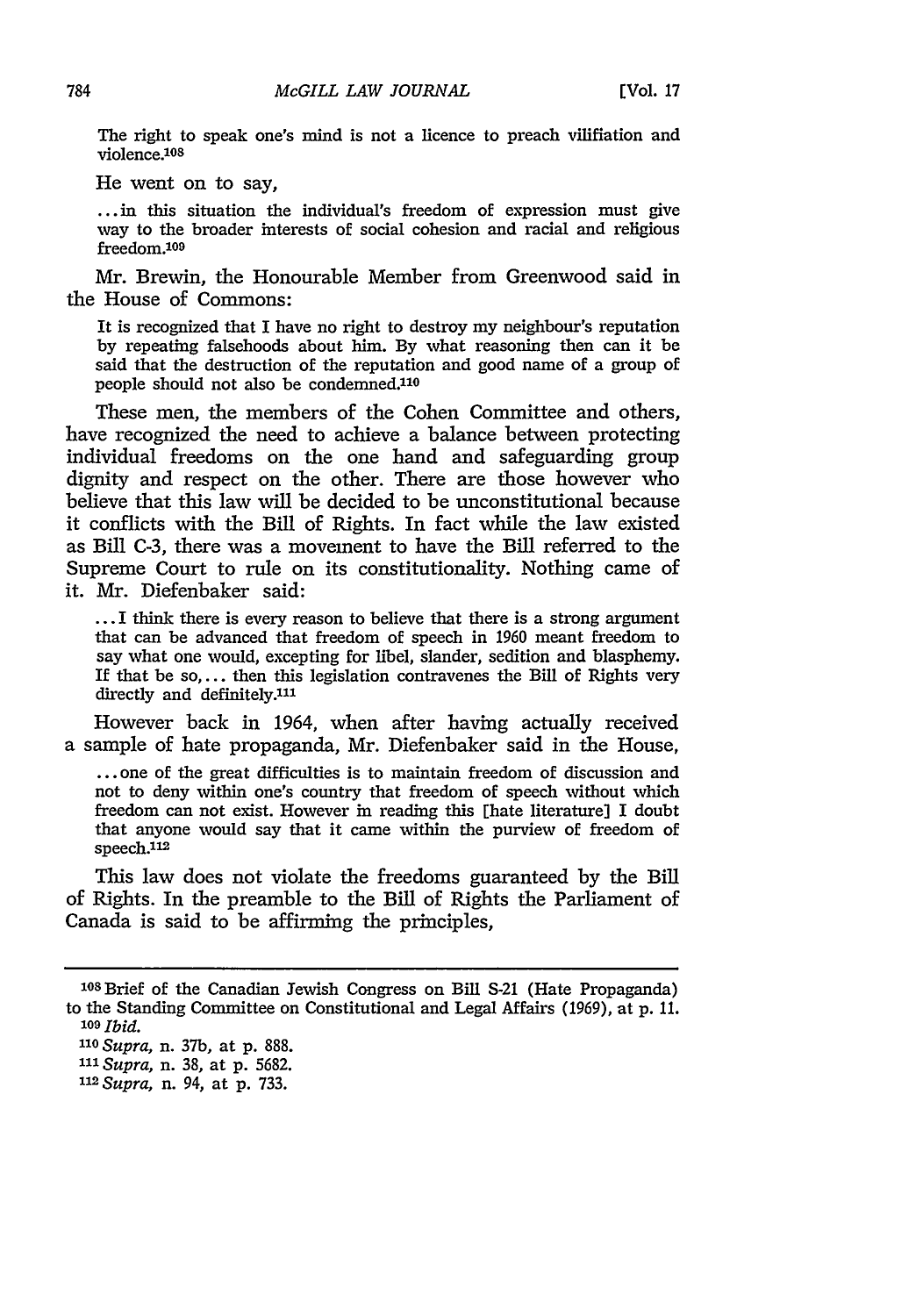**...** which acknowledge the worth and dignity of the human person and also that men remain free only when freedom is founded upon respect for the moral and spiritual values and the rule of law.<sup>113</sup>

Hate propaganda tries to achieve the antithesis of those principles by degrading individuals simply because they are members of the target group and for no other reason. Surely the Bill of Rights was not guaranteeing anyone the right to degrade others for a reason such as that.

Then it is argued, by opponents to the new provisions, that the way to fight hatemongers is through education and not by such a law, which is useless in any case. Dean Tarnopolsky suggested that a Canadian Human Rights Commission be set up which would cooperate with its provincial counterparts to combat hate. Professor Arthurs also would fight group hatred through a vigorous educational campaign to immunize the public, a sort of fight fire with fire policy. This would be done by a vigorously enforced Human Rights Code. There is nothing wrong with fighting hate through educational means. However, Dr. Kaufman, a psychology professor who did a paper for the Cohen Report stated:

[Tlhere are grounds for questionning the wisdom of a society in relying *solely* upon the formal educative process, secular and spiritual in order to ensure full and responsible citizenship.<sup>114</sup> (Emphasis added).

Passing a law and using education to fight group hatred are not mutually exclusive weapons. In fact they are complimentary. One of the most important aspects of a law is its ability to create a social norm which it is hoped most people will conform to. Anti-hate legislation has a three-fold educative effect. In the first place, it establishes a restraint on hate communicators through the creation of a social climate perceived by people as being unconducive to hate messages. Secondly it creates what Dr. Kaufman calls social reality, that is a clear understanding of what is not acceptable in the society. The hate communicator would be seen as operating outside the limits of acceptability. Thirdly it would reassure minority groups that they are backed up by the majority of the society in which they live.<sup>115</sup> Mr. Brewin also felt that it would be an error not to realize the important educative effect in positive legal pronouncements and that it would be an error to keep legislation and education as mutually exclusive alternatives. Mr. Turner, in response to a question asking why this problem should be dealt with by the Criminal Law, said:

**<sup>&</sup>quot;13** Canadian Bill of Rights, 8-9 Eliz. II C. 44 (preamble). **<sup>114</sup>**The Cohen Report, at p. 186. *15 Ibid.,* at p. 230.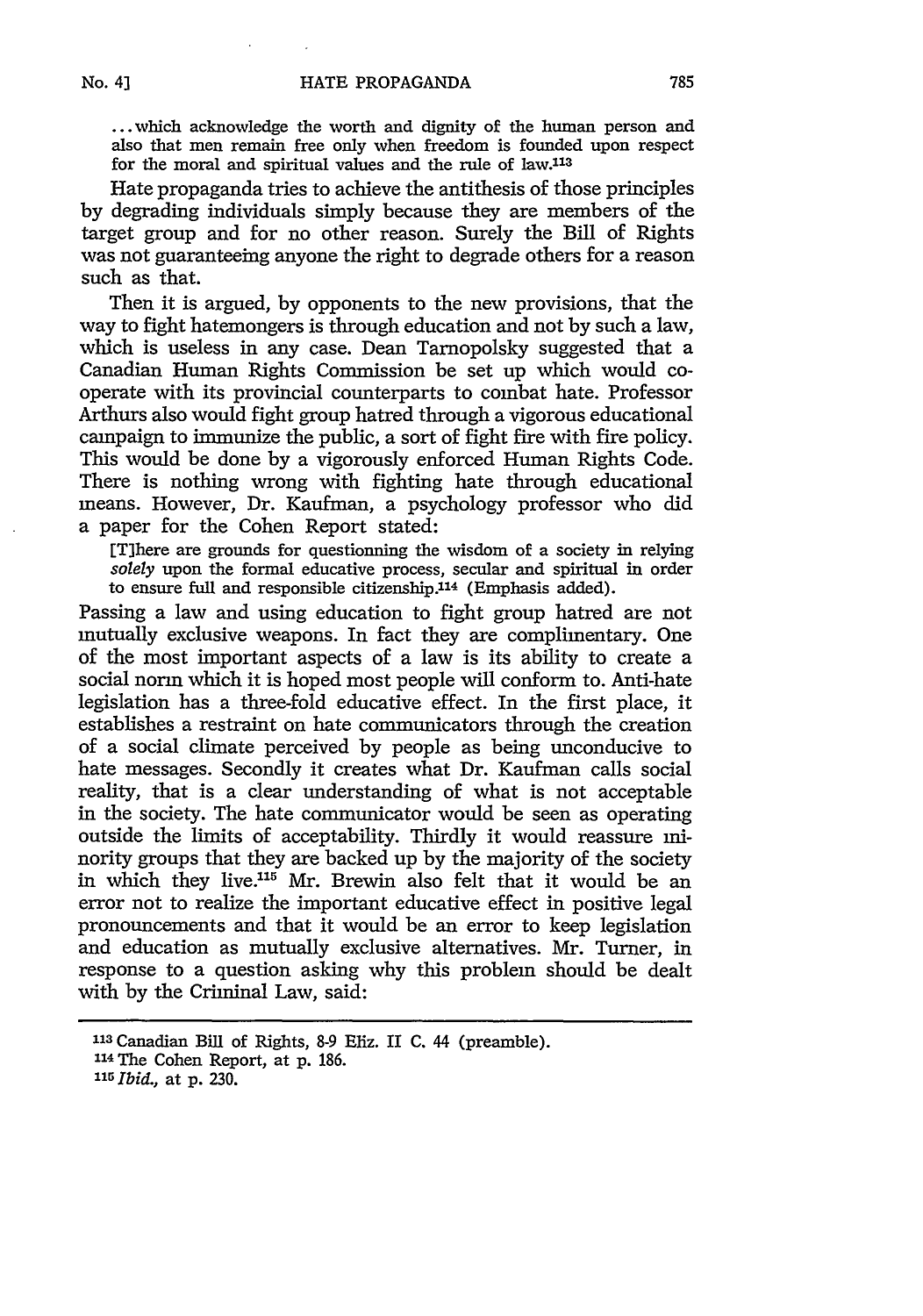It [the law] tends within the conduct that is prescribed to articulate the values by which we Canadians seek to live. The criminal law is not merely a sanction or control process. It is reflective and declaratory of the moral sense of a community and the total integrity of the community. It seeks not merely to proscribe but to *educate.* It seeks to set forth a threshold of tolerance and standards of minimum order and decency.<sup>116</sup> (Emphasis added).

It seems that those who advocate the dealing of group hatred by educative means but oppose an anti-hate law are involving themselves in an inconsistency because of their failure to see the educative effect of an anti-hate law.

It is argued that passing an anti-hate law to deal with hatred directed at groups is like trying to kill a fly with a cannon. Perhaps minority groups are more concerned with access to socially prestigous organizations than with the rantings of a "few demented cranks". Professor Arthurs noted that during the three and one half years following the Cohen Report, the trickle of hate literature "has shrunken to the point where it is no more than a residual and putrid puddle".<sup>117</sup> He believed that the Canadian public can and should be trusted to "rigorously resist attempts to indoctrinate it in attitudes of hatred".<sup>118</sup> The Cohen Committee said:

However odious the behaviour of these groups and however offensive the materials they distribute, the Committee believes that none of the organizations represent today [1965] a really effective political or propaganda force and that in any case very few individuals as such are involved.<sup>119</sup>

However it goes on to warn that it would be unwise to ignore them. Hatemongers, though few in numbers represent a *potential* danger thant can not be measured by statistics alone. Furthermore the Report negates the conclusion of Professor Arthurs concerning the ability of the Canadian public to resist hate propaganda. That fact that today the Canadian public is socially stable and economically well off relatively speaking does not thereby create immunity from hate literature. John Garrity, who worked for the Canadian Jewish Congress, as an undercover agent, infiltrated John Beattie's organization. During that time he came to know Beattie and what he stood for. He concluded:

**...** our sense of outrage has been dulled by overexposure to the sins of Nazi Germany and it's too convenient to dismiss Beattie and his henchmen

**<sup>116</sup>**Supra, n. 38, at p. 5557.

<sup>117</sup> Arthurs, Submission to the Standing Committee on Legal and Constitutional Affairs on Bill S-21, at p. 5.

*<sup>1</sup>s Ibid.,* at p. 6.

<sup>&</sup>lt;sup>119</sup>The Cohen Report, at p. 14.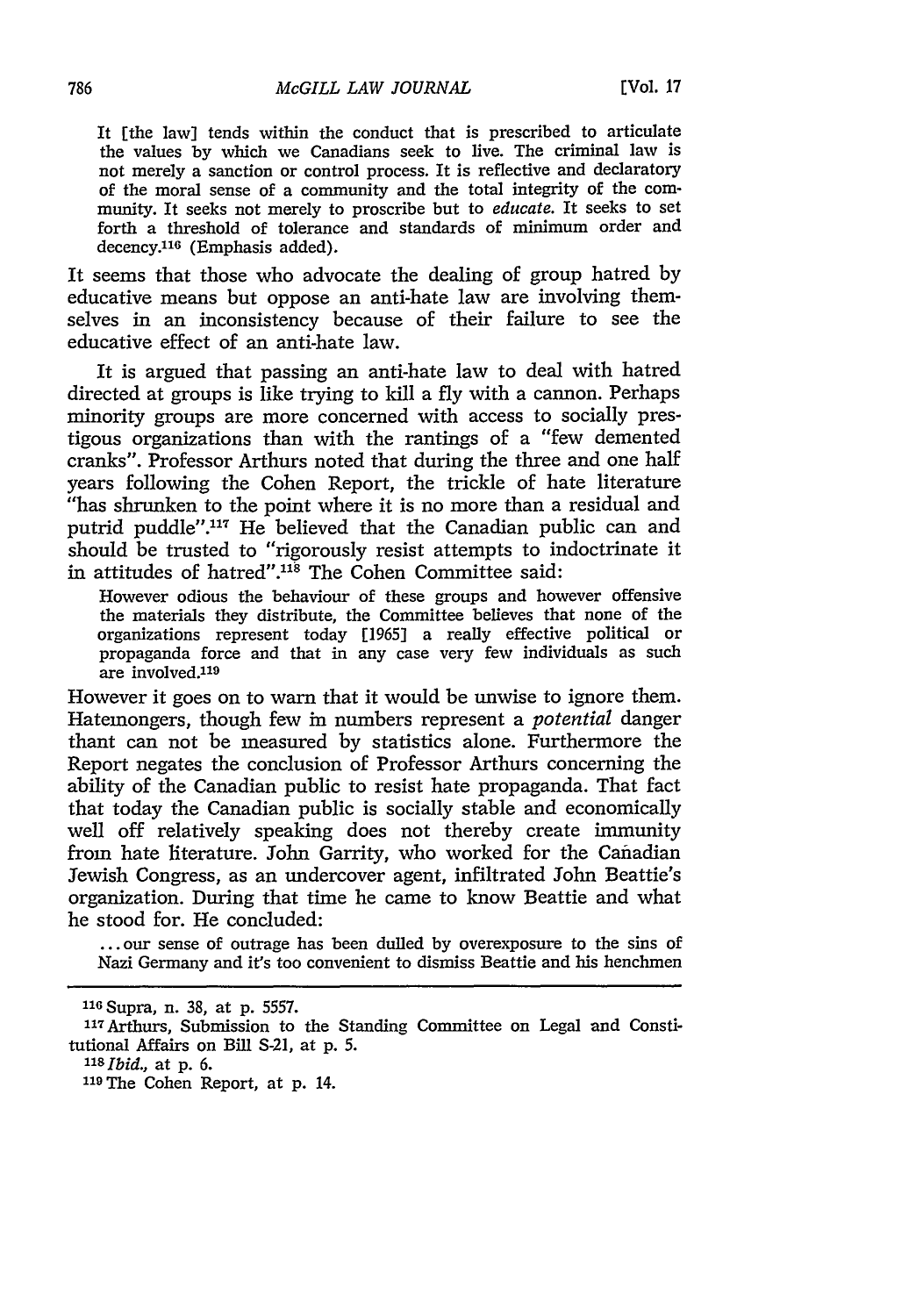**-** only a dozen active members plus perhaps **I00** unseen supporters **-** as a bunch of vicious but harmless misfits. Misfits they are but they are also the most visible part of a growing Right-wing movement in Canada which I have come to believe could represent a threat to our national stability.120

Dr. Kaufman says that discontent and fear can not be assumed to be absent even in a prosperous society. There is a large inarticulate body of public opinion which holds hazy and muddled views of a racist kind. Garrity corroborated this fact when he said:

It's not Beattie himself I fear: its the uncounted Nazi sympathizers and the growing number of Right-wing organizations that display Neo-Nazi symptoms.<sup>121</sup>

Mr. Newman in a book entitled *The Hate Reader* describes the personality of individuals most susceptible to hate literature. They are **(1)** plagued by anxiety, (2) have low self-esteem, (3) have group relations which are shallow but hostile in depth, (4) have shallow personal relationships, (5) are strict conformists within their own group, (6) exaggerate non-conformity, and (7) tend to conscious suppression. A person susceptible to hate literature need not have all seven traits. He need only have some of them in any combination. It is therefore readily observed that hate literature has the potential to reach many thousands, if not more, of people in Canada. Having these traits does not automatically make these people hate readers, but it only gives them the potential to be.

John Beattie has said:

You wait when there's a depression and the masses are looking for a scapegoat, that's when thousands will declare themselves for **us.<sup>122</sup>**

However Garrity concluded of Beattie:

Beattie will say or do anything as long as it's legal; he knows that his position is vulnerable if he breaks the law and he is careful to stay within it.123

The fact that many of these people who are on the fringe, in that they could or could not become haters of groups, because they are, generally speaking, conformists would be swayed by law which most would respect as authority even though they may not wholly believe in it.

To create a social norm which will establish a public conscience and standard of behaviour in order to check the spread of prejudice

<sup>12</sup>oGarrity "My 16 Months as a Nazi," 79 Macleans' Magazine **10,** at p. 11 (Oct. 1/66).

<sup>121</sup>*Ibid.,* at p. 40. *<sup>122</sup>Ibid. '3 Ibid.*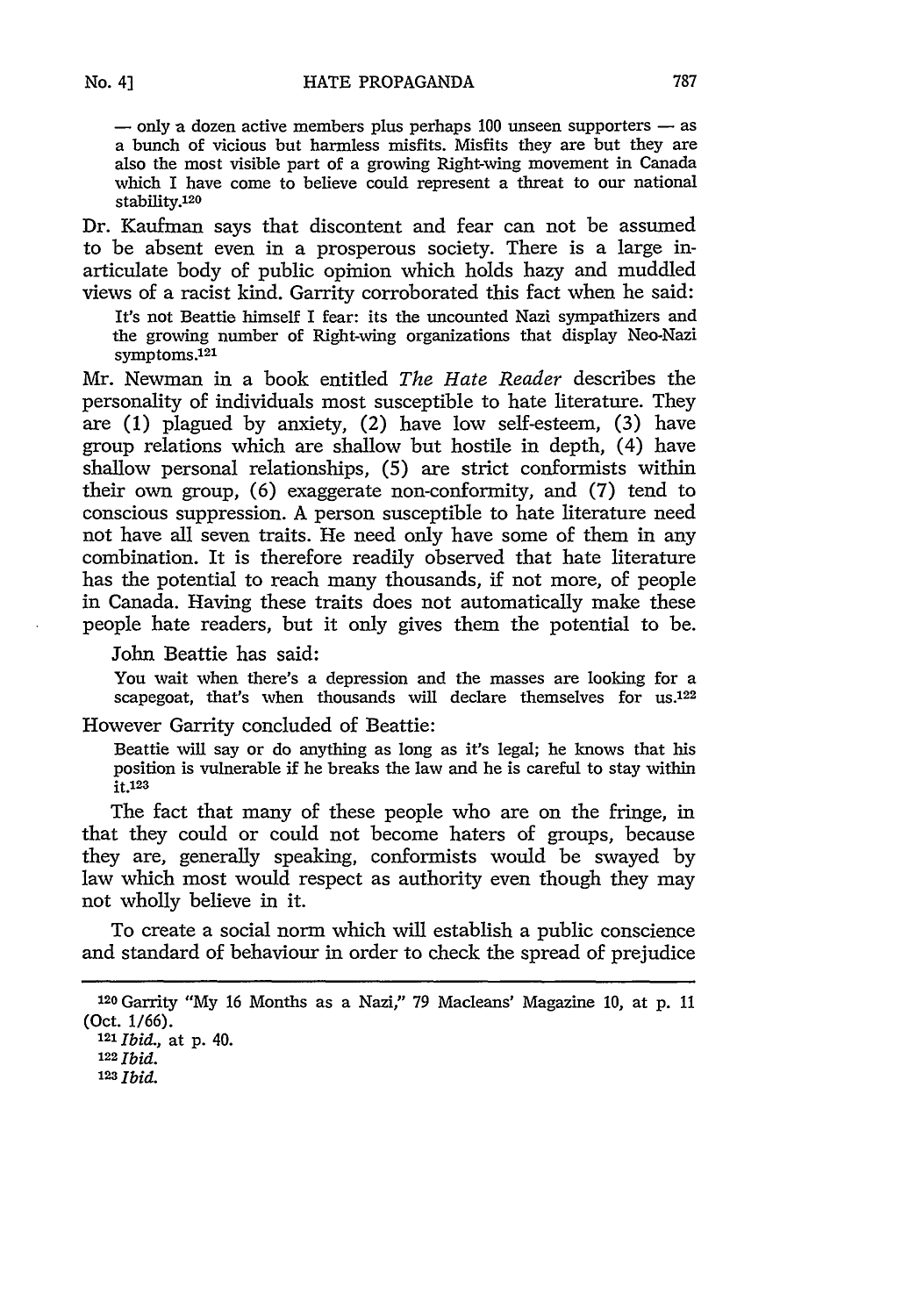is perhaps the main utilitarian function of the anti-hate law. It negates the criticism of those who label the act well-meaning but useless.

But the act fulfills another function, namely reassurance to minority groups that the majority is behind them and that as a corollary, something positive is being done **by** that majority to check group hatred. An incident related **by** the Canadian Jewish Congress and in the Cohen Report itself illustrates what potential the act will have in putting the minds of minorities at ease. On May **30, 1965** John Beattie attempted to speak in Allan Gardens. **A** man, Mr. **D.** was urged to disorderly conduct **by** the sight and content of all that Beattie stood for. An otherwise docile, lawabiding citizen became violent. Mr. **D.** was typical of many listeners that day who rioted. Many were survivors of Nazi persecutions and on interrogation, it came out that their anger and violence sprang chiefly from their impression that no official position had been taken **by** any governmental authority. An enforced hate law would go far to remedy this fear, which many members of minority groups have.

Some people argue the anti-hate law is doomed to failure because it will never eliminate hate. They argue that the best way to eliminate hate is to fight poverty and try to eliminate it, for when poverty disappears the cause of scapegoating, false stereotyping, and prejudice will vanish also. There is not much to quarrel about with regard to the elimination of poverty. No doubt much of group hatred would dissolve if there were no poverty. This argument was advanced **by** Mr. Max Saltsman, the Honourable Member from Waterloo. He labeled the act "impossible and foolish".

The argument as a whole however is not well-founded because it is based on a false premise. It assumes the function of the act is to eliminate hate. This goal is at most an ideal. It's real function is to suppress it, to check and control it so that people do not get hurt **by** it. Mr. Otto, the Honourable Member from York East said,

**... it** is not the purpose of the bill to abolish hatred... the purpose of the **bill** is to protect the individual in the group so that smearing hatred and all that overshadows the whole group will not burt the individual.<sup>124</sup>

The Act is attacked on the ground that it will drive the hatemonger underground, where he will never be brought to justice.

*1 <sup>24</sup> Supra,* n. **37b,** at **p. 893.**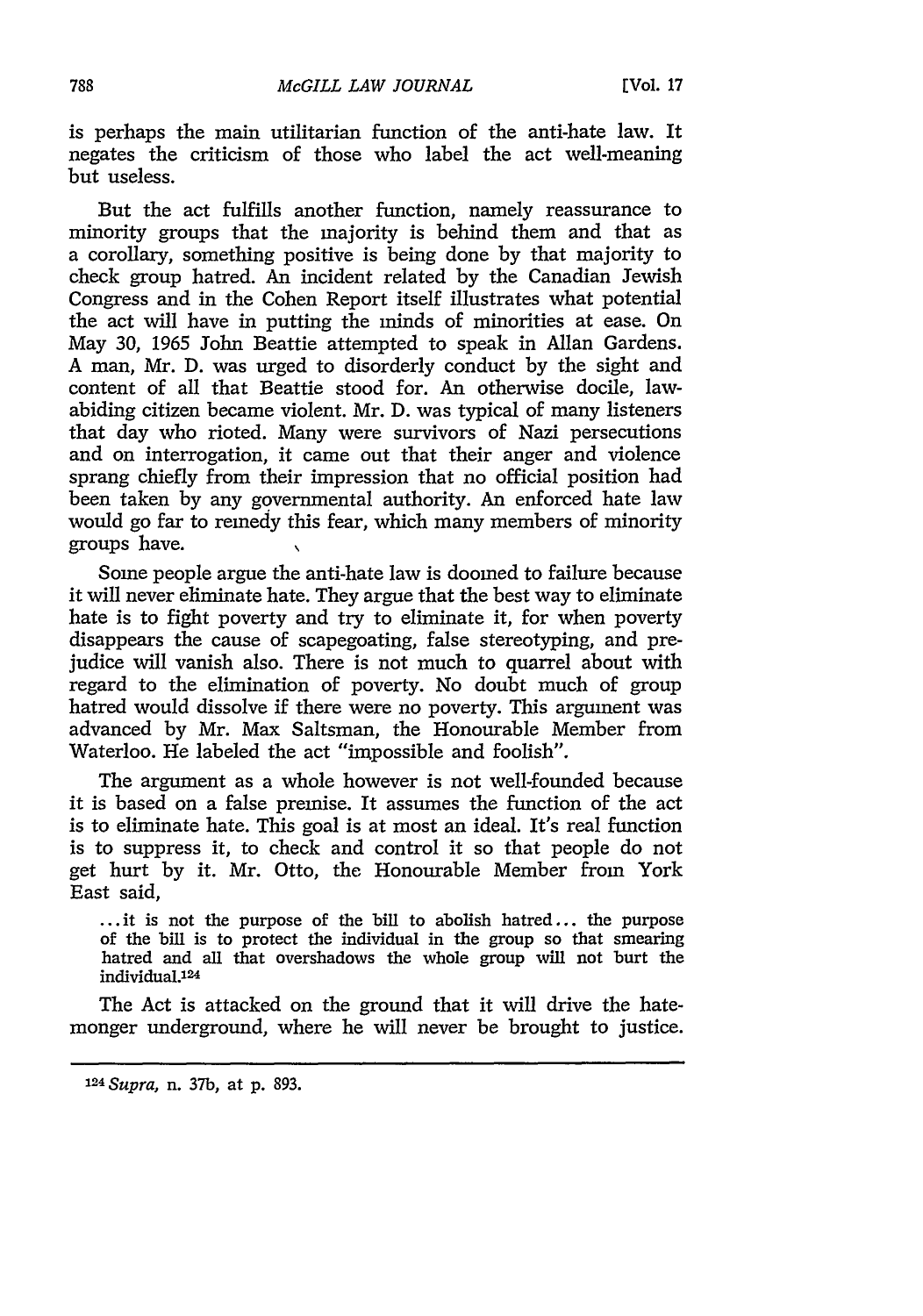**No. 4]**

But to say this, is in fact to point to a virtue, not a vice of the act. Mr. MacGuigan dealt with this point in Parliament. He said:

My colleague also suggested that the effect of this bill would be to drive hatred and hatemongers underground. If that were the case I submit the purpose of this bill would be fully achieved. This bill is not aimed at thought; it is aimed at speech and conduct, especially speech which goes toward unlawful conduct. If we could succeed in driving hate and hatemongers underground we should succeed in ridding the democratic dialogue of our country of this cancer.<sup>125</sup>

This law may never eliminate hate, but that is no reason for abandoning it. After all, a law against robbery or murder has not eliminated either of those crimes but it would be absurd to abandon them on that account.

Yet another argument against the Bill is founded on the age old debate on whether the law should legislate morality, the assumption of this argument being that an anti-hate law is a moral one in line with the laws on homosexuality, abortion, and marijuana. Mr. Otto has asked, who is to govern morality if not the lawmakers? The church, which used to have control in this area once, is ineffective today. On the other hand the power of the criminal law is awesome. If an anti-hate bill is a *purely* moral law, which idea this author firmly opposes, the criminal law can and should for the reasons already mentioned apply in this area.

Many people say the act will open a Pandora's box. They believe such an act will not drive hatemongers underground at all, but they will deliberately come out in the open to challenge the law. Arrests will ensue and because under S. 267B(3)(a) truth of the statements is an absolute defence, the hatemonger will spew his messages of hate right in court. Since the hatemonger craves and thrives on publicity, the act will present an opportunity for publicity, hatemongers dream of. If that were to happen, the law would be on the horns of a dilemma, for if the hatemonger was convicted and sent to jail he would be seen as a martyr and so gain converts for the very position that he is condemned. On the other hand if he is acquitted, he will surely warp and twist that acquittal by telling his audiences that what he said had the approval of the courts and therefore what he said was right and just, and he will almost assuredly gain converts by this means. Because of this boomerang effect it is argued that we should not play into the hatemonger's hands but rather fight him using the quarantine method.

*125 Supra,* n. 38, at **p.** 5604.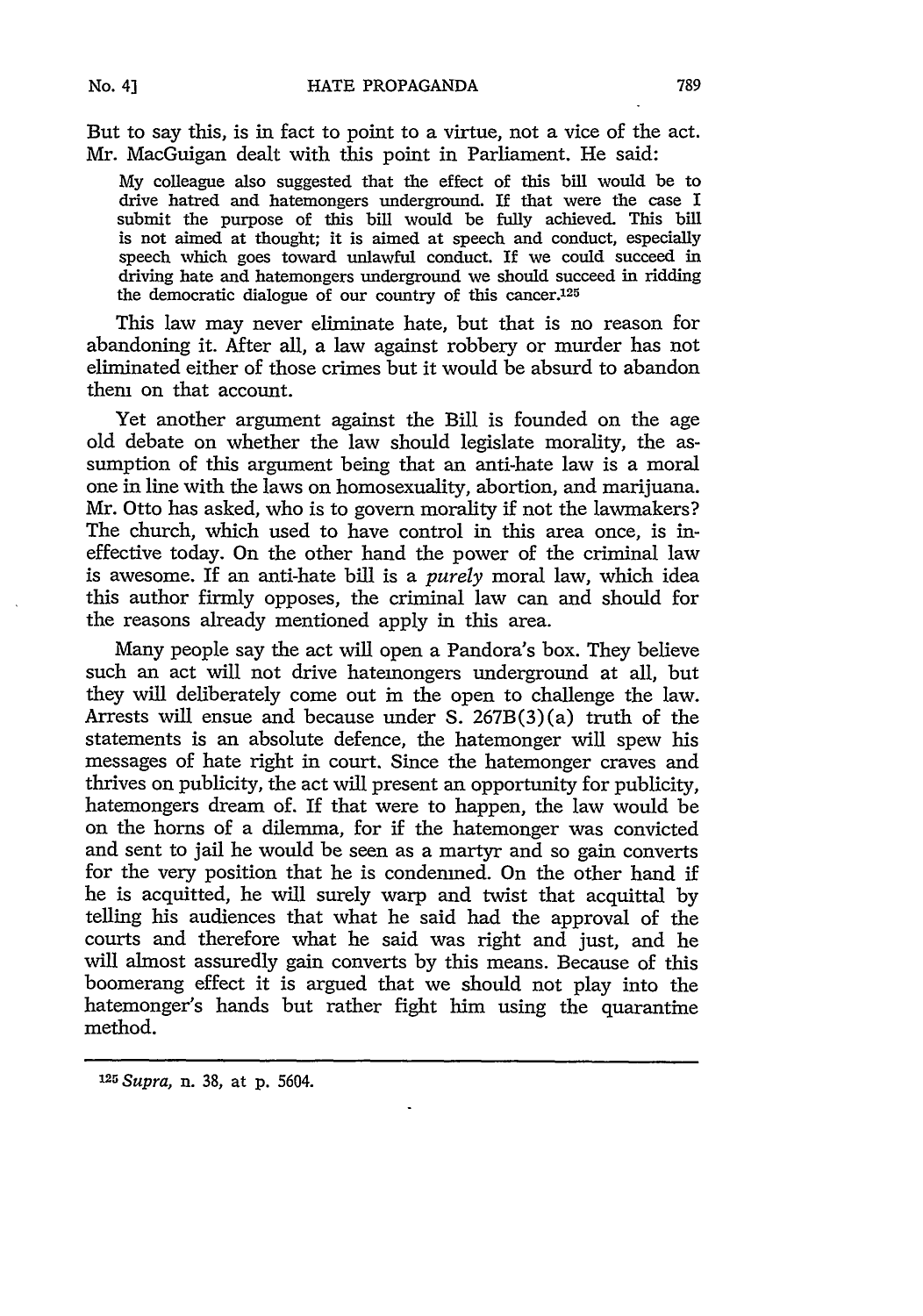There is documented evidence which tends to corroborate the fact that hatemongers do crave publicity and that publicity, albeit unfavourable does promote rather than stifle their cause.<sup>126</sup>

Though this line of reasoning is persuasive at first instance, it is not without flaws, because it concludes that the best defence against group hatred is a passive one, *i.e.*, fighting group hatemongers by the quarantine method. This method, just does not work. It has been tried but did not prevent the increased neo-Nazi activity from arising as it did around 1963-1964.

Furthermore the reduction of dissemination of hate literature that would result from an anti-hate law would far outweigh any publicity afforded to the hatemongers. The extent to which anyone would become a martyr would depend on the society in which he lived. If society is generally disgusted by such men, there should be little sympathy for them if and when they are convicted. If a hatepeddlar should be acquitted through some technicality in the law such as a matter of procedure, accurate news coverage and in addition a statement by the proper official should affirmatively tell the public why there was an acquittal and what the authorities think of the pamphlet or speech because of which the hate peddlar was charged.

Finally, there is a criticism levied which may conveniently be labeled the "passing the buck danger".

Professor Arthurs believes that it is all of society's duty to clean up hate literature but because a law has been passed, the public will think "now there is a law and the business of combatting hate is the job of police and judges". **127** Mr. Saltsman agreed. He said:

It is all too easy to dismiss the problem of hatred by passing legislation. ... This is an illusion and one nobody should be under.<sup>128</sup>

The question is, do the facts bear out the fears of these men? The answer is no. As an example that people will do what they can as citizens to combat hate propaganda the following newspaper article may be cited. Hate literature had turned up in Sudbury in April of 1970. An article in the Sudbury Star gave this advice, "the way for the ordinary householder to play his part is to gather up all copies of hatemonger publications that come to his attention and burn them".

<sup>126</sup> Newman, *The Hate Reader,* (Dobbs Ferry, 1964).

*<sup>127</sup>*Arthurs, *supra,* n. 117.

*<sup>128</sup>Supra,* n. 38, at p. 5607.